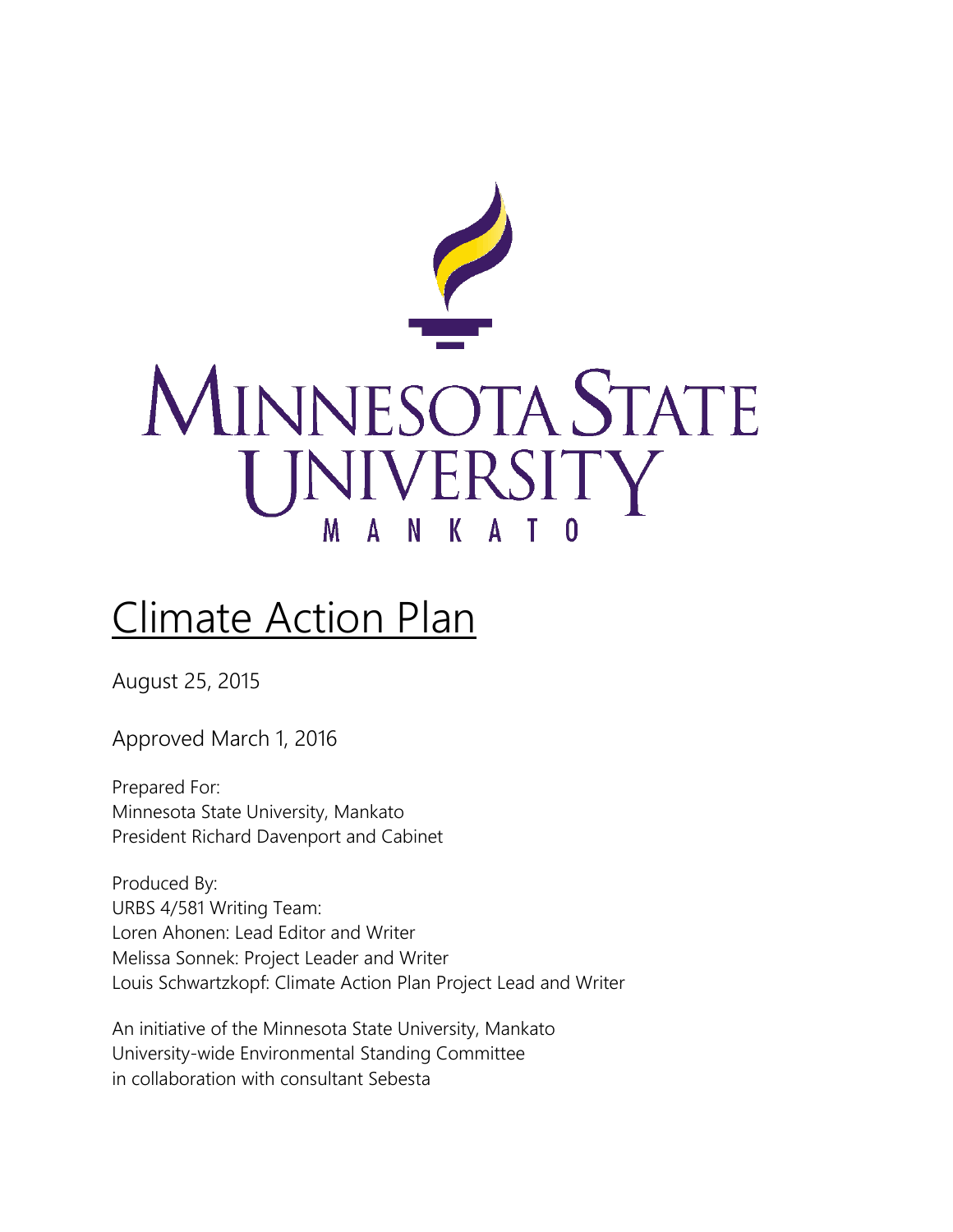#### Acknowledgments

The Minnesota State University, Mankato, Climate Action Plan (MSU-CAP or Plan) is an initiative of the University-wide Environmental Standing Committee (Environmental Committee or Committee). The initiative was funded by a Strategic Priority Initiative grant, which made it possible for the Committee to hire the consulting firm Sebesta to aid in the development of the Plan.

The Committee would also like to extend grateful thanks to the University Administration, which provided funding for the development of the University's Carbon Footprint and for smaller Environmental Committee projects; to Barnes & Noble Bookstore for funding smaller Committee projects; and to Maverick Visual Productions, which video-recorded the kickoff workshop at no charge. A special thanks goes to the writing team that drafted this document as part of their course requirements for the Urban and Regional Studies Institute class, URBS 581 Sustainable Cities, led by adjunct professor J. Michael Orange.

The Committee would also like to acknowledge the contributions of the following individuals who have spent many hours working on the Plan.

Climate Action Plan Subcommittee of the Environmental Committee Louis Schwartzkopf, Climate Action Plan Project Lead Karen Anderson Dan Elliott Ron Fields Michael Hanson Erica Johnson Paul Prew

Writing Team Loren Ahonen, Editor Melissa Sonnek, Writer Louis Schwartzkopf

Finally, the Committee would like to thank the members of the campus community and member of the wider community, who provided their input at the kickoff workshop, and Committee members and others who assisted with the workshop.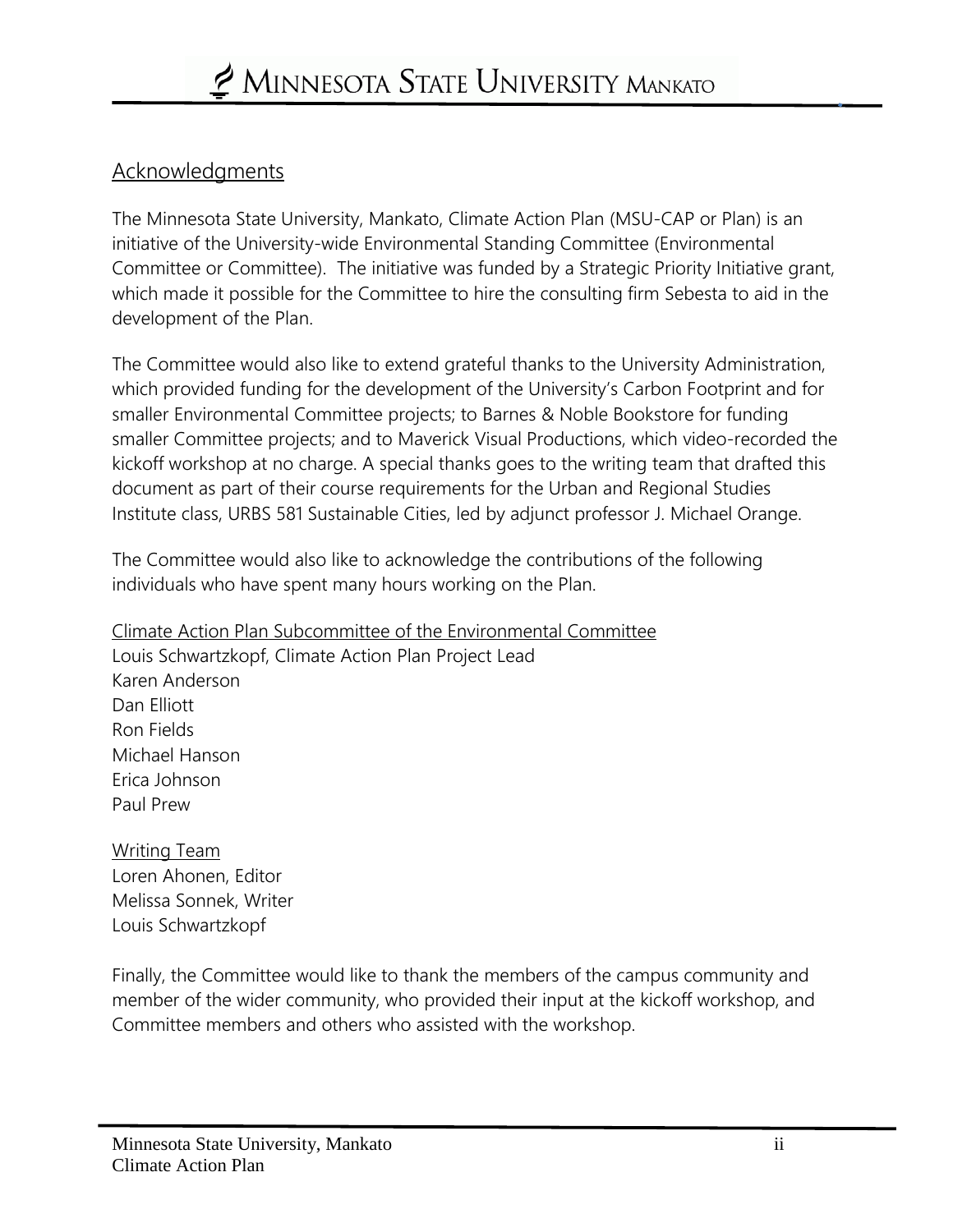Assisting at the Kickoff Workshop

Dan Elliott Ron Fields Elizabeth Holcomb Erica Johnson Melissa Manderfeld Kim Rademaker Louis Schwartzkopf Rebecca Schwartzkopf Gary Urban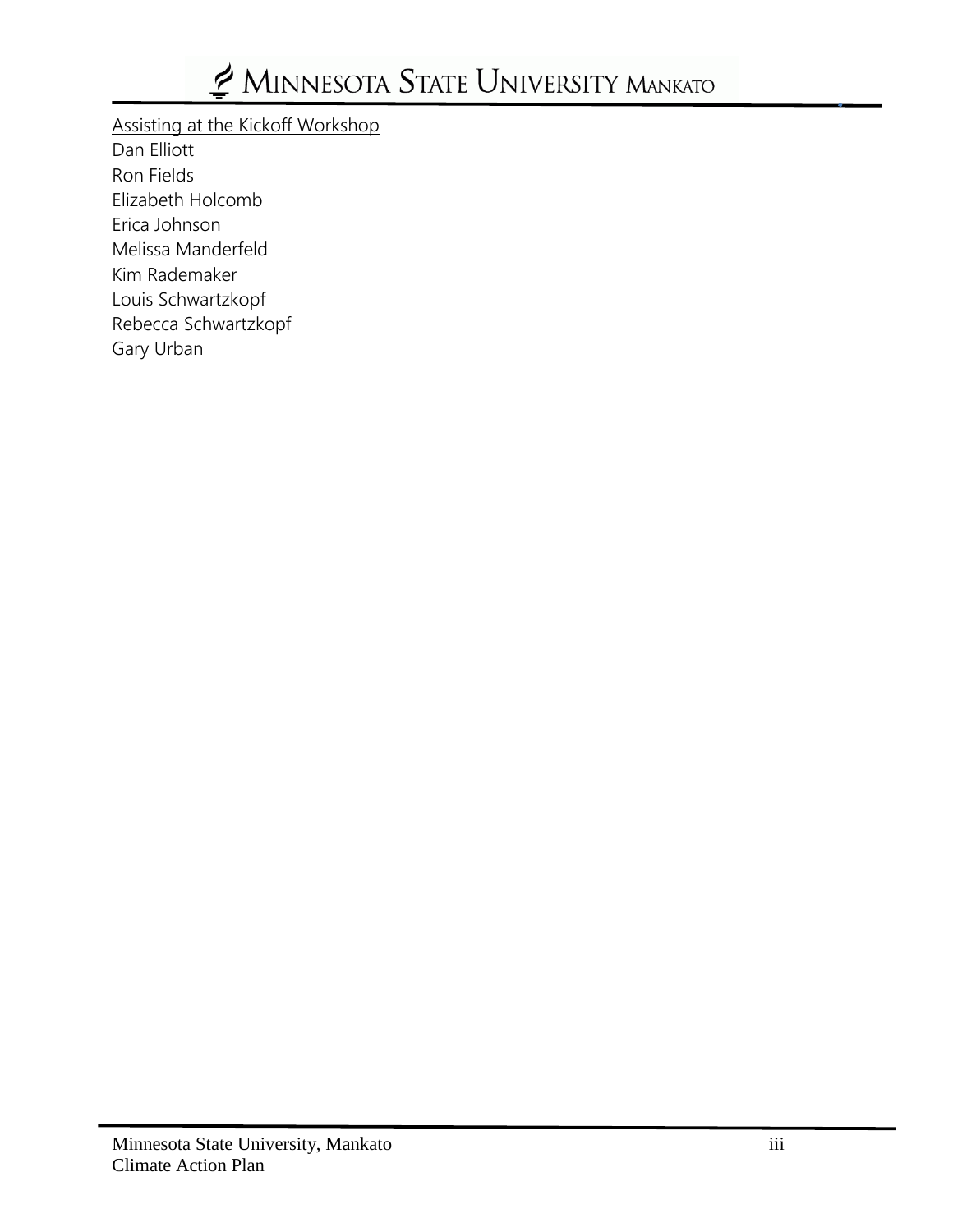### Table of Contents

| $\mathsf{L}$    |                |  |
|-----------------|----------------|--|
| $\mathbf{II}$ . |                |  |
|                 | А.             |  |
|                 | B.             |  |
|                 | $\mathsf{C}$ . |  |
| III.            |                |  |
| IV.             |                |  |
| V.              |                |  |
|                 |                |  |
|                 |                |  |
|                 |                |  |
|                 |                |  |
|                 |                |  |
|                 |                |  |
|                 |                |  |
|                 |                |  |
| VI.             |                |  |
|                 |                |  |
|                 |                |  |
|                 |                |  |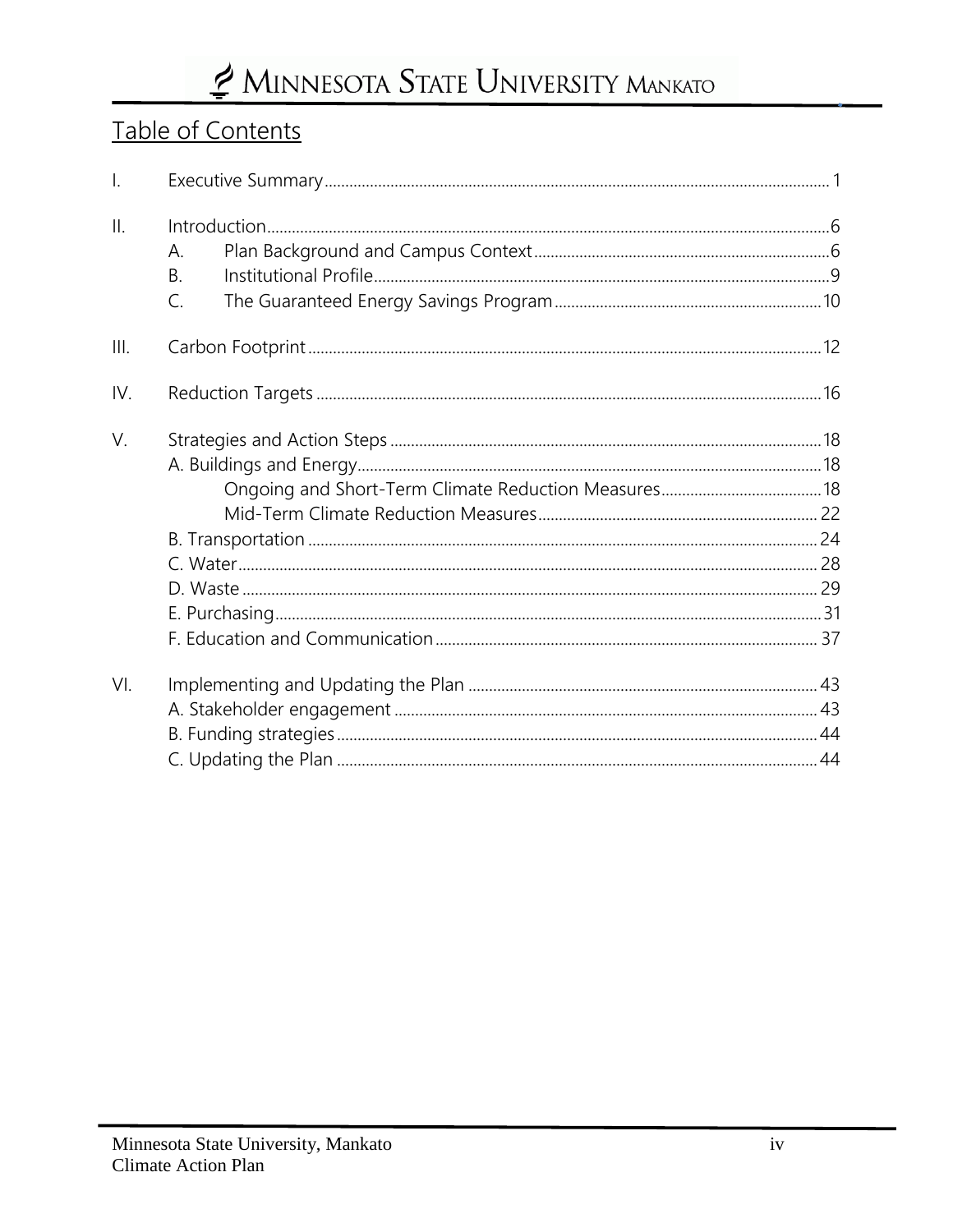### Tables and Figures

| Table 4: Greenhouse Gas Reductions, Guaranteed Energy Savings Contract 19 |  |
|---------------------------------------------------------------------------|--|
|                                                                           |  |
|                                                                           |  |
|                                                                           |  |
|                                                                           |  |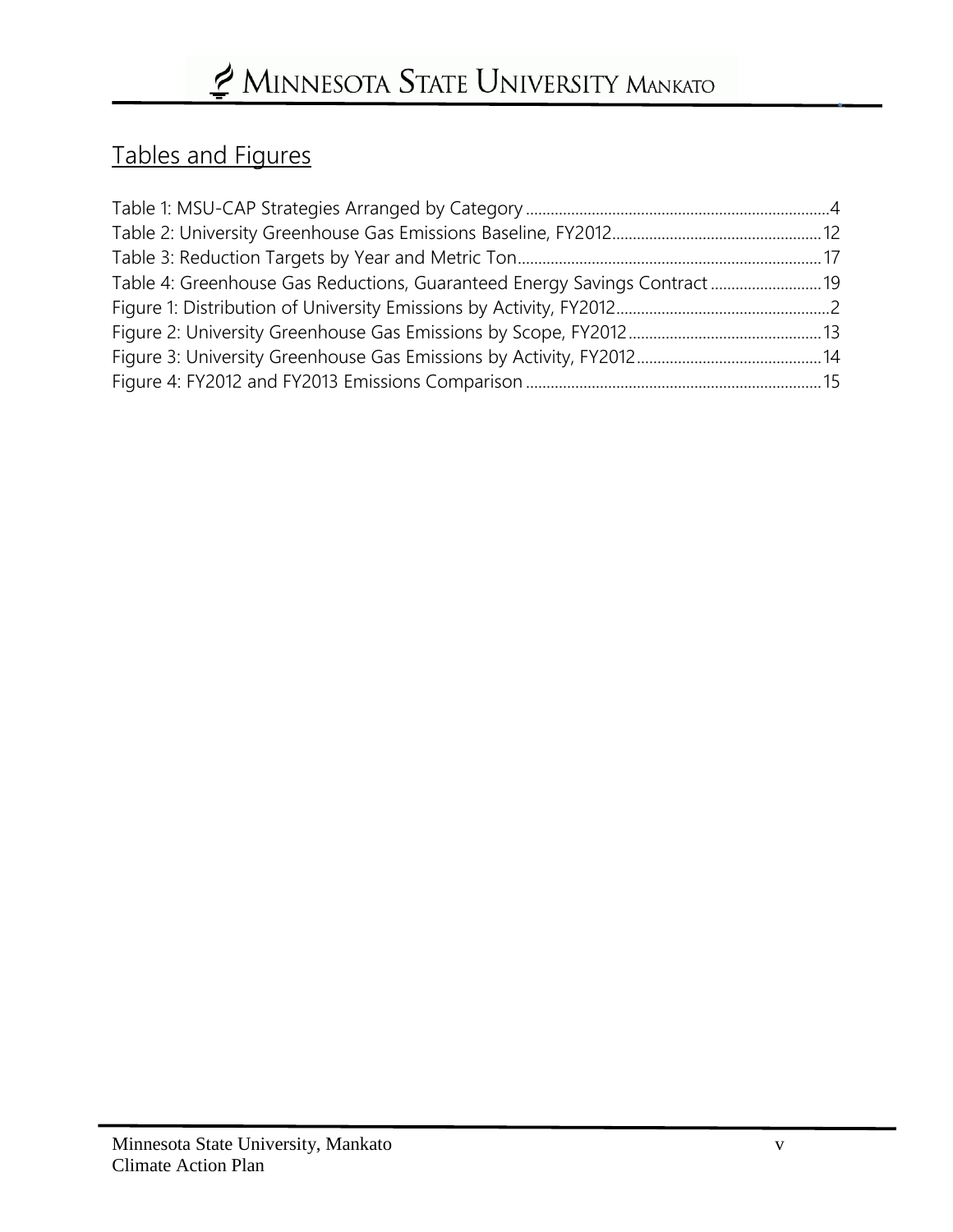### Executive Summary

The Minnesota State University, Mankato Climate Action Plan (MSU-CAP) is a direct attempt to control and reduce the future greenhouse gas (GHG) emissions of our campus community while at the same time making campus activities and operations more sustainable. It sets a goal of reducing campus GHG emissions by 2% per year and establishes a mechanism to determine if the goal is met. It contains three types of strategies and action steps in six different categories: *mitigating* strategies, in the Buildings/Energy and Transportation categories, which are the primary measures for reducing GHG emissions; *adaptive* strategies, in the Water, Waste, and Purchasing categories which have a small direct effect on GHG emissions but are equally important for sustainability; and *promotional* strategies, in the Education and Communications category. While many of the promotional strategies are less quantifiable than the others, they are intellectually and visually empowering to the campus community; these activities are crucial in creating and guiding a culture of sustainability and consciousness that help perpetuate the essential, quantifiable mitigation and adaptation steps.

The development of the MSU-CAP is an initiative of the University-wide Environmental Standing Committee (Environmental Committee) in partnership with the consulting firm Sebesta. The MSU-CAP addresses the 2010-2015 Strategic Priority "Create the Campus of the Future," in particular, the Action Item "Develop and implement a three-year plan to enhance a campus culture of energy conscious behavior and sustainable lifestyle." The MSU-CAP also advances other Strategic Objectives, including "Differentiate our University from competitors for students and for financial and political support" and "Build an ongoing, truthful and coherent story that will be told to prospective and current students, alumni/ae, donors and other friends of the University," both under the "Promote Global Solutions" Strategic Priority.

A necessary preliminary to the development of the MSU-CAP was the determination of the University's Carbon Footprint, an accounting of all the greenhouse gases that Minnesota State Mankato emits in one year. The contract to perform this service was awarded to Sebesta, who reported their findings in September 2013: for FY2012 they found total emissions of 45,938 MTCO2e (metric tons of carbon dioxide equivalent) and also determined a breakdown of emissions by activity, shown in Fig. 1.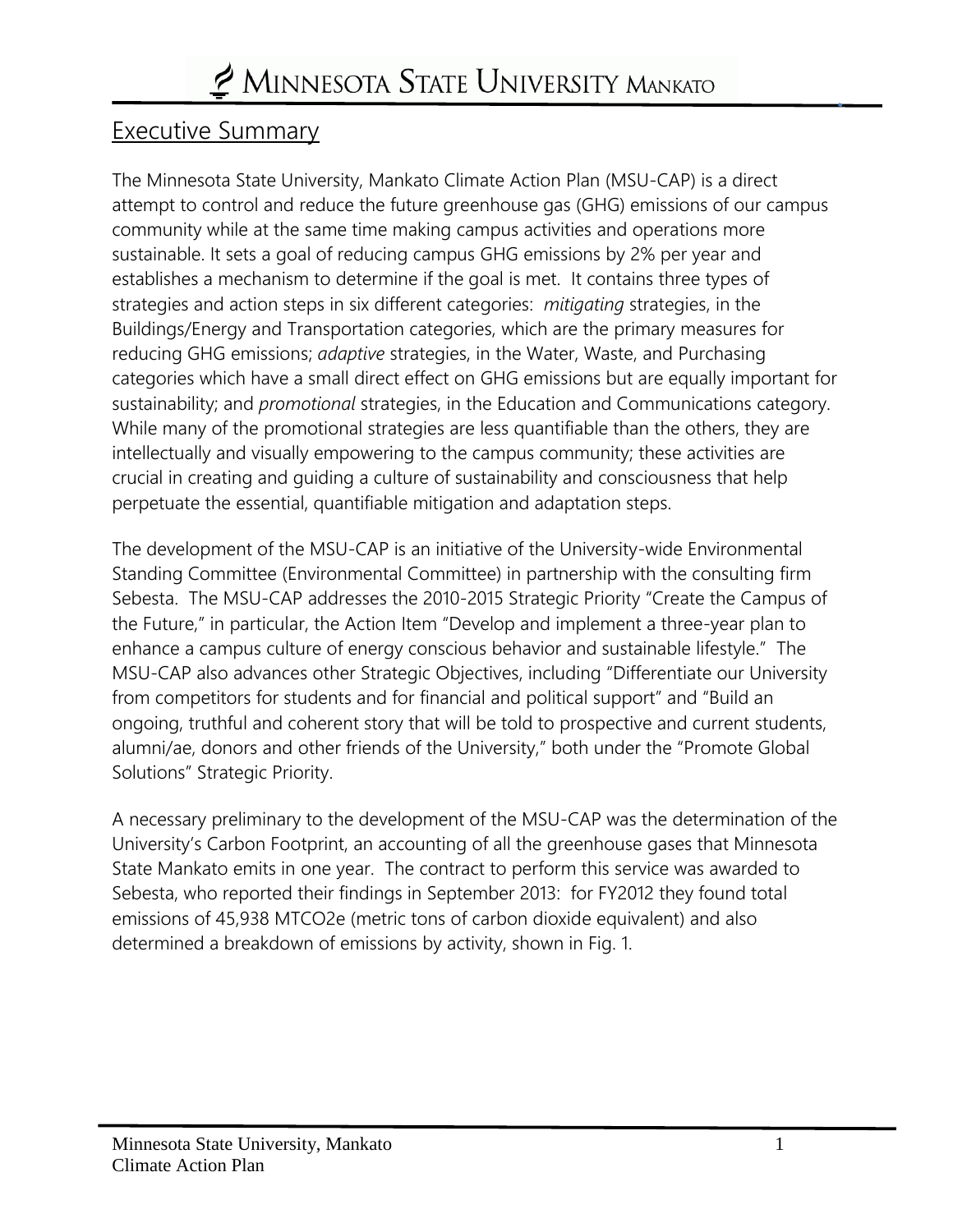

#### Figure 1: Distribution of University Emissions by Activity, FY2012

In Figure 1, "T&D Losses" are transmission and distribution losses associated with purchased electricity. The figure shows that the three largest contributions to Minnesota State Mankato's emissions are electricity use, followed by the stationary combustion of natural gas and fuel oil for heat, and then by tailpipe emissions from automobiles and other vehicles for commuting. It clearly suggests that the best way to reduce emissions is to focus on these three activities. The FY2012 Carbon Footprint serves as a baseline; it will be updated annually to determine if the University is meeting its 2% per year reduction target.

Subsequent to the presentation of the Carbon Footprint report, the Environmental Committee applied for and received Strategic Priorities funding for a consultant to develop the MSU-CAP; the consultant contract was again awarded to Sebesta. The first step in the development of the Plan was a kick-off workshop in September 2014, facilitated by Sebesta, in which 70-80 individuals from the campus community as well as the greater Mankato community suggested actions to move the University toward sustainability. From this input and additional best practices Sebesta abstracted a list of strategies and action steps. A subcommittee of the Environmental Committee evaluated the strategies and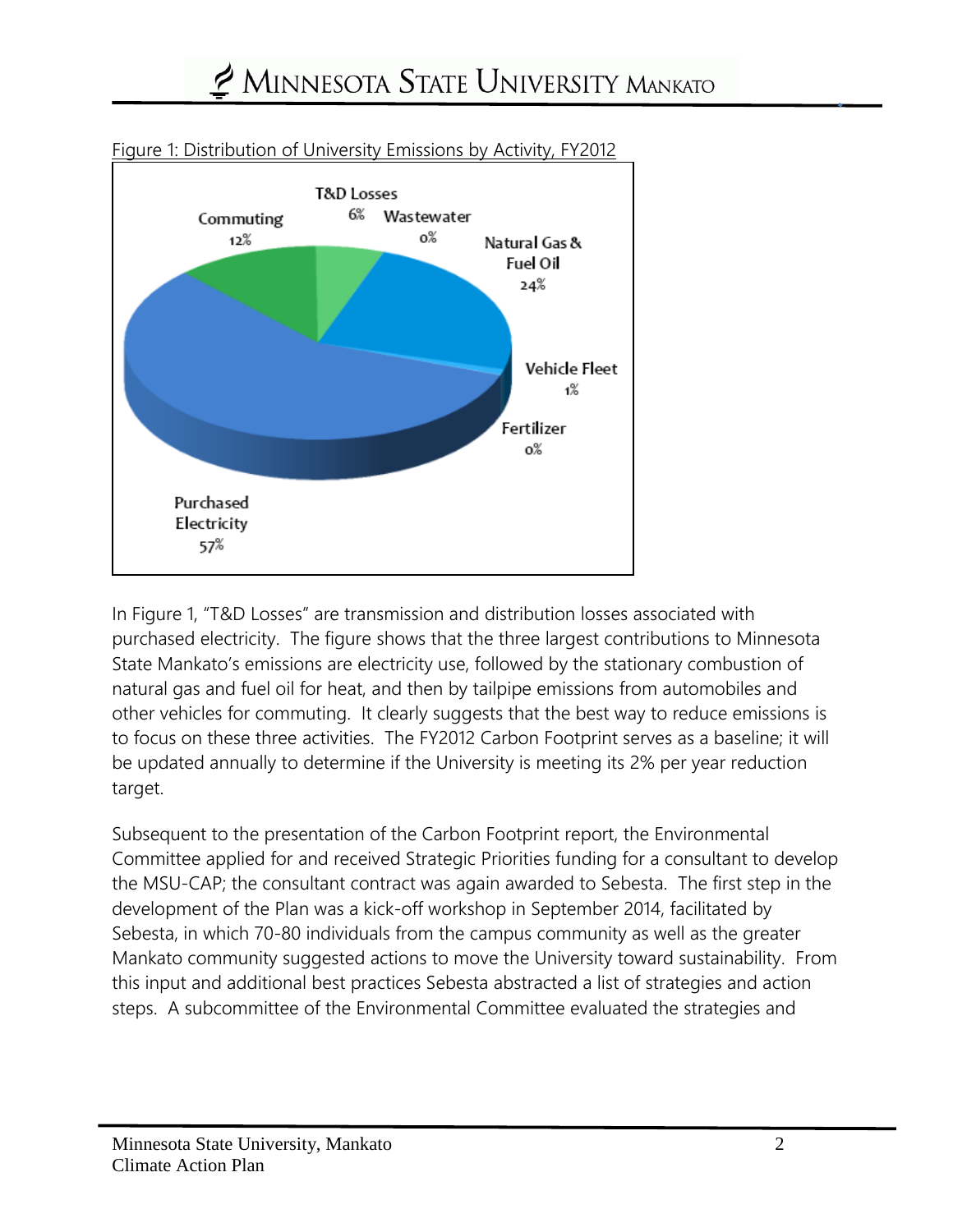action steps on the basis of five criteria (implementation cost, potential cost savings, GHG savings, visibility, and difficulty), eliminated some and refined the list, then identified the offices and individuals on campus responsible for the implementation of each of the strategies and action steps. The list was then handed off to the writing team, who interviewed the individuals from the responsible offices, obtained buy-in, discussed feasibility, implementation, and necessary funding and resources, and further refined the list. The list of strategies and action steps that came out of the interview process constitutes the heart of the MSU-CAP. These strategies arranged by category are shown in Table 1. The strategies and action steps in this plan have been discussed, reviewed, and supported by the essential stakeholders.

Many of the action steps were identified as actions that are already taking place on campus; these are described as *ongoing* in the full MSU-CAP. Most were identified as short-term, requiring somewhere between an academic semester to a year or two for realization. There are, however, a small number of mid-term actions requiring a multi-year time horizon. The installation of renewable energy on campus, for example, is a mid-term action, given the complexity and planning associated with the task. The MSU-CAP is intended to be a living document and will be reviewed and revised regularly. Strategies and action steps may be dropped if ineffective or completed, or modified to improve their effectiveness, and new strategies and action steps may be added.

Another initiative currently in progress on campus, the Guaranteed Energy Savings Program (GESP), has aims that are similar but complementary to those of the MSU-CAP. As a result of the GESP, Minnesota State Mankato and the energy service company Ameresco have entered into an agreement to implement energy-saving and waterconserving measures in campus buildings. Because the energy-saving measures also reduce GHG emissions, they are included in the MSU-CAP, as are the Ameresco waterconserving measures. Because of the way in which the GESP project with Ameresco is financed, implementation of these measures requires no upfront capital costs from the University. In addition, no initial funding needs were identified as necessary by the stakeholders to carry out their action steps in the interview process; hence no funding is required to initiate the implementation of the MSU-CAP. Conversations have been initiated with University Advancement about setting up a Foundation Account for future initiatives undertaken within the scope of the MSU-CAP.

To summarize, the MSU-CAP is a strategic plan with short- and mid-term goals that documents past and current sustainability initiatives, identifies metrics for tracking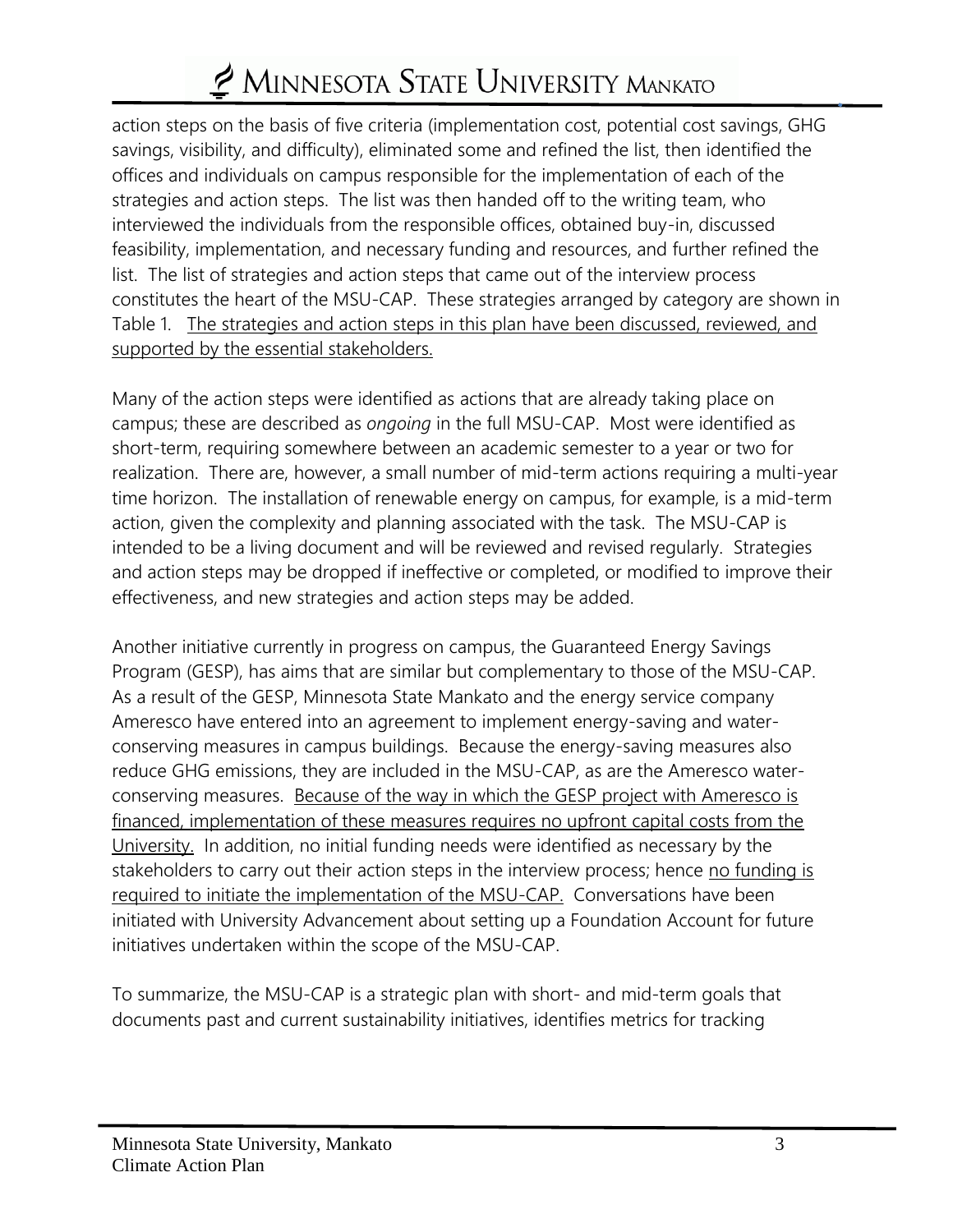progress, and has a built-in method for plan review and revision. It will serve as a roadmap for using sustainability as a criterion for policy decisions; a guide for integrating sustainability into campus culture; and a tool for both internal communication and for external outreach. Minnesota State Mankato will realize many benefits from the adoption of the MSU-CAP: the University will save energy and money, conserve water, reduce waste production, and will be seen as a forward-thinking institution committed to addressing the critical issues of climate change and sustainability. As a tool for external communication, the MSU-CAP will aid recruitment and giving; as a guide for faculty and students, it will suggest research projects on real-world problems; and it will build community on the Minnesota State Mankato campus through the combined efforts of many individuals working toward a common end.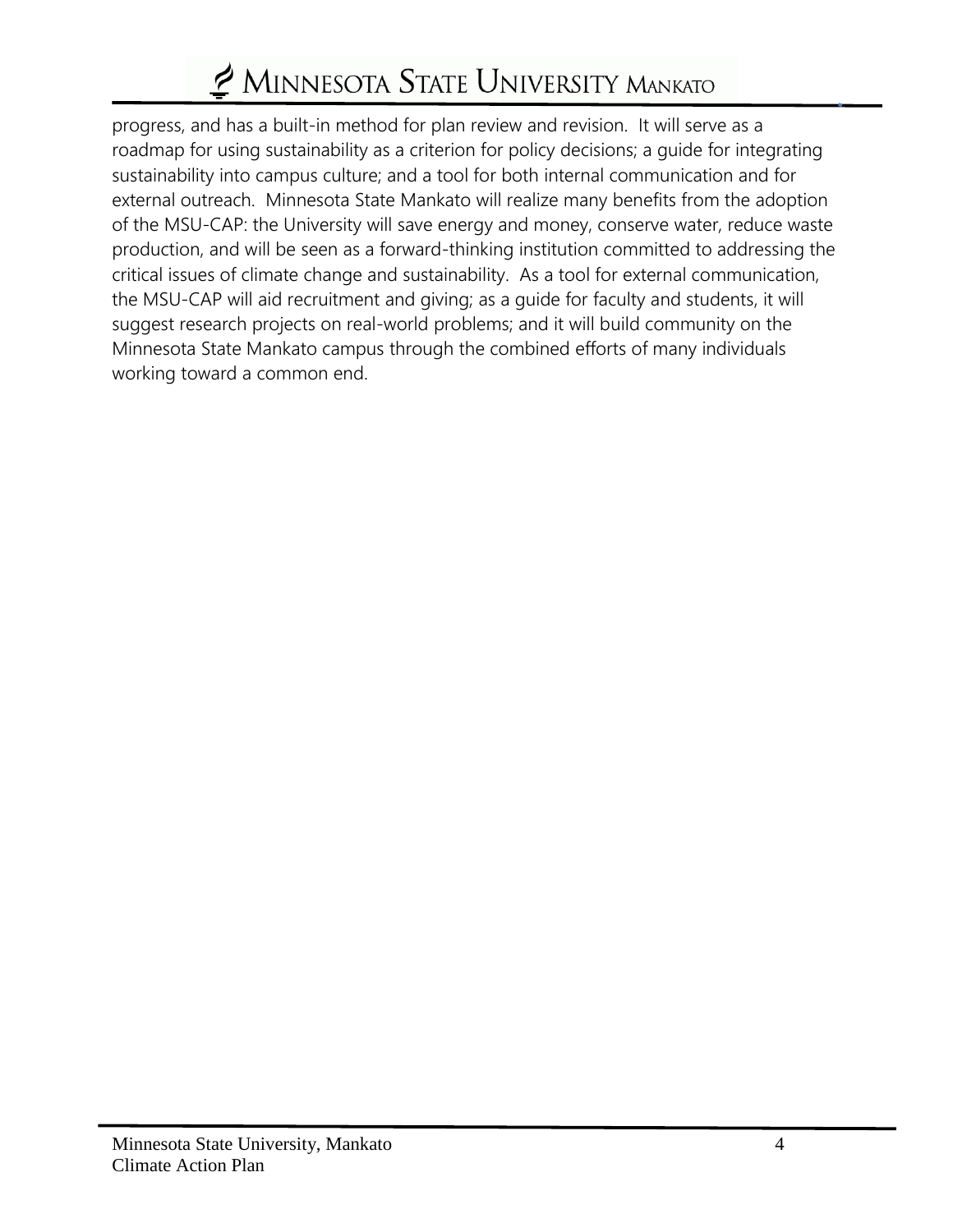#### **Table 1: MSU-CAP Strategies Arranged by Category**

| <b>Buildings and Energy</b>                                                   |  |  |  |
|-------------------------------------------------------------------------------|--|--|--|
| Reduce Energy Use in Buildings by Implementing GESC Measures                  |  |  |  |
| Set High Energy Standards for Buildings                                       |  |  |  |
| Consolidate Class/Event Schedules at Off Hours to Allow for Building Shutdown |  |  |  |
| Produce Renewable Energy on Campus                                            |  |  |  |
| Transportation                                                                |  |  |  |
| Improve Alternative Transportation Infrastructure                             |  |  |  |
| Provide Incentives for Alternative Transportation                             |  |  |  |
| Make Fleet Vehicles More Efficient                                            |  |  |  |
| Advocate for Quality Regional Transportation Options                          |  |  |  |
| Water                                                                         |  |  |  |
| Reduce Building Water Use                                                     |  |  |  |
| Reduce Irrigation Water Use                                                   |  |  |  |
| Reduce Impact of Storm-Water Run Off                                          |  |  |  |
| Waste                                                                         |  |  |  |
| Encourage Recycling                                                           |  |  |  |
| Develop a Comprehensive Composting Program                                    |  |  |  |
| Recycle Electronic Waste                                                      |  |  |  |
| Purchasing                                                                    |  |  |  |
| Choose Environmentally Friendly Products, Use Minimal Packaging               |  |  |  |
| <b>Buy Local Products and Services</b>                                        |  |  |  |
| Work with Local Farmers to Purchase Food                                      |  |  |  |
| Create Community Garden(s) on Campus                                          |  |  |  |
| <b>Education and Communication</b>                                            |  |  |  |
| Initiate Student Competitions Around Sustainability                           |  |  |  |
| Support Student-Led Sustainability Initiatives                                |  |  |  |
| Integrate Sustainability into the Curriculum                                  |  |  |  |
| Create and Implement a 'Themed Year' around a Sustainability Topic            |  |  |  |
| Increase Sustainability-Related Communication                                 |  |  |  |
| Create an Environmental/Sustainability Living Learning Community              |  |  |  |
| Create an Environmental/Sustainability First Year Experience Course           |  |  |  |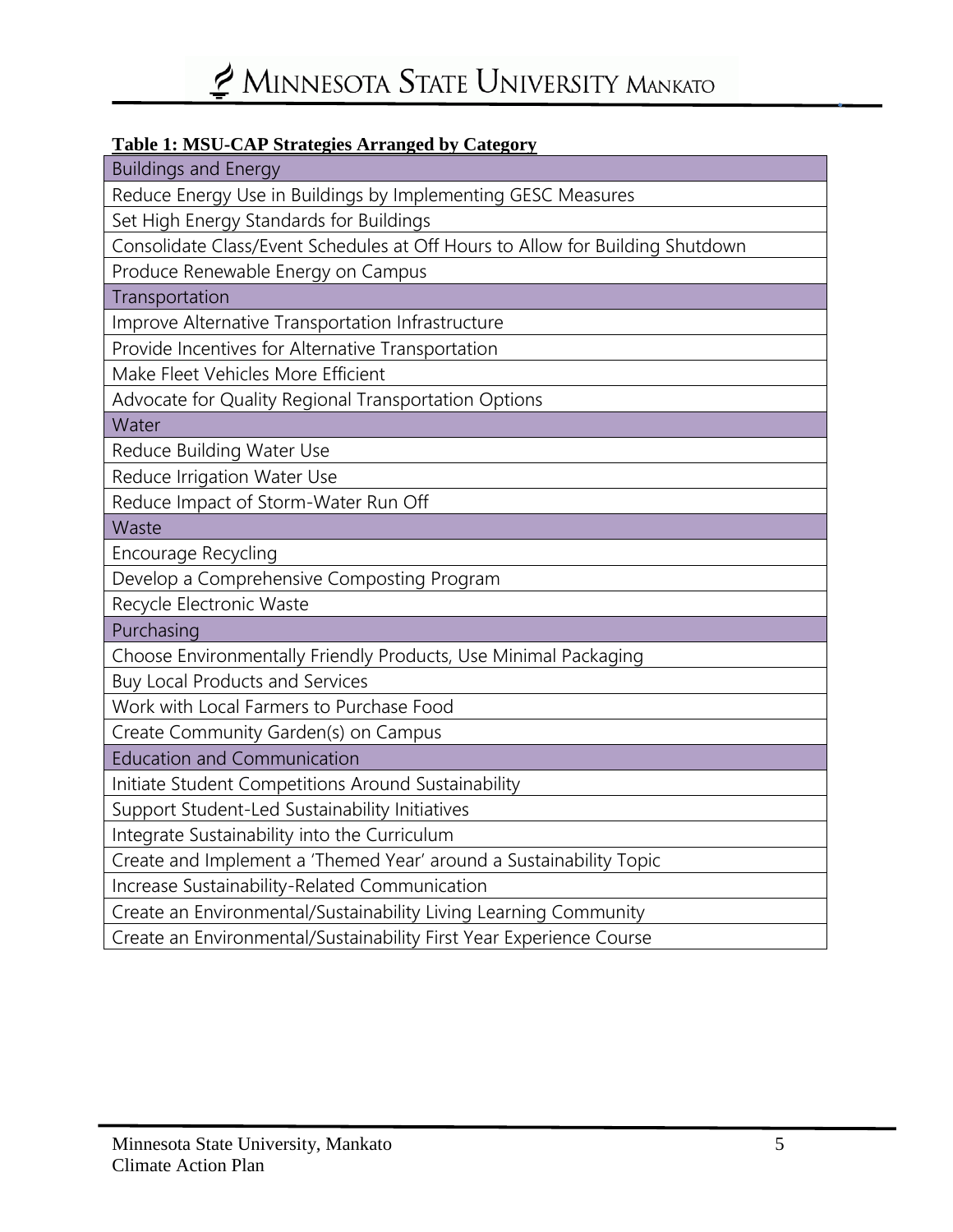### II: Introduction

### A: Plan Background and Campus Context

President Richard Davenport authorized the creation of the University-wide Environmental Standing Committee (Environmental Committee) following a September 2011 review by the President's Cabinet after consultation through the Meet & Confer process with campus collective bargaining units and the Student Association. The Environmental Committee was given authority to advise the President and the University community on environmental and sustainability matters. As a university-wide standing committee, the Environmental Committee has membership from each professional bargaining unit on campus and the Minnesota State Student Association, giving faculty, staff and students representation on the Committee.

Through the University's charge to the Environmental Committee, as well as specific language in the University's Strategic Plan, it became necessary to consider our campus' role in the future of global climate change. Specifically, in the *Minnesota State University,*  Mankato Strategic Plan 2010-2015 (Strategic Plan)<sup>1</sup>, strategic action step four requires that the University "Reinvigorate our physical home and build the campus of the future."<sup>2</sup> Creating a campus of the future inevitably involves questions of sustainability as the generally perceived goal of sustainable actions involves meeting the needs of current populations without degrading the ability of future generations to do the same. As such, addressing the inherent questions of sustainability for our campus is a clear requirement in the Campus of the Future section of the Strategic Plan, where Goal 1, Objectives A and B clearly delineate environmental actions needed:

*Goal 1. Create a campus culture supporting energy efficiency, resource conservation and sustainability.*

*Objective A. Create a campus sustainability policy and support network.*

*1.Prepare a policy statement and implementation principles.*

*2.Maintain a campus Environmental Committee.*

*3.Maintain a utility metering and reporting system for benchmarking and measuring results.*

*4. Complete a "Carbon Footprint" analysis.*

 $\overline{a}$ <sup>1</sup> Minnesota State University, Mankato Strategic Plan 2010-1015,

http://www.mnsu.edu/strategicplan/strategicplan\_goals.pdf

<sup>2</sup> Our Strategic Vision, *Strategic Plan 2010-2015*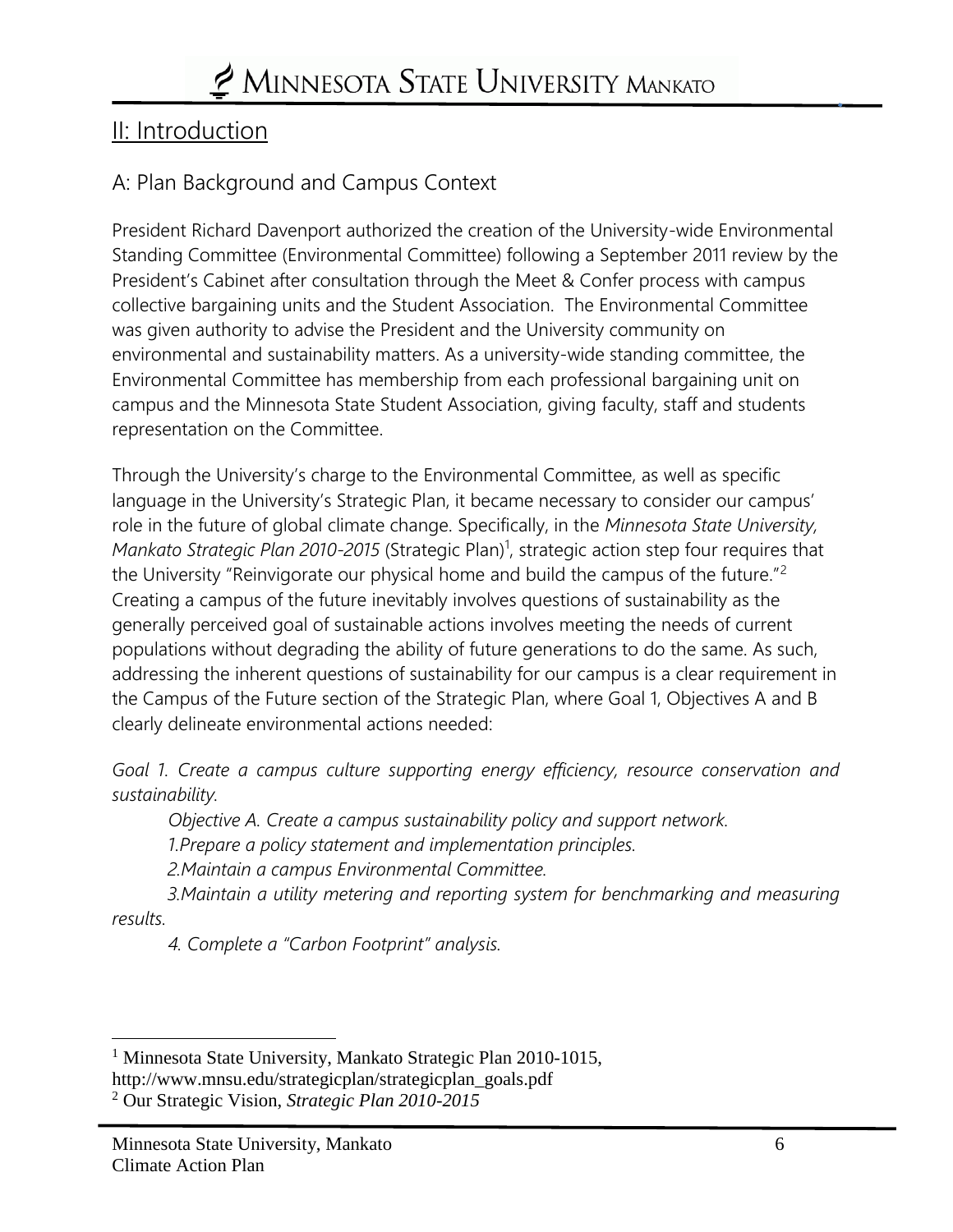*5. Create a campus "Green Fund" for promotion of sustainability efforts.*

*Objective B. Develop a three-year plan to enhance a campus culture of energy conscious behavior and sustainable lifestyle.*

*1. Implement an awareness campaign to reduce "parasitic" electrical consumption – turn off computers, unplug chargers, turn off printers, etc.*

*2. Through the Environmental Committee, sponsor events and forums with a sustainability focus that also include opportunities to solicit community input. 3. Reduce paper use through technology – fewer mailings and posters.<sup>3</sup>*

Objective B's premise is the creation of a document that would guide environmental consciousness and sustainability on campus. Addressing this objective would inevitably involve the creation of a climate action plan, defined as "a set of strategies and action steps for reducing the University's greenhouse gas (GHG) emissions."<sup>4</sup> In the contemporary higher education setting, such plans are becoming more commonplace as universities realize their obligation to both the local and global community.

As a first step toward the realization of a climate action plan, the University hired a consultant, Sebesta, to conduct a study of campus greenhouse gas (GHG) emissions. Their study, or carbon footprint, of campus GHG emissions in FY 2012 serves as a baseline against which the efficacy of a plan can be measured. Subsequently, the Environmental Committee wrote a proposal and received Strategic Priority funding to hire Sebesta to help with the development of the plan. After a thorough vetting by the Environmental Committee and Sebesta based on five criteria (implementation cost, potential cost savings, GHG savings, visibility, and difficulty), the Committee delivered a comprehensive list of strategies and action steps to the URBS 4/581 Sustainable Planning Writing Team for final compilation and writing. The product of the Writing Team's effort is this report, which will be submitted to the Environmental Committee and the University Administration for approval. Upon approval, the plan will be implemented. The plan is intended to be a living document; a section of the plan describes the process by which it can be updated.

The Minnesota State University, Mankato Climate Action Plan (MSU-CAP) is a direct attempt to mitigate and control the future GHG emissions of our campus community and to adapt to other sustainability challenges in a changing world. The collaborative nature of the process involved in reaching this point underlines the University's commitment to sustainability as well as its capacity for positive change. With that in mind, Minnesota State

 $\overline{a}$ 

<sup>3</sup> Campus of the Future, Strategic Plan 2010-2015, (emphasis added)

<sup>&</sup>lt;sup>4</sup> A Climate Action Plan for MSU, M, Strategic Priority Funded Project Assessment Plan, 1.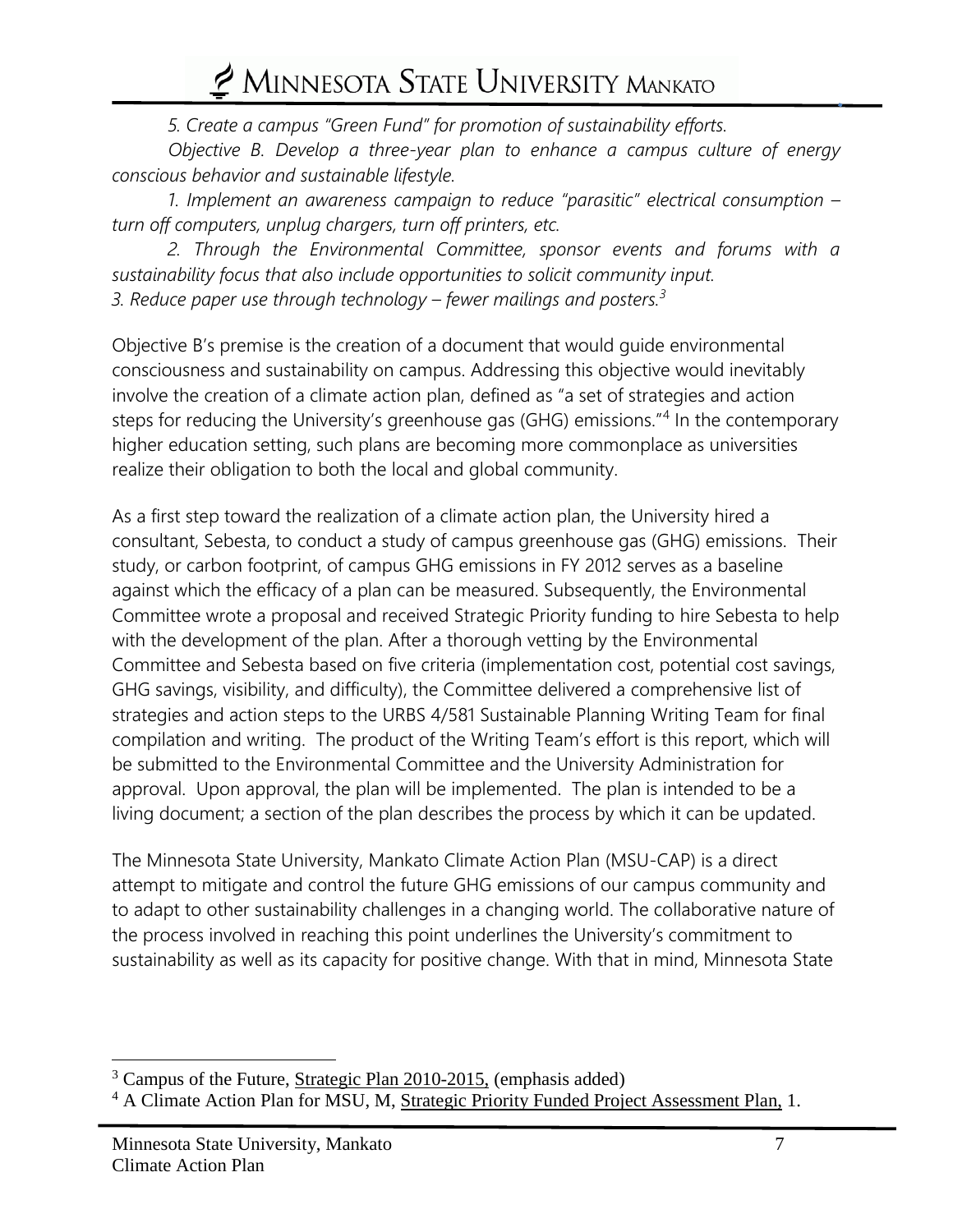has chosen to formulate its plan and reduction targets independently of third party climate commitments such as the American College and University Presidents' Climate Commitment (ACUPCC).<sup>5</sup> While at many universities the climate planning process has been the product and requirement of signing the ACUPCC, at Minnesota State University the process has been more organic, growing out of a campus-wide strategic vision.

The Minnesota State University Climate Action Plan (MSU-CAP) contains three types of strategies and action steps for reducing GHG emissions. *Mitigating* strategies, in the Building/Energy and Transportation categories, directly address GHG emissions; *adaptive* strategies, in the Water, Waste, and Purchasing categories, address other pressing sustainability issues, including water, food, and material consumption/resource depletion; and *promotional* strategies, in the Education and Communication category, which are less quantifiable but intellectually and visually empowering to the campus community. *Promotional* activities are crucial in creating and guiding a culture of sustainability and consciousness that help perpetuate the essential, quantifiable mitigation and adaptation steps.

While the MSU-CAP will be beneficial in regards to fulfilling university goals and policies, it also offers other tangible benefits to our campus community. The process of establishing a carbon footprint and subsequently creating and endorsing planned reductions to emissions through a climate action plan helps to position the University in the vanguard of higher education institutions. Given that other Minnesota State Colleges and Universities (MnSCU) institutions like St. Cloud State University, Bemidji State University, and Winona State University have created climate action plans, we are certainly not the first to create such a document, but in doing so make a significant statement about our campus and goals. Through forward thinking actions and plans, like the MSU-CAP, we show ourselves as a visionary campus in the state of Minnesota. As students begin to consider dimensions of sustainability in their college choices, as evidenced by new rankings in the *Princeton Review* and other sources, MSU opens itself to a student demographic that continues to grow across higher education. Not only does the MSU-CAP signify to environmentally focused students that MSU is relevant and active, it offers the potential to increase our media presence and delivers a new marketing tool. Finally, the MSU-CAP, and the associated development and implementation processes, mirror the motto of "Big Ideas, Real World Thinking" that we embrace here at MSU.

 $\overline{a}$ 

<sup>5</sup> American College and University Presidents' Climate Commitment, http://www.presidentsclimatecommitment.org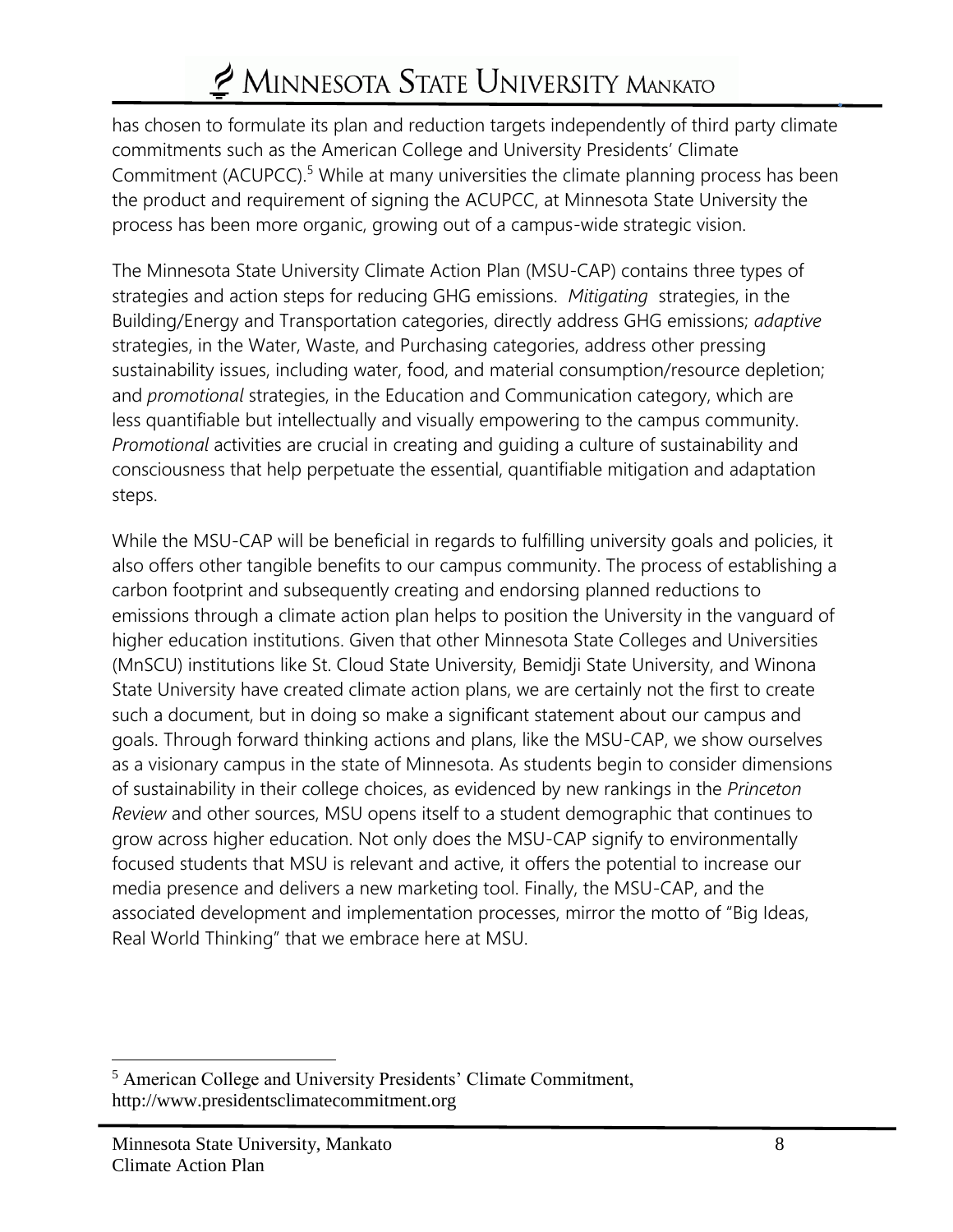### B: Institutional Profile

This section includes a brief summary of background pertaining to Minnesota State University, Mankato and context for this Climate Action Plan, including location, history, and demographics.

#### Location

The University is located in the south-central region of the state of Minnesota, approximately 75 miles from the Minneapolis-St. Paul metropolitan area. Mankato is a regional economic center for the rural communities in the region and has a population of approximately 50,000 people. The University's branch offices at 7700 France Avenue in Edina serve students in the Minneapolis-St. Paul metropolitan area with classes in more than 15 areas of study, including graduate education in business, educational leadership, nursing, and urban and regional studies. Although the University has a presence in the Twin Cities, this Plan addresses only activities at the core Mankato campus.

#### **History**

Minnesota State University was originally founded in 1868 and has undergone many formal name changes ranging from: Mankato Normal School (1868) to Mankato State University in 1975, and finally Minnesota State University, Mankato in 1998 when the campus decided to better describe the broad area from which its students and staff come.

#### **Demographics**

The University is home to just over 14,000 students, of which more than 900 are international students representing 90 countries, and to 2,000 faculty and staff. The University ranks 31<sup>st</sup> in overall campus diversity enrollment according to The Institute of International Education's Open Doors report (2014) with more than 1,700 students of color and a diverse faculty and staff.<sup>6</sup>

#### Community Support and Partnerships

The University supports over 5,000 jobs and has an estimated local economic impact of over \$375 million.<sup>7</sup> The campus community often partners with many of the local

 $\overline{a}$ <sup>6</sup> Top 40 Master's Colleges & Universities Hosting International Students 2013/14, http://www.iie.org/Research-and-Publications/Open-Doors/Data/International-Students/Leading-Institutions-By-Institutional-Type/2013-14

<sup>&</sup>lt;sup>7</sup> Minnesota State University, Mankato Facilities Master Plan, March 2009, https://www.mnsu.edu/planning/masterplan/masterplanpresentationMnSCU\_032009.pdf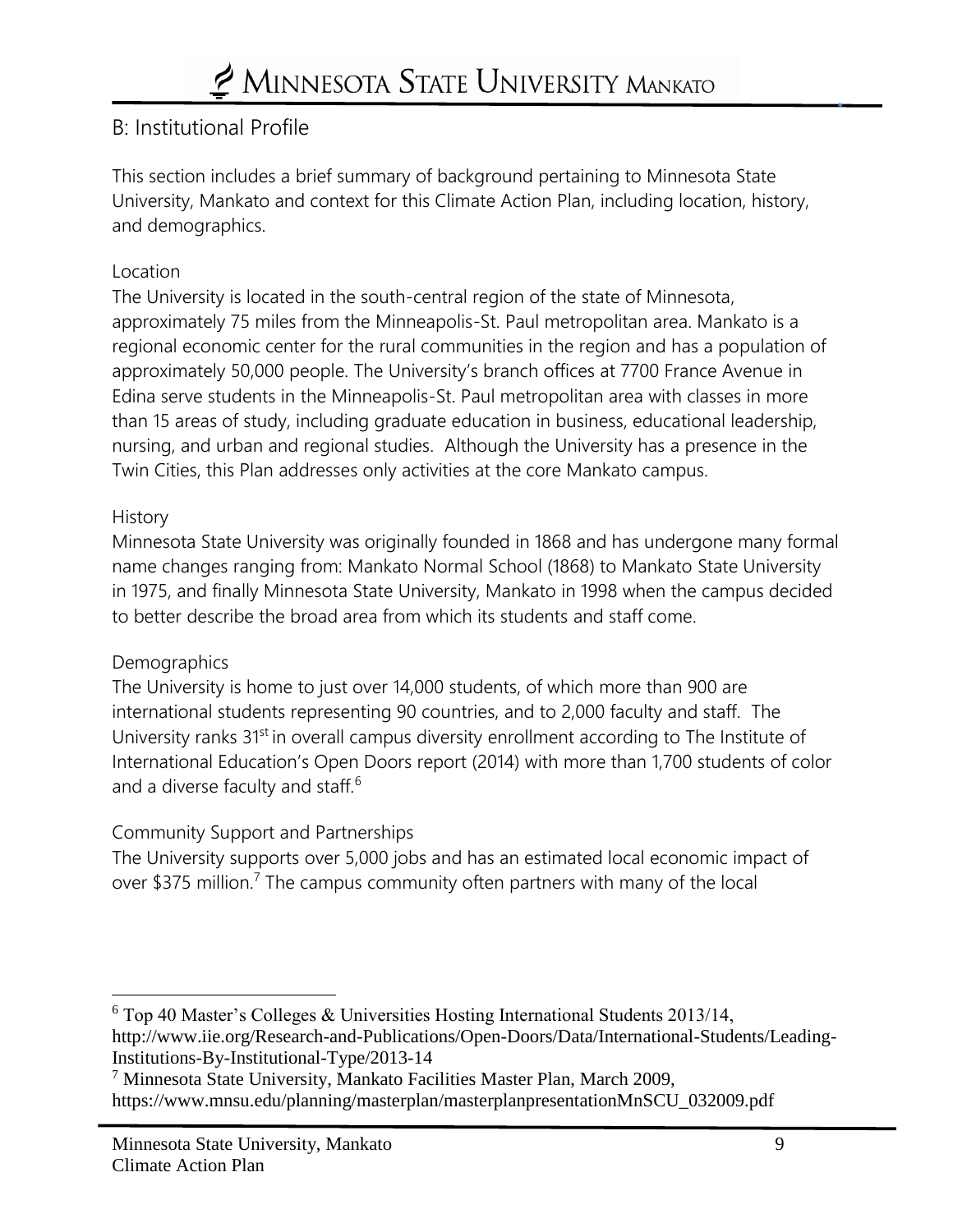businesses and communities around the region. Impacts of such partnerships include but are not limited to: internships introducing young professionals into their area of study in an educational and practical way, research allowing students to further their knowledge in specific areas of interest, and campus technologies that help students to stay abreast of current technological trends.

### C: The Guaranteed Energy Savings Program (GESP)

Governor Mark Dayton established the Minnesota Guaranteed Energy Savings Program (GESP), managed by the Minnesota Department of Commerce, Division of Energy Resources, by executive order in April 2011. The GESP provides technical, contractual and financial assistance to state agencies, local government units, school districts, and institutions of higher learning that wish to implement energy efficiency improvements through guaranteed energy savings performance contracts. A guaranteed energy savings contract (GESC) is an agreement between a state university (or any of the other public institutions listed above) and an approved energy service company (ESCO) in which the ESCO conducts an energy audit of the facilities of the university, establishes and implements a list of energy efficiency improvements agreed upon by the university and the ESCO, and finances the cost of the project with the money saved by the improvements. The university pays no money down; rather, it continues to pay the same amount as its energy costs before the improvements, and the ESCO takes as its payment the guaranteed savings resulting from the energy efficiency improvements. Renewable energy projects may also be financed with a GESC.

For example, if the total cost of a project is \$10 million and the total energy costs per year are \$4 million before the project and \$3.2 million after the project, then the University saves \$800,000 a year in energy costs. These savings are paid to the ESCO over a 15-year period to pay off the \$10 million project cost. The ESCO guarantees the savings. In the event that the savings are less than \$800,000 in a year, the ESCO and not the university is responsible for making up the shortfall. If the savings are more than \$800,000, the university keeps the difference. The energy usage and  $CO<sub>2</sub>$  emissions of the university drop significantly immediately after the energy efficiency measures are implemented, and the cost savings revert to the university after the 15 year period.

In spring of 2014 Facilities Management at Minnesota State Mankato issued an RFP for ESCO services. This resulted in a guaranteed energy savings contract (GESC) with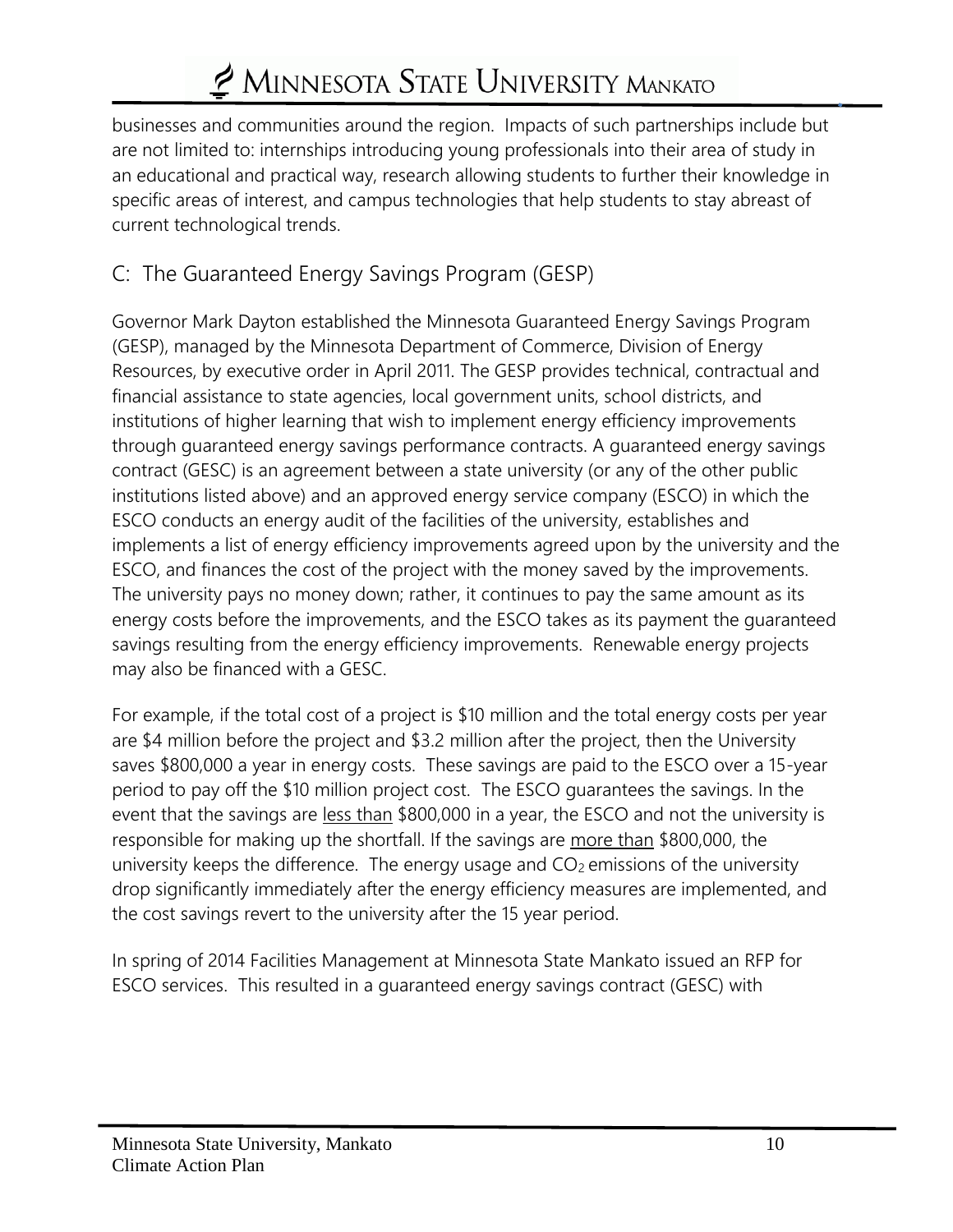Ameresco and their embarking on a campus-wide energy audit. In January 2015 the MnSCU Board of Trustees approved MSU to enter into a contract with Ameresco to execute a package of options that would not exceed \$12 million in cost or a 20-year repayment obligation. The agreed-upon implementation measures are a part of the Climate Action Plan and are described in the Buildings and Energy section of this report.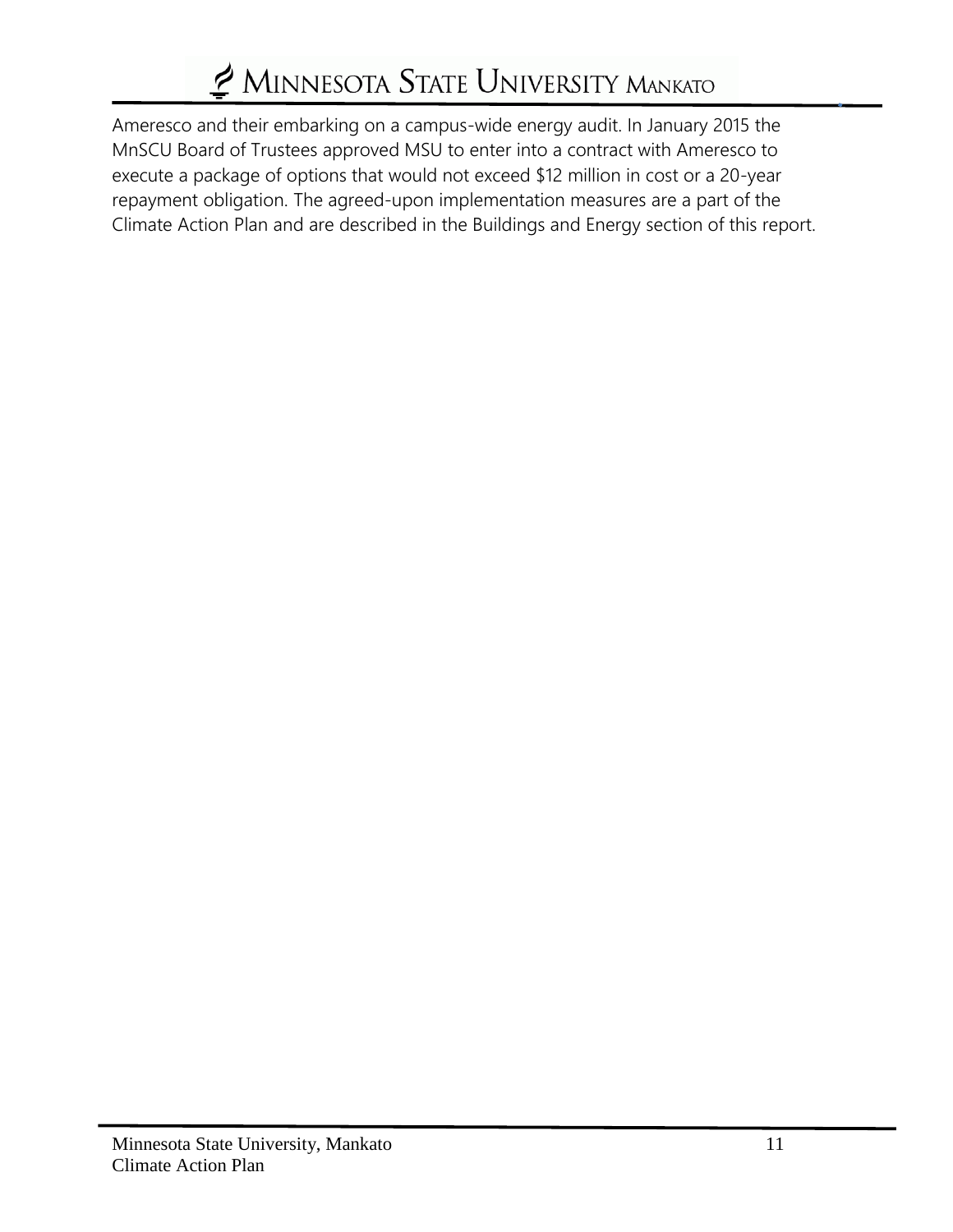### III: Carbon Footprint

The first step in reducing Minnesota State Mankato's GHG emissions is to have a quantitative understanding of the sources of the emissions. To this end, the University hired Sebesta to prepare a campus-wide carbon footprint, an accounting of all the greenhouse gases which the University emits in one year. The footprint obtained was for FY 2012 (July 1, 2011 – June 30, 2012) and established a baseline against which yearly updates to the footprint can be compared. The results are summarized in Table 2 below.

| <b>Scope</b> | <b>Emission Type</b>                                      | MTCO <sub>2</sub> e | <b>Percent of Total</b> |
|--------------|-----------------------------------------------------------|---------------------|-------------------------|
| Scope 1      | <b>Natural Gas &amp; Fuel Oil (Stationary Combustion)</b> | 10,974              | 23.91                   |
|              | <b>Vehicle Fleet (Mobile Combustion)</b>                  | 417                 | 0.91                    |
|              | Refrigerant                                               | N/A                 |                         |
|              | Fertilizer                                                | 35.3                | 0.08                    |
| Scope 2      | <b>Purchased Electricity</b>                              | 26,407              | 57.53                   |
| Scope 3      | Commuting*                                                | 5,490               | 11.96                   |
|              | <b>T&amp;D Losses**</b>                                   | 2,612               | 5.69                    |
|              | <b>Air Travel</b>                                         | N/A                 |                         |
|              | <b>Reimbursed miles</b>                                   | N/A                 |                         |
|              | <b>Solid Waste</b>                                        | $-19$               | $-0.04$                 |
|              | Wastewater                                                | 23                  | 0.05                    |
|              | <b>Total</b>                                              | 45,938              |                         |

Table 2: University Greenhouse Gas Emissions Baseline, FY2012

\*Commuting data were extrapolated from a campus-wide commuting survey.

\*\*T&D Losses are transmission and distribution losses associated with purchased electricity.

Table 2 shows that total GHG emissions were 45,938 MTCO<sub>2</sub>e, where 1 MTCO<sub>2</sub>e = 1 metric ton of carbon dioxide equivalent. The greenhouse gases of carbon dioxide (CO2), nitrous oxide (N2O), and methane (CH4) are aggregated and reported as carbon dioxide equivalents, a commonly used unit that combines greenhouse gases of differing impact on the earth's climate into one weighted unit. Carbon dioxide equivalents (CO2e) are expressed in metric tons; one metric ton equals 1,000 kilograms, or 2,204.6 pounds.

Table 2 also shows that the major contributions to Minnesota State Mankato's GHG emissions were from the use of electricity (57.53% of the total, and 63.22% when transmission and distribution line losses are included), followed by the combustion of natural gas and fuel oil for heat (23.91%), then by tail-pipe emissions from cars and other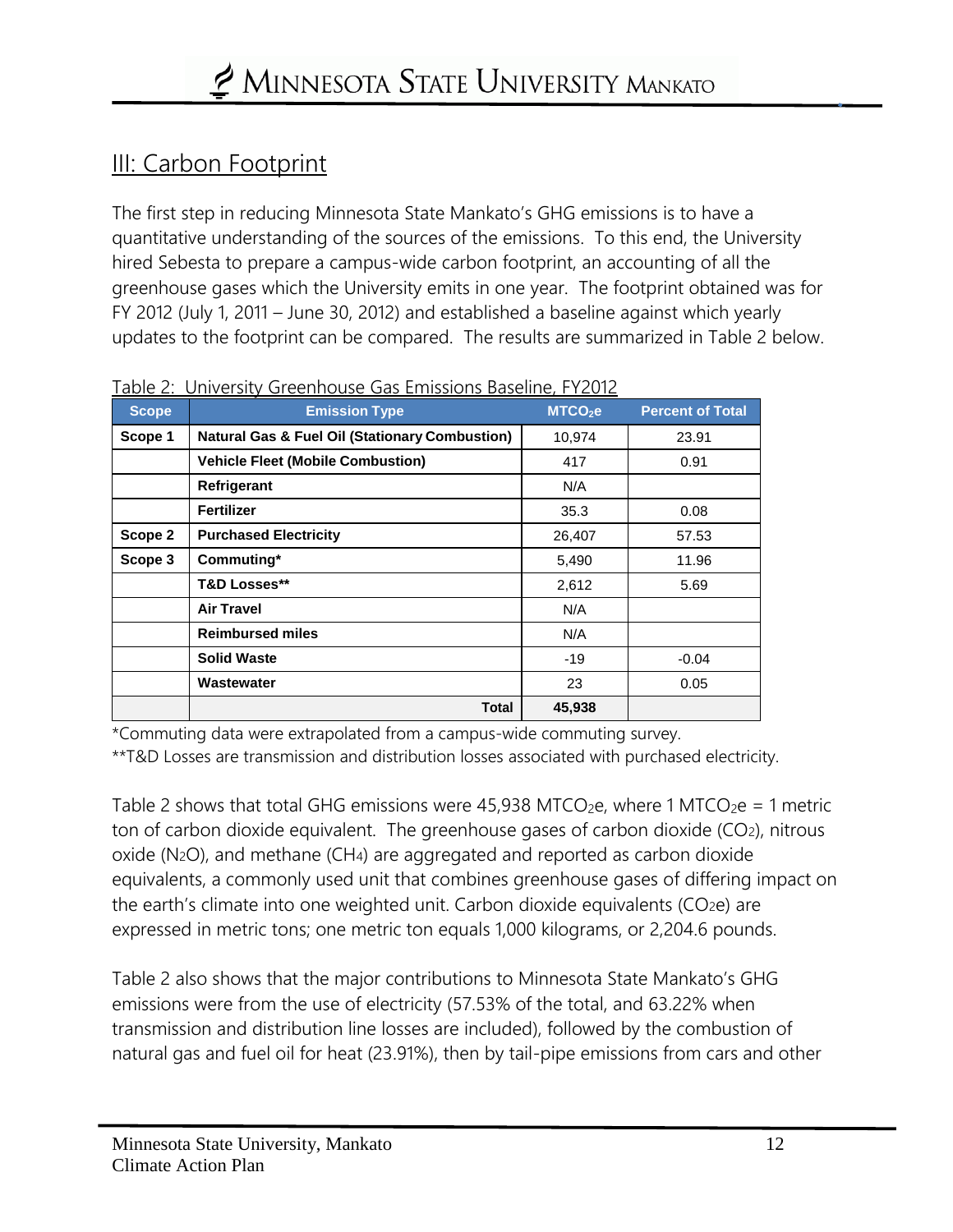vehicles for commuting (11.96%); all other sources of GHG emissions represent about 1% of the total.

Scopes 1, 2, and 3 in Table 1 represent a way of classifying sources in order of the ability of the University to control them. By definition, Scope 1 emissions are from sources that are owned or controlled by the University (natural gas and fuel oil); Scope 2 emissions result from the generation of electricity, heat or steam purchased by the University; and Scope 3 emissions are from sources not owned or directly controlled by the University but related to University activities (commuting). Figure 1 shows the GHG emissions by scope for the University in FY2012.



Figure 2: University Greenhouse Gas Emissions by Scope (FY2012)

The University has the most control over Scope 1 emissions, primarily from the combustion of natural gas and fuel oil. Scope 2 emissions are primarily from the use of electricity; the University can control its electricity use but has no control over the mix of fuels (coal, natural gas, nuclear, wind, solar, etc.) which the electric utility uses to produce the electricity, and has the least control over commuting, the primary source of Scope 3 emissions.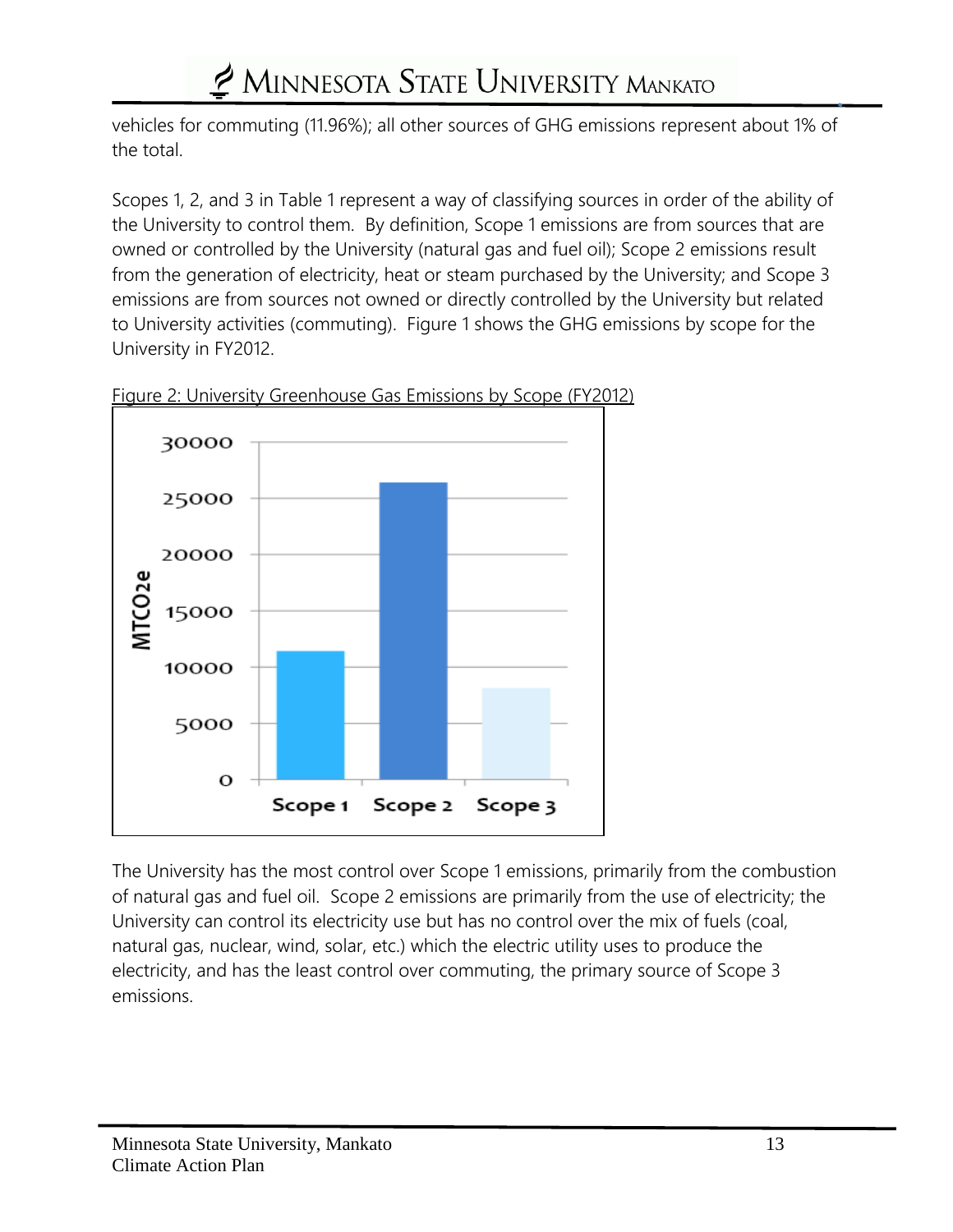Figure 2 shows graphically the percentage of GHG emissions by activity, illustrating clearly the dominant role played by electricity (Purchased Electricity and T&D Losses), Natural Gas & Fuel Oil, and Commuting in the University's carbon footprint.



Figure 3: University Greenhouse Gas Emissions by Activity, FY2012

Following the FY2012 baseline study, the Environmental Committee produced an update for FY2013. A comparison of the FY2013 update and the FY2012 baseline is shown in Figure 3. Total GHG emissions in FY2013 were 47,006 MTCO<sub>2</sub>e, 2% higher than in FY2012. This increase is entirely due to the increased emissions from the combustion of natural gas and fuel oil made necessary by the unusually harsh winter of FY2013. Emissions from other sources were essentially the same in FY2013 as in FY2012.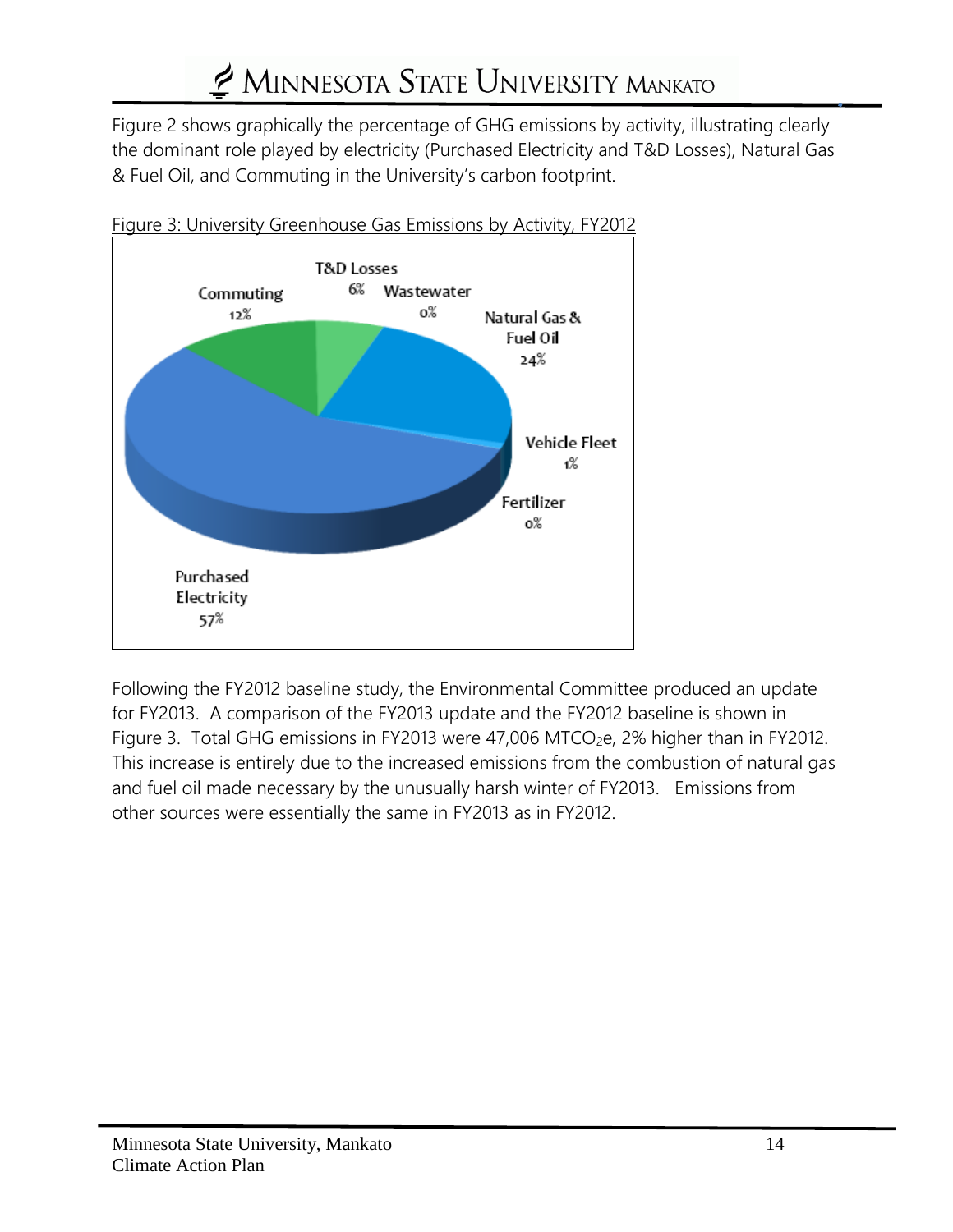

#### Figure 4: FY2012 and FY2013 Emissions Comparison

From the FY2012 baseline carbon footprint it is clear that there are three core actions that Minnesota State Mankato can take to reduce its greenhouse gas emissions:

- Reduce electrical consumption
- Reduce natural gas and fuel oil use for heating buildings
- Reduce commuting

From the comparison of the FY2012 baseline and the FY2013 update it is equally clear that if there is no concerted effort to reduce Minnesota State Mankato's emissions, the University's carbon footprint will remain unchanged.

The core actions are relatively easily distilled, but the strategies and action steps needed to fulfill them are inherently more complex. It is precisely these strategies and action steps that serve as the core of this plan. Updates to the footprint represent an essential step in the future of a living document like the MSU-CAP. As actions are implemented to reduce emissions, updates must be generated to track progress. Keeping accurate and up-to-date metrics are essential in quantifying change over time.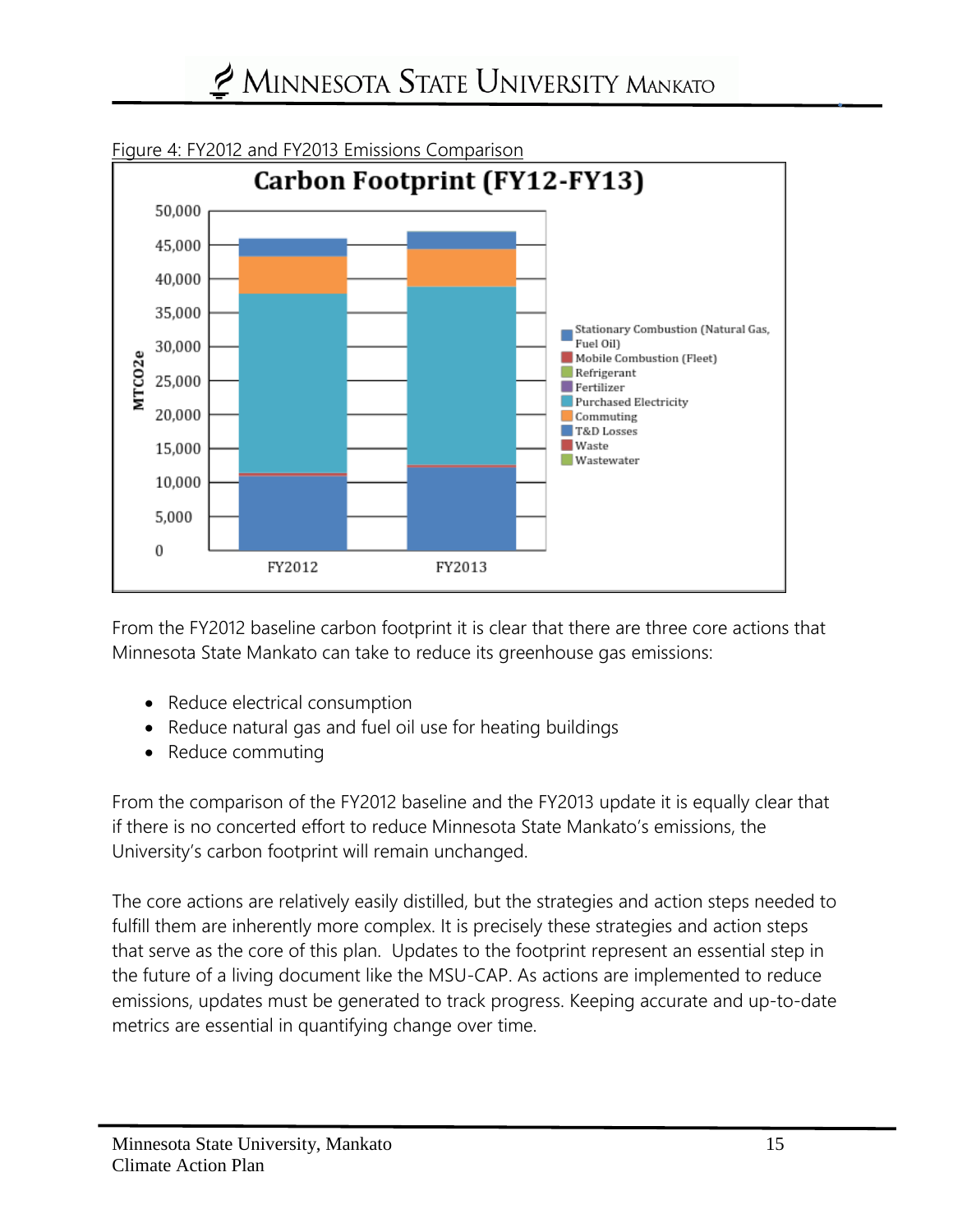### IV: Reduction Targets

For the MSU-CAP to be effective, it must have specifically delineated expectations as to what the implementation of the Plan will achieve. By choosing a quantified emissions reduction target, the actions within the plan have a consequential end goal. After examining other climate action plans, the Environmental Committee selected a reduction target of 2% annually from the baseline year FY2012, a reduction target that will set a pace of slow but steady improvement. This means that beginning with the FY2012 baseline as a starting point, each subsequent year would see a reduction of 2% from the previous year's total emissions; Table 3 depicts the targeted total emissions on a yearly basis to FY2025. It is important to note that although the reduction goals in Table 3 start with FY2013, the first year after the baseline year, the first improvements from the Plan will not be implemented until Summer and Fall 2015, which means that emissions reductions from the Plan will not appear until FY2016. Among these initial improvements, however, are the building energyefficiency measures of the GESC with Ameresco, which are estimated to produce a yearly reduction of emissions of 5,129 MTCO<sub>2</sub>e, or 11% of baseline (Table 4, Estimated Yearly GHG Reductions of GESC Measures). The GESC measures themselves thus constitute a significant reduction which will reduce yearly GHG emissions from the baseline to 40,809 MTCO2e and provide a "jump-start" to meeting the reduction targets. The ultimate goal for Minnesota State Mankato is continuous and consequential reductions to campus GHG emissions. If advances in technology or opportunities for funding become available in the future, for a solar development on campus, for example, then the University may wish to reassess its progress and examine the need for more aggressive goals.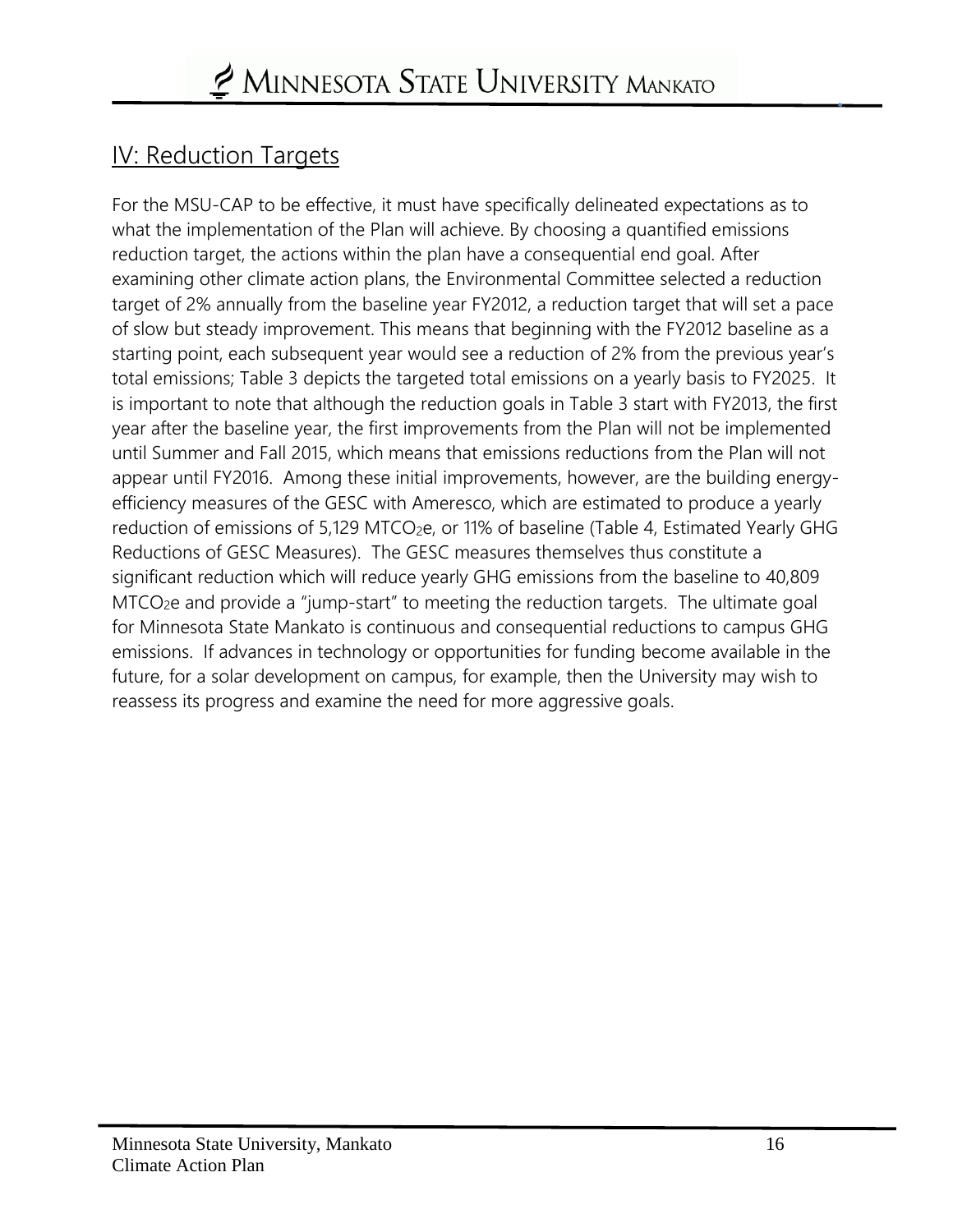| <u>Table 5. Reduction Targets by Teal and Metric Ton</u> |               |  |  |  |
|----------------------------------------------------------|---------------|--|--|--|
| <b>Fiscal Year</b>                                       | Target MTCO2e |  |  |  |
| 2012 (Baseline)                                          | 45,938        |  |  |  |
| 2013                                                     | 45,019        |  |  |  |
| 2014                                                     | 44,119        |  |  |  |
| 2015                                                     | 43,236        |  |  |  |
| 2016                                                     | 42,372        |  |  |  |
| 2017                                                     | 41,524        |  |  |  |
| 2018                                                     | 40,694        |  |  |  |
| 2019                                                     | 39,880        |  |  |  |
| 2020                                                     | 39,082        |  |  |  |
| 2021                                                     | 38,301        |  |  |  |
| 2022                                                     | 37,535        |  |  |  |
| 2023                                                     | 36,784        |  |  |  |
| 2024                                                     | 36,048        |  |  |  |
| 2025                                                     | 35,327        |  |  |  |

#### Table 3: Reduction Targets by Year and Metric Ton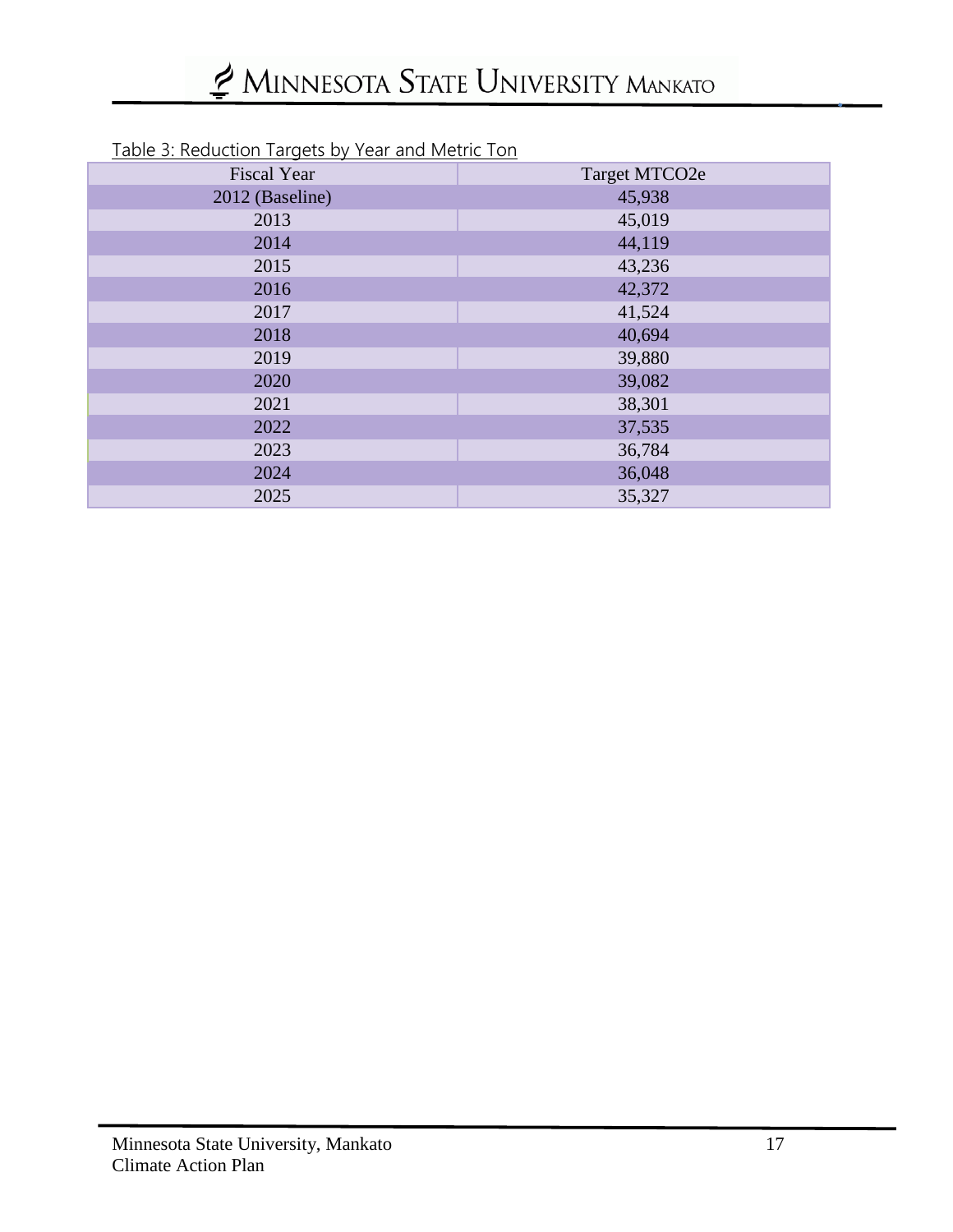### V: Strategies and Action Steps

These strategies and action steps are the result of a consultative process between the Environmental Committee and Sebesta. Having established the actions to be taken based on best practices and a campus visioning process, strategies were divided into six thematic categories: Buildings/Energy, Transportation, Water, Waste, Purchasing, and Education and Communication. Buildings/Energy and Transportation strategies are *mitigating* (producing direct and quantifiable reductions to GHG emissions); Water, Waste and Purchasing strategies are *adaptive* (producing small reductions to emissions, but nevertheless important for sustainability); and Education and Communication strategies are *promotional* (facilitating the overall plan). Each strategy has associated action steps, and each action step has a specific timeline. Most of the action steps are short-term and can be implemented within a period from an academic semester to two or three years. Other longer-term action steps require a multi-year time horizon. For example, the installation of renewable energy on campus is a mid-term action.

#### A. Buildings and Energy

Ongoing and Short-Term Climate Reduction Measures

The University's carbon footprint shows that 87% of its emissions are associated with energy use in buildings, 63% from the use of electricity, and 24% from the combustion of natural gas and fuel oil for heat. In general, there are two ways to reduce GHG emissions from energy: energy efficiency and renewable energy.

A significant increase in energy efficiency in campus buildings will result from measures to be implemented by Amereso in the summer and fall of this year as a direct result of their guaranteed energy saving contract (GESC) with the University. In the fall of 2014, as the first step of their GESC, Ameresco and subcontractors conducted a complete energy and water audit of 42 buildings on campus. They examined the lighting, HVAC systems, building envelopes, and the operation of the central heating plant, as well as water use on campus, both in buildings and for irrigation, and produced a list of recommendations for saving energy and conserving water. Facilities Management and the University Administration settled on a 15-year self-funding project that was approved by the MnSCU Board of Trustees in January 2015.

The residence halls were also a part of Ameresco's energy audit last fall. Residence Life received the list of recommendations from Ameresco but has chosen not to participate in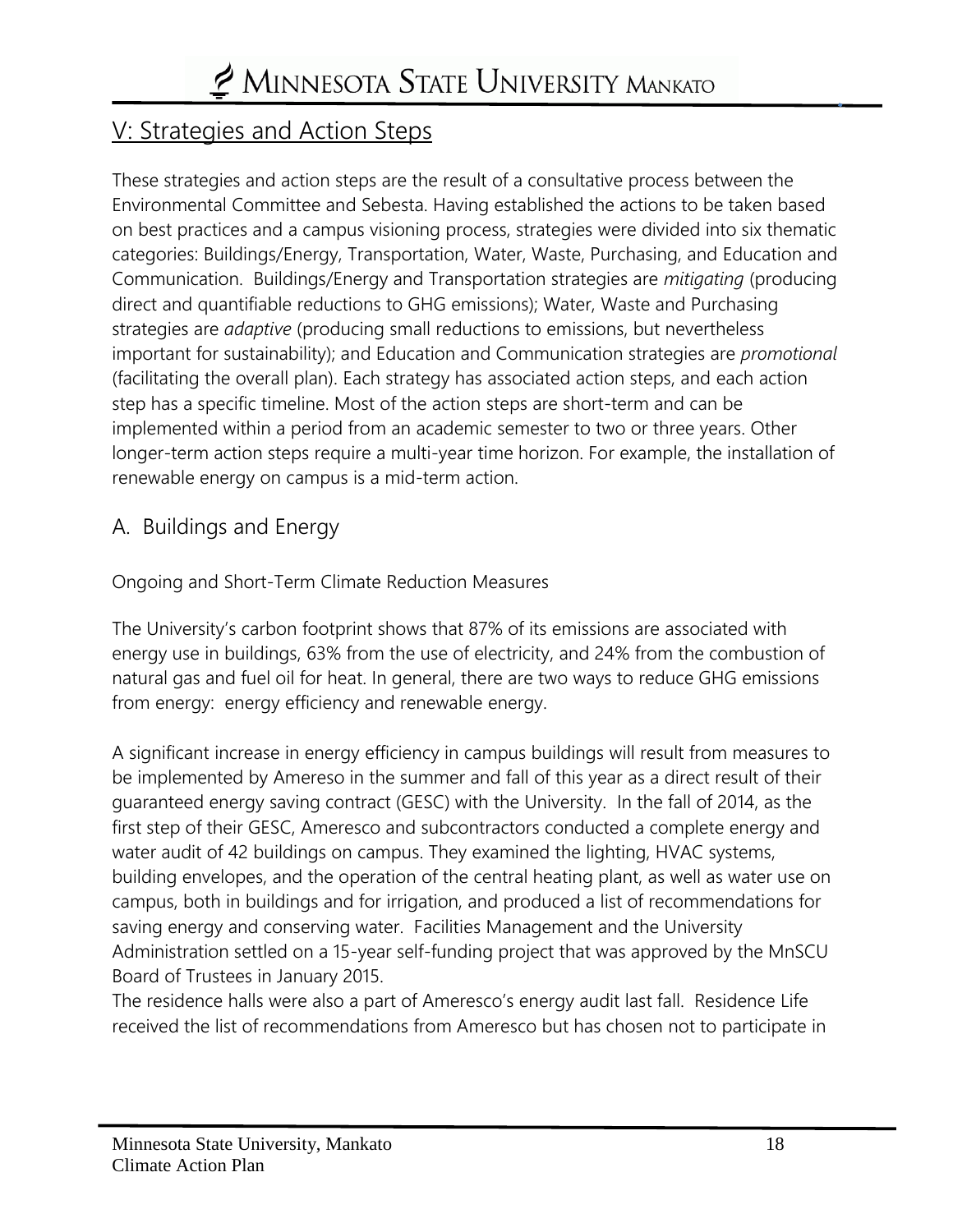the GESC funding mechanism. They will be working to implement the recommendations with their own funds as they plan their projects in the coming years.

Energy-saving action steps in the GESC are listed below in Strategy 1; GESC action steps which conserve water are listed in the Water section. The action steps listed below represent the current options being considered by the University Administration, Facilities Management and Ameresco. The final list of action steps agreed on may be somewhat different. Estimated GHG reductions for each of these action steps are found in Table 4 below.

| <b>Guaranteed Energy Savings Contract</b><br>Measure | <b>Estimated Yearly</b><br><b>GHG Reductions</b><br>(MTCO <sub>2</sub> e) |
|------------------------------------------------------|---------------------------------------------------------------------------|
| LEDs                                                 | 2,699                                                                     |
| <b>Building envelopes</b>                            | 80                                                                        |
| Destratification fans                                | 113                                                                       |
| Building automatic controls                          | 855                                                                       |
| Central heating plant                                | 527                                                                       |
| Steam traps                                          | 76                                                                        |
| Fume and kitchen hoods                               | 798                                                                       |
| TOTAL                                                | 5,149                                                                     |

Table 4: Greenhouse Gas Reductions, Guaranteed Energy Savings Contract

Strategy 1: Reduce energy use in buildings by implementing GESC measures

Action Steps:

1.1 – Replace existing T8 fluorescent light bulbs with LEDs.

T8 fluorescent light bulbs are used in every building on campus. Replacing the existing T8 light bulbs and ballasts with more efficient lighting will produce the biggest cost and energy savings and the largest GHG reductions of all the GESC measures.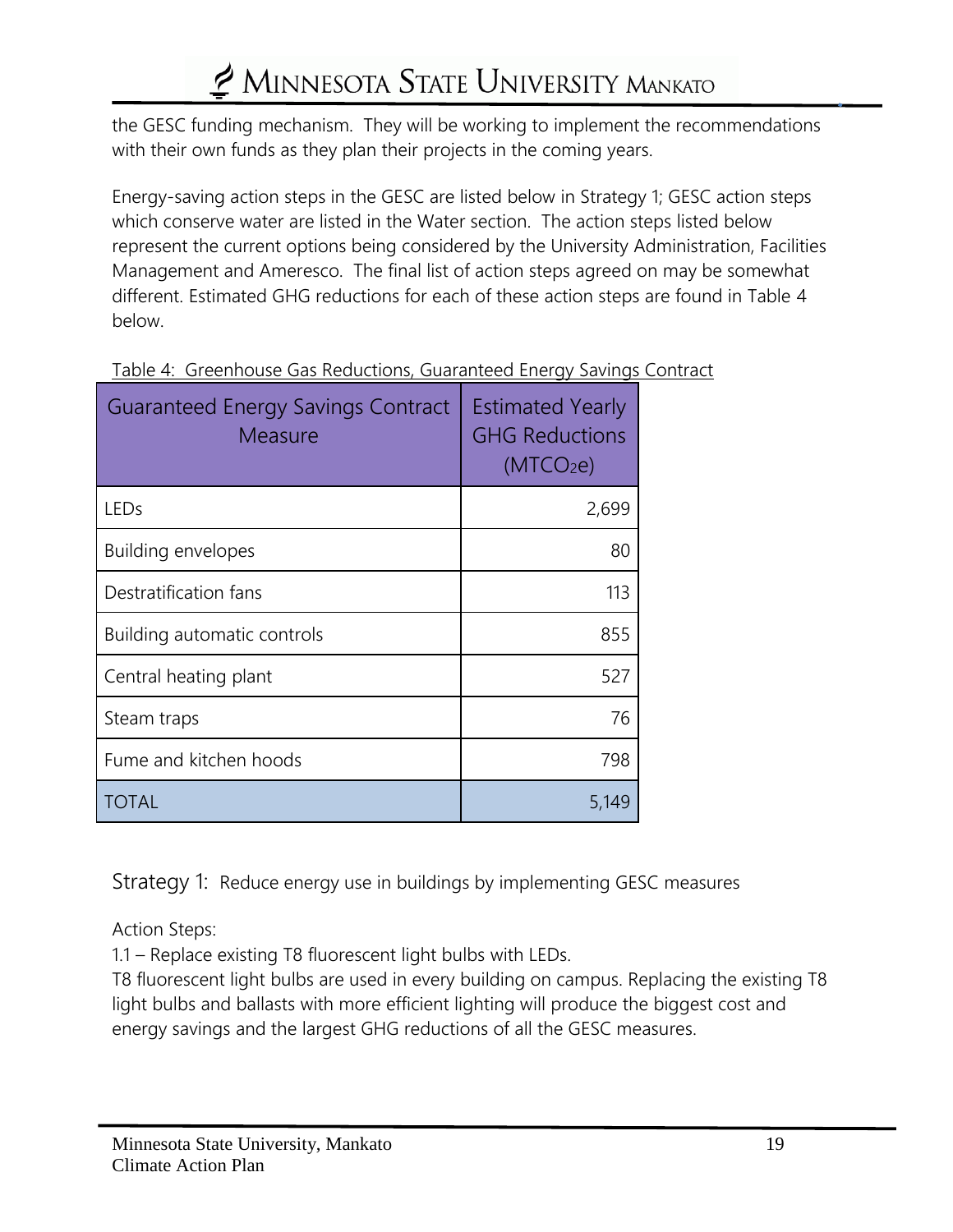Timeline: Summer and Fall 2015

1.2 – Reduce air infiltration through building envelopes.

Ameresco's energy audit shows that 26 of 42 buildings on campus have excessive air leakage. Ameresco will reduce infiltration in these buildings, primarily by weatherstripping and sealing exterior and interior doors and sealing roof vents. Typical energy and cost savings in a building are expected to be in the range from 10% to 25%. An additional advantage of this action step is that the improvements will eliminate drafts in these buildings.

Timeline: Summer and Fall 2015

1.3 – Install destratification fans in spaces with high ceilings.

In interior spaces with high ceilings heated air rises to the top, leaving occupants at floor level cooler. In winter months, destratification fans mix the air and move warmer air to occupied space, reducing cost and energy use and improving occupants' comfort. Ameresco will install destratification fans in 11 spaces: in the Centennial Student Union, Ford Hall, Highland Center, Myers Field House, Otto Recreation Center, Performing Arts main atrium, Shellberg Gym, Bresnan Arena, Taylor Center, Wiecking Center, and the Wigley Administration Building.

Timeline: Summer and Fall 2015

1.4 – Optimize building automation controls and standardize set points across campus. Ameresco will expand the existing campus Energy Management System and Building Automation Controls Systems, optimize air flows in the campus HVAC system, expand the use of CO<sup>2</sup> sensors in buildings to maintain indoor air quality and prevent excessive outside air ventilation, and investigate strategies to reduce the waste of reheating energy from the steam plant during the summer cooling months. Facilities Management will maintain standard winter and summer space set points for temperature and humidity created for state buildings by a Governor's Executive Order. Timeline: Summer and Fall 2015

#### 1.5 – Renovate boilers and the central heating plant.

Ameresco will replace the obsolete combustion controls and burner management system on boiler #4 and replace or upgrade the obsolescent features of the central heating plant control system. Replacing the existing burner on boiler #3 and adding a new feedwater economizer is under consideration.

Timeline: Summer and Fall 2015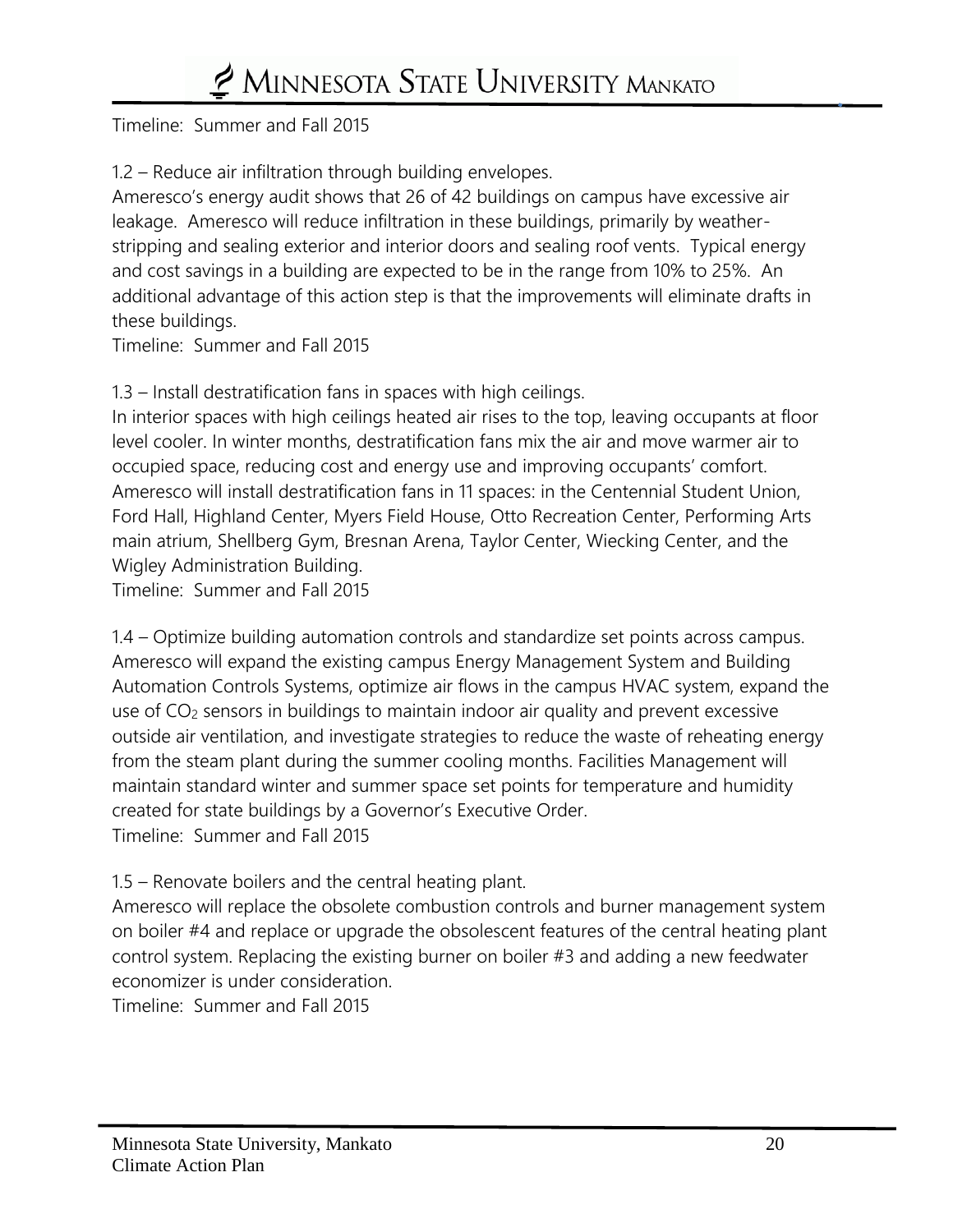1.6 – Replace bad steam traps in the campus steam system.

Steam traps in a steam system discharge condensate and non-condensable gases with negligible loss of steam. They are necessary to prevent damage and to maintain efficiency. Ameresco's energy audit found that 11 of the 397 steam traps in the operational part of the campus steam system had failed. Facilities Management acted on this finding right away and has replaced these 11 steam traps.

Timeline: Completed

1.7 – Renovate fume hoods in Trafton and Ford and kitchen hoods in the Centennial Student Union.

Ameresco will install new Auto Sash controllers on 18 fume hoods in Trafton which will close the hood sash automatically when the operator is not present in front of the fume cupboard; recommission the fume hoods in Ford; and install demand control ventilation systems on the five kitchen hoods in the Student Union. This renovation will reduce airflow through the hoods, which will reduce energy use and costs in these buildings. Timeline: Summer and Fall 2015

Responsible Parties:

Ron Fields, Assistant Vice-President for Facilities Management

Strategy 2: Set high energy standards for new buildings and retrofitting projects for existing buildings

#### Action Steps:

 $\overline{a}$ 

2.1 – Follow Minnesota B3 guidelines

The University is currently following the Sustainable Building 2030 Energy Standards<sup>8</sup> of the State's B3 Program for all current building construction and renovation projects. These State standards call for a 70% reduction in building energy use for new buildings and successively greater reductions until net zero energy use is reached in 2030. The University will continue to comply with these State standards for future projects. They were used in the design of the Preska Residence Community and the new Clinical Sciences Building, and will be used in the design of the new Dining Building. Timeline: Ongoing

<sup>8</sup> B3 Program Sustainable Building 2030 Energy Standards, http://www.b3mn.org/2030energystandard/index.html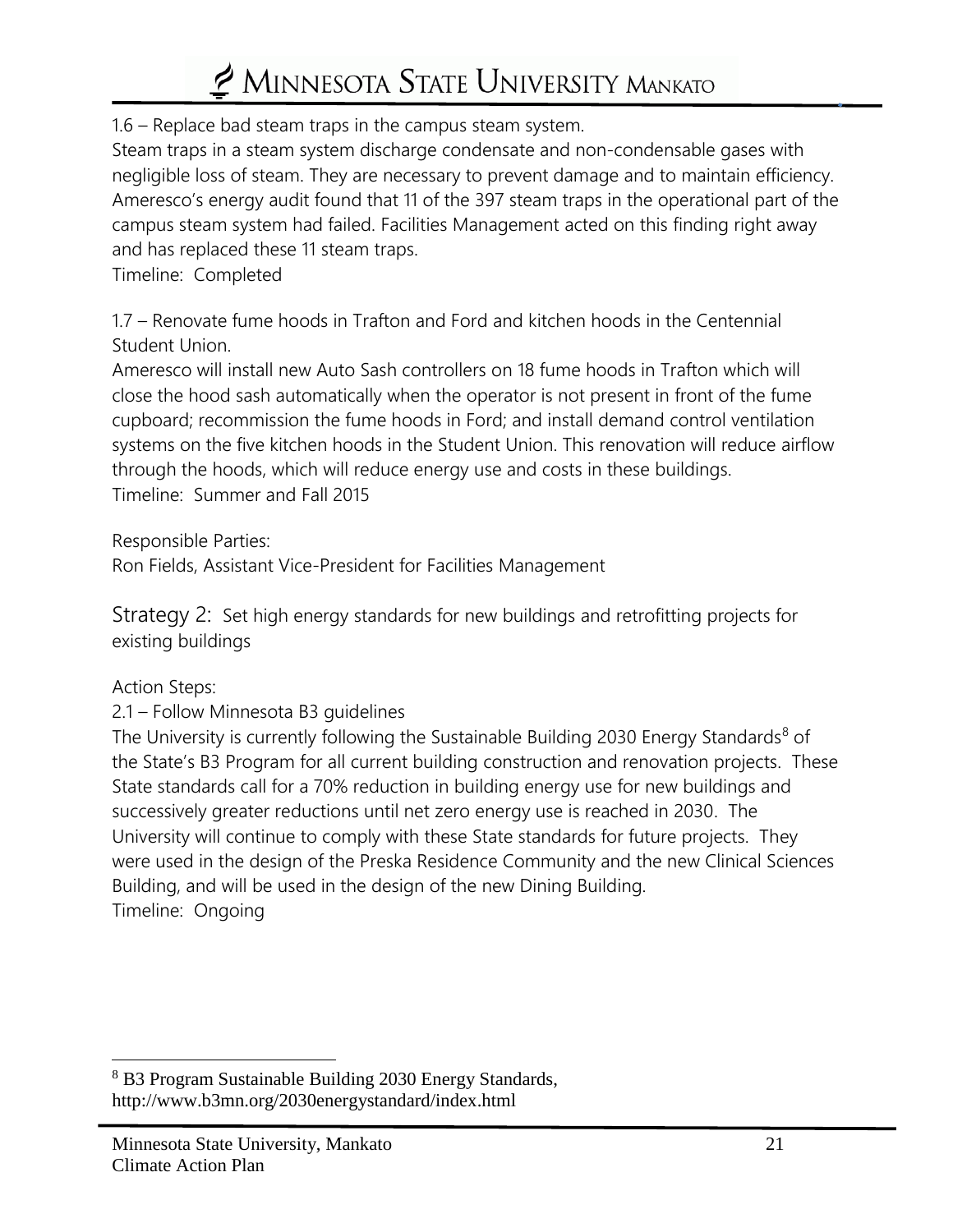2.2 – Use "passive" methods such as day lighting, natural ventilation, shading, orientation, etc., to maximize energy efficient design.

These methods are incorporated into the design of new buildings as a matter of course using the State of Minnesota's Energy Design Assistance program. The new Clinical Sciences Building design benefitted greatly from this program, and it is being used in the design of the new Dining Building, scheduled for completion by January 2017. Currently, all new buildings on campus make use of it.

Timeline: Ongoing

2.3 – Use life-cycle costing or ROI (return on investment) to evaluate design options. Life cycle costing and ROI are currently considerations in new construction projects and major renovations, and will continue to be.

Timeline: Ongoing

2.4 – Evaluate new building products and techniques for their ability to conserve energy. Facilities Management will participate in the establishment of guidelines by the MnSCU system for the design and construction of high-performance buildings. Facilities Management will review and evaluate new building products and techniques as they are made known in the professional literature, by trade groups, and by the Departments of Construction Management and Mechanical and Civil Engineering for possible inclusion in the design and construction of new buildings. Timeline: Ongoing

Responsible Parties: Ron Fields, Assistant Vice-President for Facilities Management Paul Corcoran, Planning & Construction Director Richard Wheeler, Assistant Director of Residential Life for Environment

Mid-Term Climate Reduction Measures

Energy savings from the GESC with Ameresco will be immediate. There are also two midterm strategies which can result in significant reduction of GHG emissions but which will require considerable groundwork and planning.

Strategy 3: Consolidate classes and events at off-hours (nights, weekends, summer) to be able to shut down buildings.

Building occupancy data suggest that significant energy and cost savings would be realized if classes and events were held in fewer buildings during off-hours, so fewer buildings would need to be heated in the winter or air-conditioned in the summer.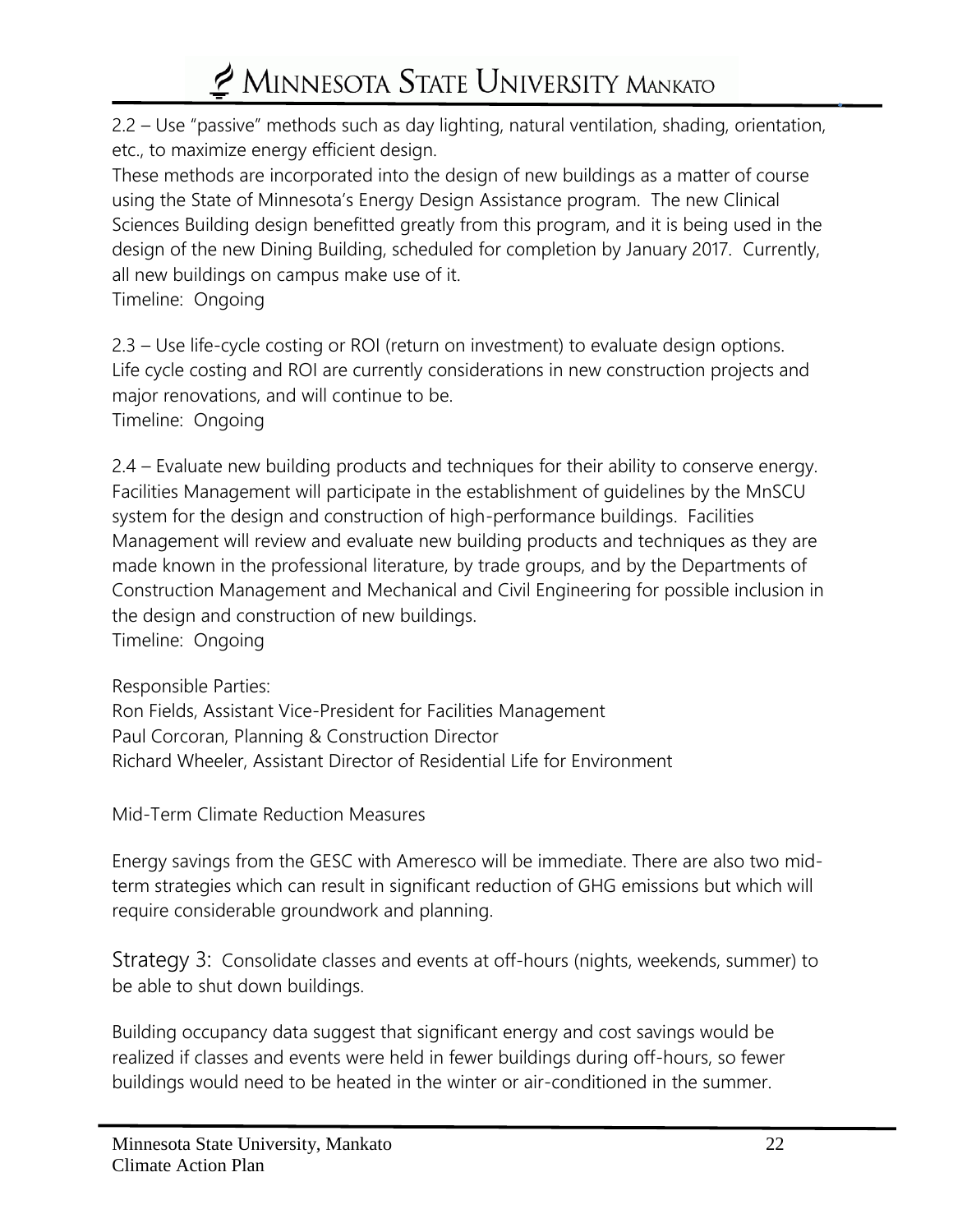Consolidating classes and events, however, is a complex undertaking that would require lengthy discussions, coordination, and planning among the Faculty Association and other bargaining units, the Events Scheduling Office in the Student Union, Facilities Management, and other stakeholders.

#### Action Steps:

3.1 – Organize and hold discussions among all stakeholders about the consolidation of classes and events during off hours; the goal of the discussions will be recommendations as to how classes and events can be consolidated.

Timeline: 2015-2016 Academic Year

3.2 – Obtain campus-wide approval and implement recommendations coming from the discussions.

Timeline: After 2015-2016 Academic Year

Responsible parties:

Ron Fields, Assistant Vice-President for Facilities Management, and other stakeholders

Strategy 4: Produce renewable energy on campus

Action Steps:

4.1 – Consider options for the production of renewable energy.

Facilities Management will continue to look for viable ways to introduce renewable energy on campus. All options, including wind, photovoltaic, solar thermal, biomass, and geothermal will be explored. Constraints are that rooftops are for the most part unavailable and there is limited land suitable for renewable energy projects. Proper constraints for solar panels were designed and incorporated into the roof system of the new Clinical Sciences building, however. Possible financing mechanisms will also be considered.

Timeline: 2015-2016 Academic Year

Responsible Parties: Ron Fields, Assistant Vice-President for Facilities Management Paul Corcoran, Planning & Construction Director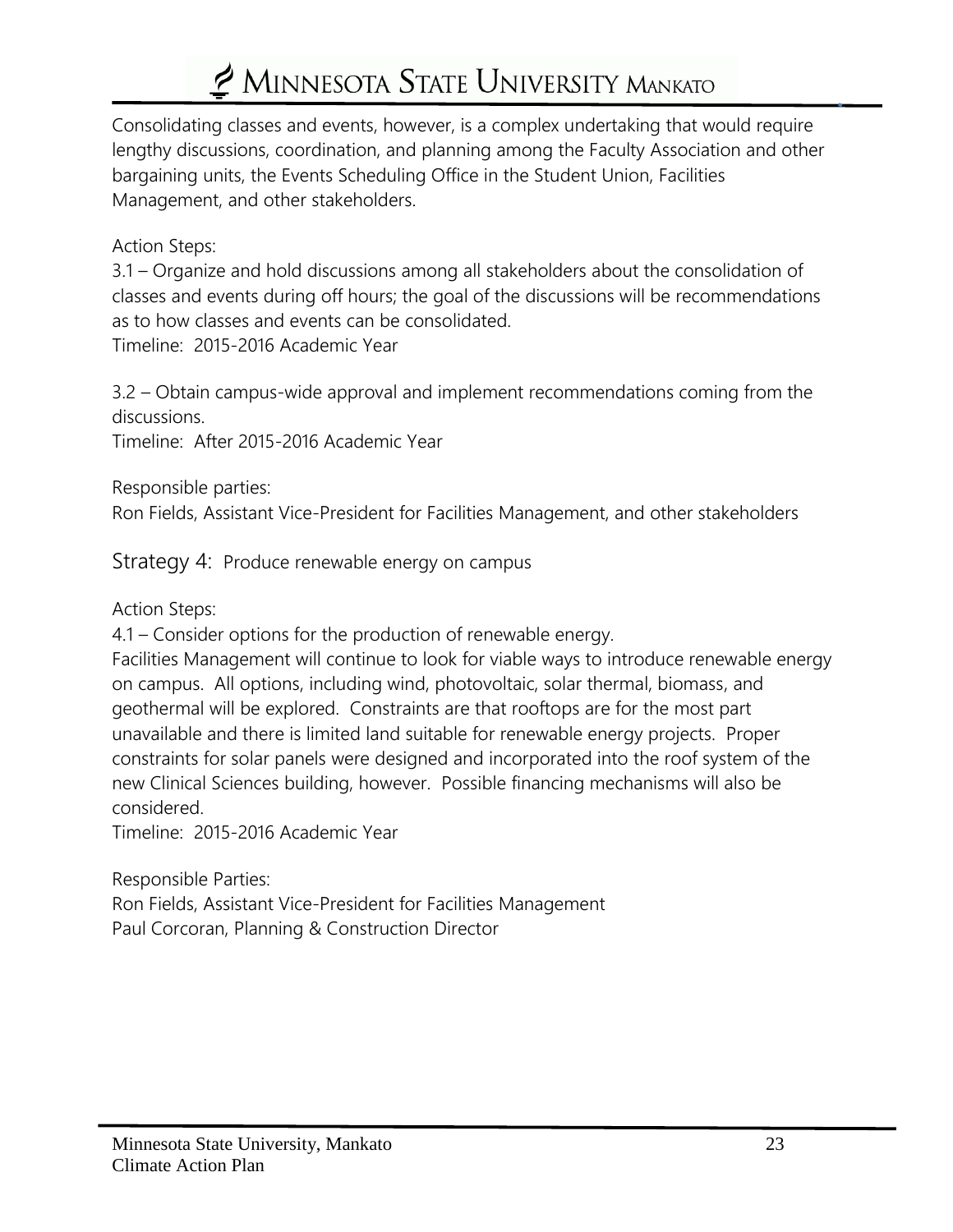### B: Transportation

In the Transportation category, commuting is the third largest source of GHG emissions, accounting for 12% of the total in the baseline year FY2012; the vehicle fleet accounts for less than 1% of the total. Commuting emissions are Scope 3, which means that although the University is accountable for them, they are generated off campus and are not under the University's direct control. Reducing them is therefore a challenge. Action steps for attacking the commuting emissions challenge are of two types: improving the infrastructure on campus to make alternative modes of transportation more inviting (adequate number of bike racks, bus shelters, etc.); and offering incentives or programs to commuters to encourage the use of alternative means of transportation (reducing the price of parking permits for carpoolers, instituting a ride share program, etc.).

Minnesota State Mankato has already been very successful in using an incentive approach to increase bus ridership. In 2011-2012 the University instituted a Green Transportation Fee: students were assessed a small fee of 75 cents per credit hour (subsequently increased to 85 cents per credit hour), and the money collected was used to pay the City of Mankato for the operation costs of the city bus routes serving the campus. In return, students, faculty and staff could ride city buses at no charge on presenting their Mavcard, making riding the bus both easier and less expensive. In 2012-2013, the first year this new policy was in effect, ridership on the Minnesota State Mankato bus routes increased by 79% over the previous year; in 2013-2014, the increase was 104% over 2011-2012. Two additional bus routes were added in 2012-2013 to accommodate the increase.

Strategy 5: Improve alternative transportation infrastructure

#### Action Steps:

5.1 – Maintain an adequate number of bike racks The campus currently has twelve bike racks, dispersed throughout campus at strategic locations. Groundskeeping crews and the Director of Facilities Management are continually monitoring the usage and the condition of the bike racks to assess whether more are needed and will continue to do so. Timeline: Ongoing

Responsible Parties: David Cowan, Director of Facilities Services Groundskeeping Crews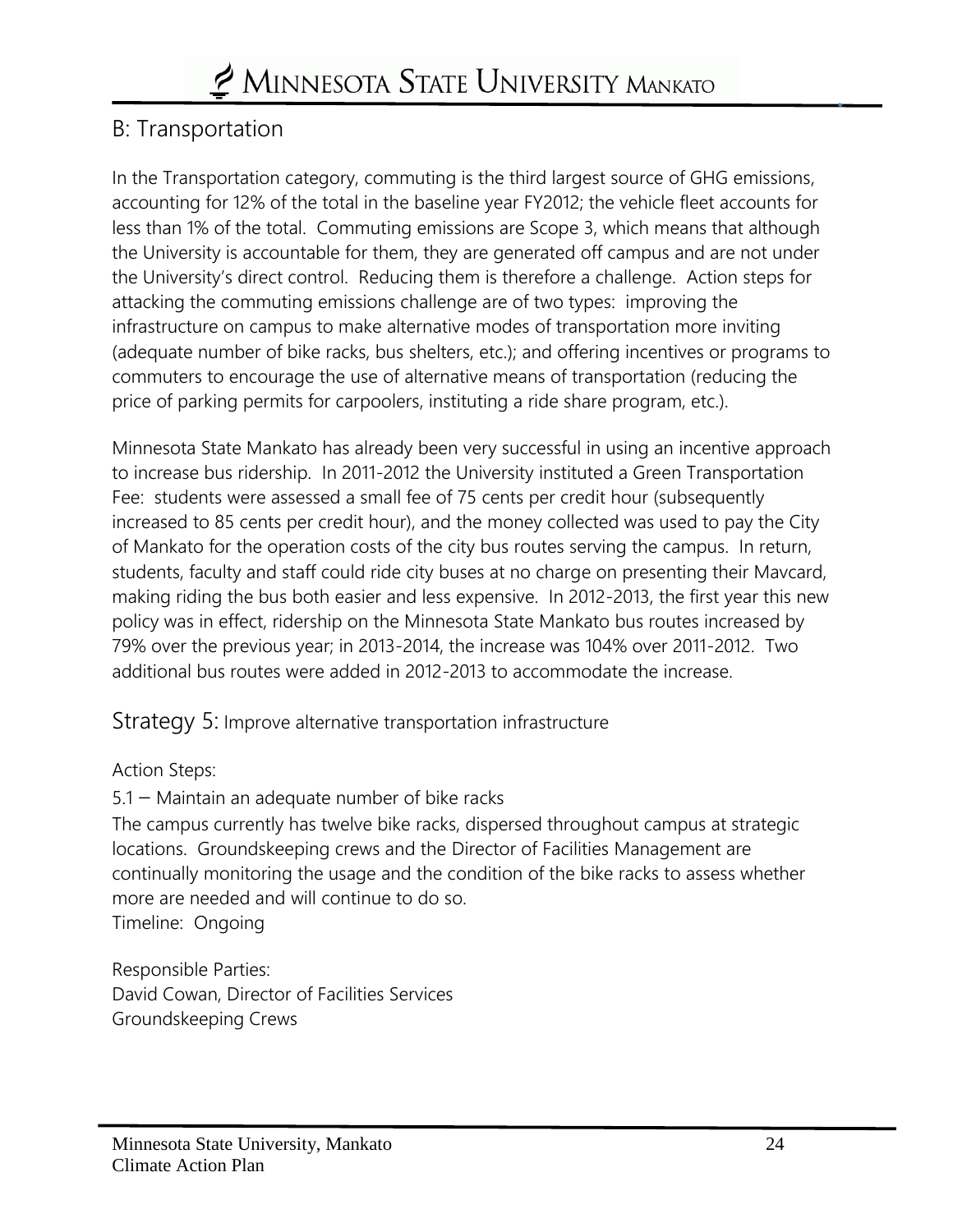5.2 – Maintain the existing bus shelters while monitoring the need for more bus shelters as bus ridership increases.

Bus ridership on Mankato bus routes serving the campus has more than doubled since the implementation of the Green Transportation Fee, which makes it possible for students, faculty and staff to ride city buses for free upon presentation of their Mavcard. Three new bus shelters have been built within the last two years to accommodate the rapidly increasing ridership, bringing the total to five. All the bus shelters are enclosed and offer shelter from wind, rain and snow; recently heat has been added in the wintertime. The Director of Facilities Services will continue to maintain the current shelters while monitoring the need for more as the campus and ridership grow. Timeline: Ongoing

Responsible Party: David Cowan, Director of Facilities Services

5.3 – Evaluate the success of the Zip-Car car-share program.

As of Fall 2014, MSU switched providers for the car-share program and brought two ZipCars onto campus. The ZipCars are available to approved students, faculty and staff for a period from an hour to a weekend; an individual can apply to be approved at the ZipCar website. The MSSA will evaluate the success of the program to determine whether to continue it or not.

Timeline: 2015-2016 academic year

Responsible Party: Minnesota State Student Association (MSSA) President, or delegate

5.4 – Reevaluate the need for electric vehicle (EV) charging stations as demand increases. There has been only one request for an EV charging station on campus. The University has therefore decided that it is not advantageous or monetarily effective to install one at the present time. An important issue during discussion of a charging station was whether users would be required to pay a fee. If the University receives more requests the need will be reevaluated.

Timeline: Ongoing

Responsible Party: Ron Fields, Assistant Vice President of Facilities Management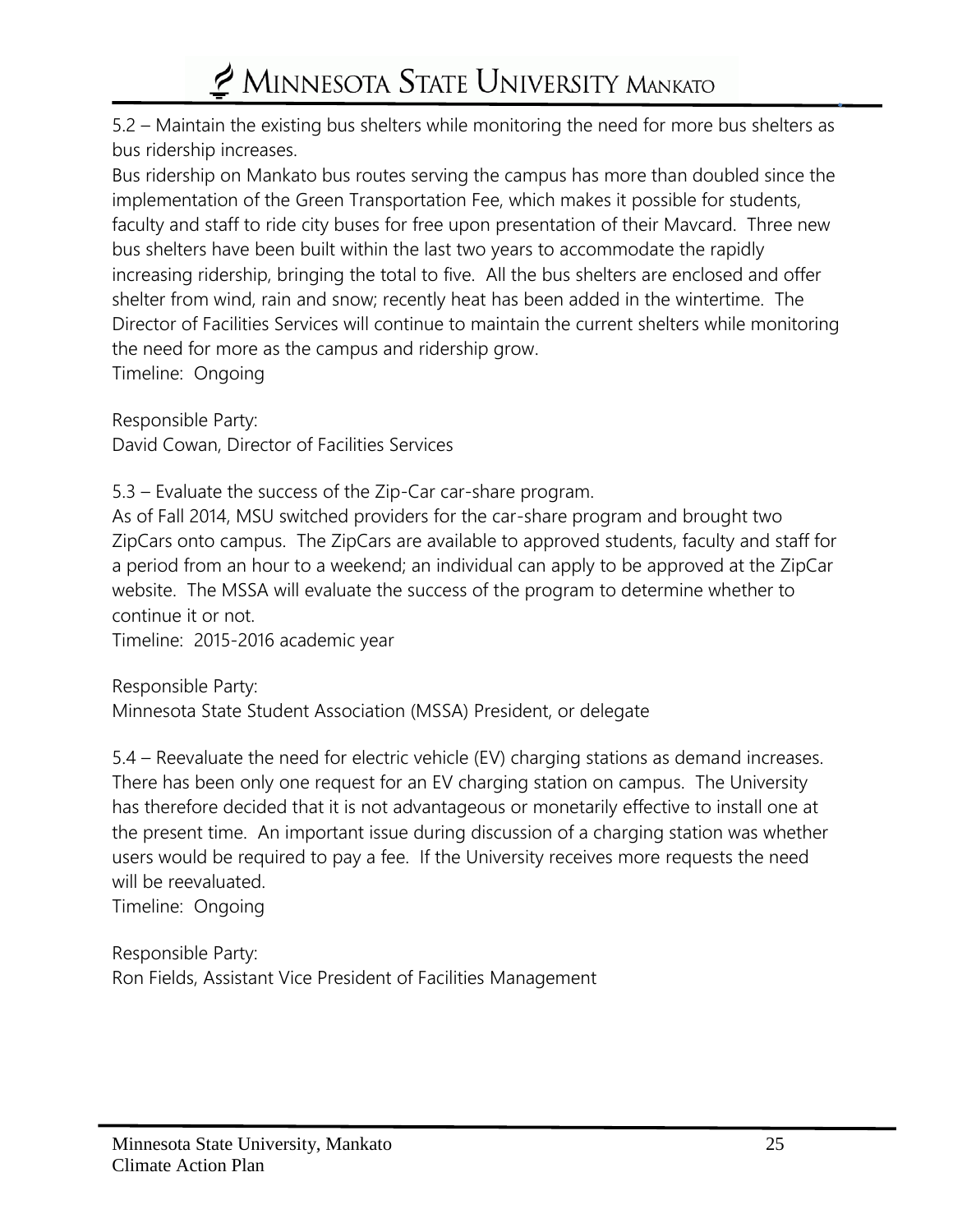#### Strategy 6: Provide incentives for alternative transportation

#### Action Steps:

6.1 – Designate preferred parking or reduced pricing for carpools.

Reduced prices for parking permits for car poolers were tried approximately seven years ago. Student, faculty and staff could sign up for a permit if they signed a carpooling agreement. During the initial stages of this pilot project, individuals abided by the rules of the agreement. As time went on, actual carpooling declined. Often a car with one occupant would park in a designated carpool-parking place, as revealed by video camera footage. The Director of Facilities Services will reconsider the implementation of this program.

Timeline: 2015-2016 academic year

Responsible Party: David Cowan, Director of Facilities Services

#### 6.2 -- Assess the cost of parking permits in campus parking lots

Facilities Services assesses the need to increase parking fees annually, and every year hosts a hearing on parking, open to the public, to discuss its proposals. The hearing for the current academic year was held on March 4, 2015. The proposal is to have a 3% increase for the next five years (2015-2020). Parking fees are a means to address some of the major repairs that are needed for the larger parking lots; they can also serve to encourage bus ridership and other alternative means of commuting. Timeline: Ongoing

Responsible Party: David Cowan, Director of Facilities Services

#### 6.3 -- Encourage carpooling to/from major cities to campus

A significant number of students, faculty and staff commute to campus from cities in the Twin Cities area and elsewhere. Recently the Office of New Student and Family Programs expressed an interest in participating in a conversation about starting a ride share program; ride-share boards/plans/etc. is a very common question this office receives from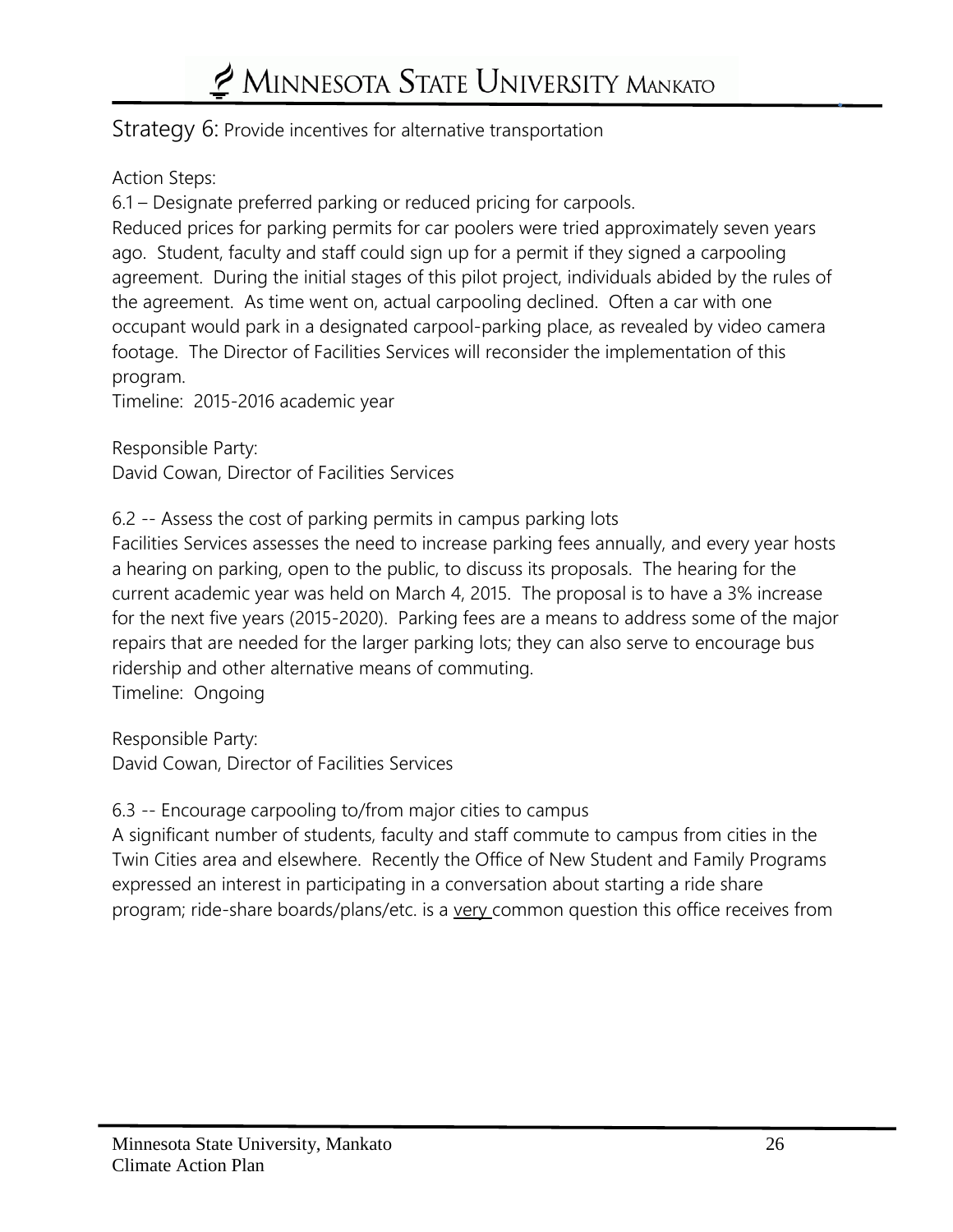family members of students. The Environmental Committee and other interested parties will explore setting up a ride-share program in the next academic year. Timeline: 2015-2016 academic year

Responsible Parties: Environmental Committee Office of New Student and Family Programs MSSA

Strategy 7: Make fleet vehicles more efficient

Action Step:

7.1 -- Facilities Management has a policy of considering mileage standards and other measures of sustainability whenever new fleet vehicles are purchased; this policy will continue.

Timeline: Ongoing

Responsible Party: Ron Fields, Assistant Vice President of Facilities Management

Strategy 8: Advocate for quality regional transportation options

Action Step:

8.1 -- Work with the City of Mankato to increase bicycle and pedestrian infrastructure connecting the campus to other areas within the city.

The City of Mankato is now and has been working on implementing their Complete Streets initiative. This means that every time a road or sidewalk has work performed on it, the planning team must take into account implementing a better and more connected bike trail and/or sidewalk system. Facilities Management will work with the City of Mankato to align their goals for pedestrian-friendly and bike-friendly routes to campus. Timeline: Ongoing

Responsible Parties: Ron Fields, Assistant Vice President for Facilities Management City of Mankato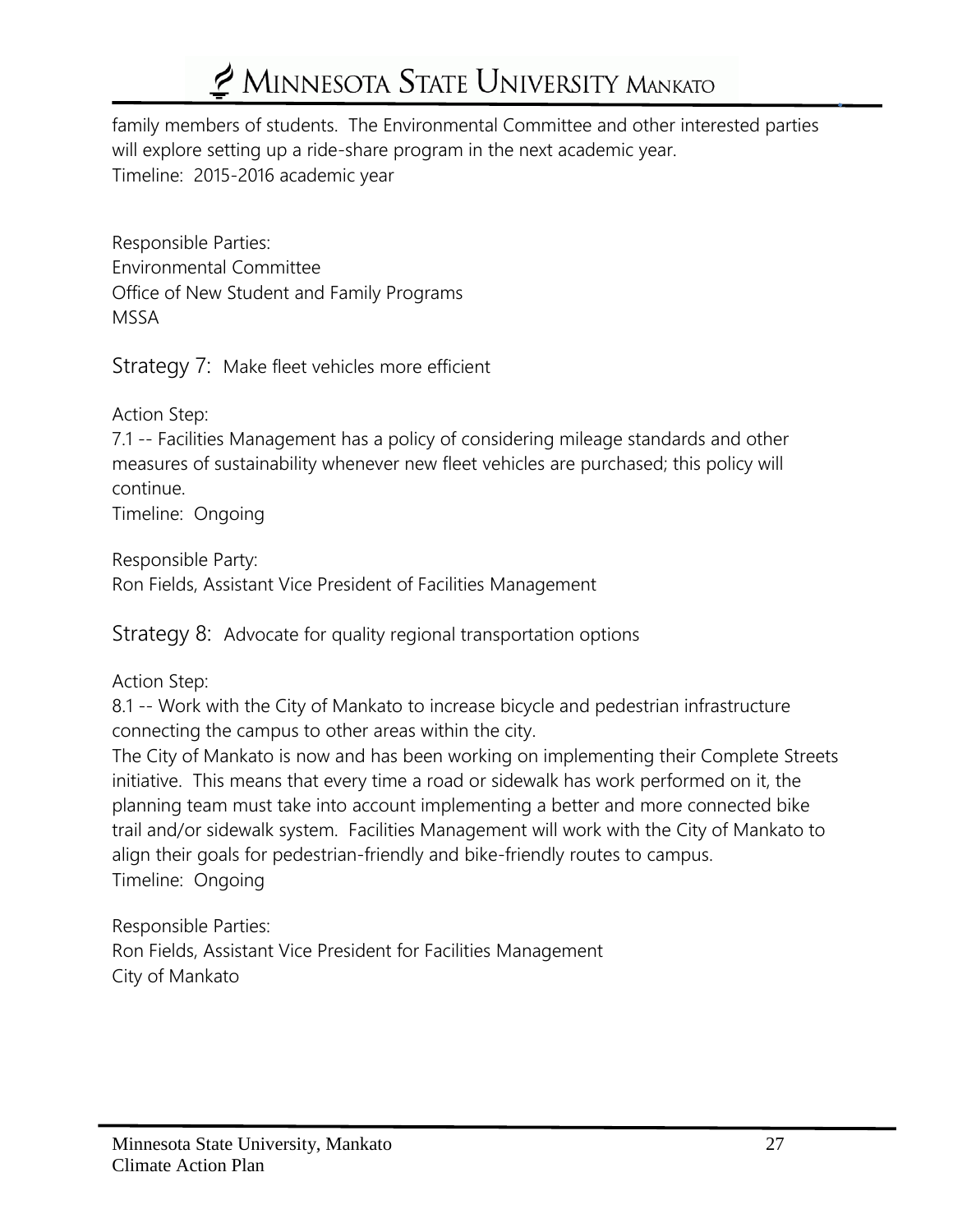#### C: Water

Water is a vital resource that must be used sustainably. Both the quality and quantity of water in Minnesota are becoming increasingly important concerns.

Strategy 9: Reduce building water use

#### Action Steps:

9.1 – Update and standardize existing buildings to low-flow water fixtures. Approximately 80% of the current fixtures on campus are low-flow; Ameresco will convert the remaining fixtures in non-residential buildings. They will also recommission toilets and urinals; install flow controls on sinks; and install low-flow showerheads. Residence Life is also taking part in this effort. As facilities are remodeled or new facilities built, low-flow plumbing fixtures are installed. This started with new buildings when the Sears Residence Community was built and continued with Preska and now with the new Dining Building. Timeline: Summer and Fall 2015 & ongoing

Responsible Parties:

Ron Fields, Assistant Vice-President for Facilities Management Carlos Zaleski, Plumber Supervisor, Physical Plant Richard Wheeler, Assistant Director of Residential Life for Environment

Strategy 10: Reduce irrigation water use

Most of the irrigation on campus is south of Stadium Road. Replacing or retrofitting existing irrigation equipment is expensive, and conflicting priorities exist: safe, plush playing fields against saving water.

Action Steps:

10.1 – Develop a strategy for irrigating the playing fields of "not plush but alive." Timeline: 2015-2016 academic year

Responsible Parties: Ron Fields, Assistant Vice-President for Facilities Management Bruce Leivermann, Grounds Supervisor, Physical Plant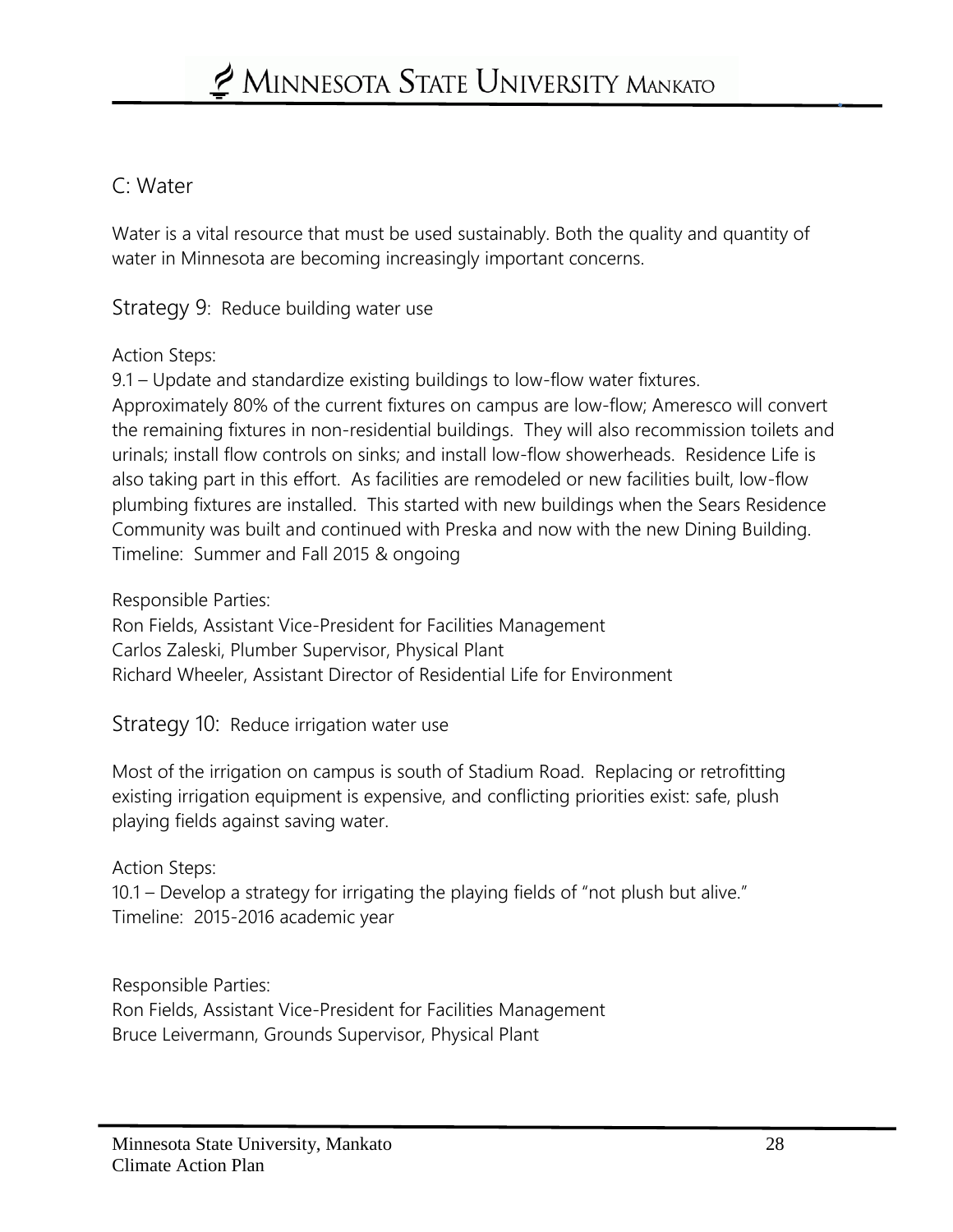10.2 – Continue the existing landscape planning standards Several years ago Facilities Planning & Construction developed and is now using landscape planning standards which involved cutting back on some annuals and adding lowmaintenance, low-water requirement perennials to reduce somewhat the amount of irrigation required on campus. Use of these standards will continue. Timeline: Ongoing

Responsible Parties: Ron Fields, Assistant Vice-President for Facilities Management Paul Corcoran, Planning & Construction Director

Strategy 11: Reduce the impact of storm-water runoff

MSU is required by the Minnesota Pollution Control Agency and the City of Mankato to manage the quality and quantity of its storm-water runoff; to control pollution from sources such as parking lot and construction site runoff, and to control the quantity to keep from overwhelming the City of Mankato's storm water sewer. It has recently become a requirement for MSU to have its own Municipal Separate Storm Sewer System (MS4) plan.

Action Steps:

11.1 – MSU will continue to abide by the storm-water requirements of the MPCA and the City of Mankato.

Timeline: Ongoing

11.2 – Facilities Planning & Construction will develop and implement an MS4 storm-water management plan for the MSU campus. Timeline: Summer and Fall 2015

Responsible Parties:

Ron Fields, Assistant Vice-President for Facilities Management Paul Corcoran, Planning & Construction Director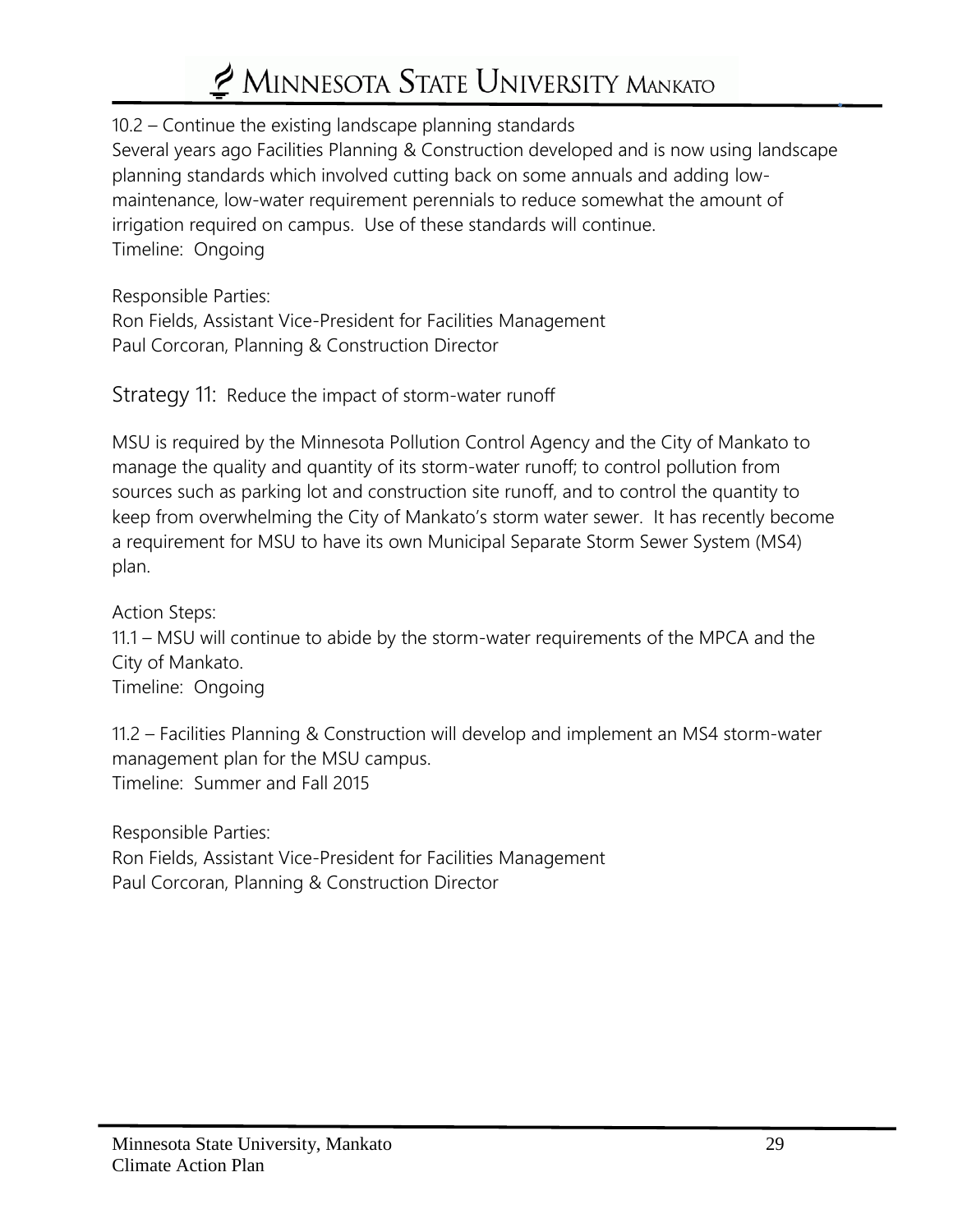#### D: Waste

Since sustainability is defined as meeting the needs of the present generation without degrading the ability of future generations to meet their needs also, waste is a sustainability issue. Some waste reduction measures, such as side-by-side trash and recycling containers, are highly visible on campus and remind us to pay attention to the Earth's resources; they remind us of the importance of reducing our material consumption and reusing and recycling what we can. Strategies in this category are all conceptually related to recycling.

Strategy 12: Encourage recycling

Action Steps:

12.1 – Improve waste and recycling infrastructure

Facilities Management and Residential Life will inventory existing waste / recycling receptacles on campus, identify standardized infrastructure to create a consistent program, and, as budget allows, update infrastructure and education campus-wide. Timeline: 2015-2016 academic year and ongoing

Responsible Parties:

Jason McCue, Building Services Manager Richard Wheeler, Assistant Director of Residential Life for Environment

12.2 – Reduce plastic bottle waste.

To encourage the reuse of plastic water bottles, approximately 20 refillable bottle stations were added to the existing inventory of water fountains over the past year. More will be added in the future as budget allows. (Cost is a factor: water fountains with refillable water stations are double the cost of standard water fountains.) Timeline: Ongoing

Responsible Parties:

Ron Fields, Assistant Vice-President for Facilities Management

Strategy 13: Develop a comprehensive composting program

Action Steps:

13.1 – Implement a collection site for food waste on campus and identify a disposal site for composting.

The new dining facility to replace Carkoski Commons is being designed to accommodate the collection of food waste for composting. Facilities Management, Residential Life, the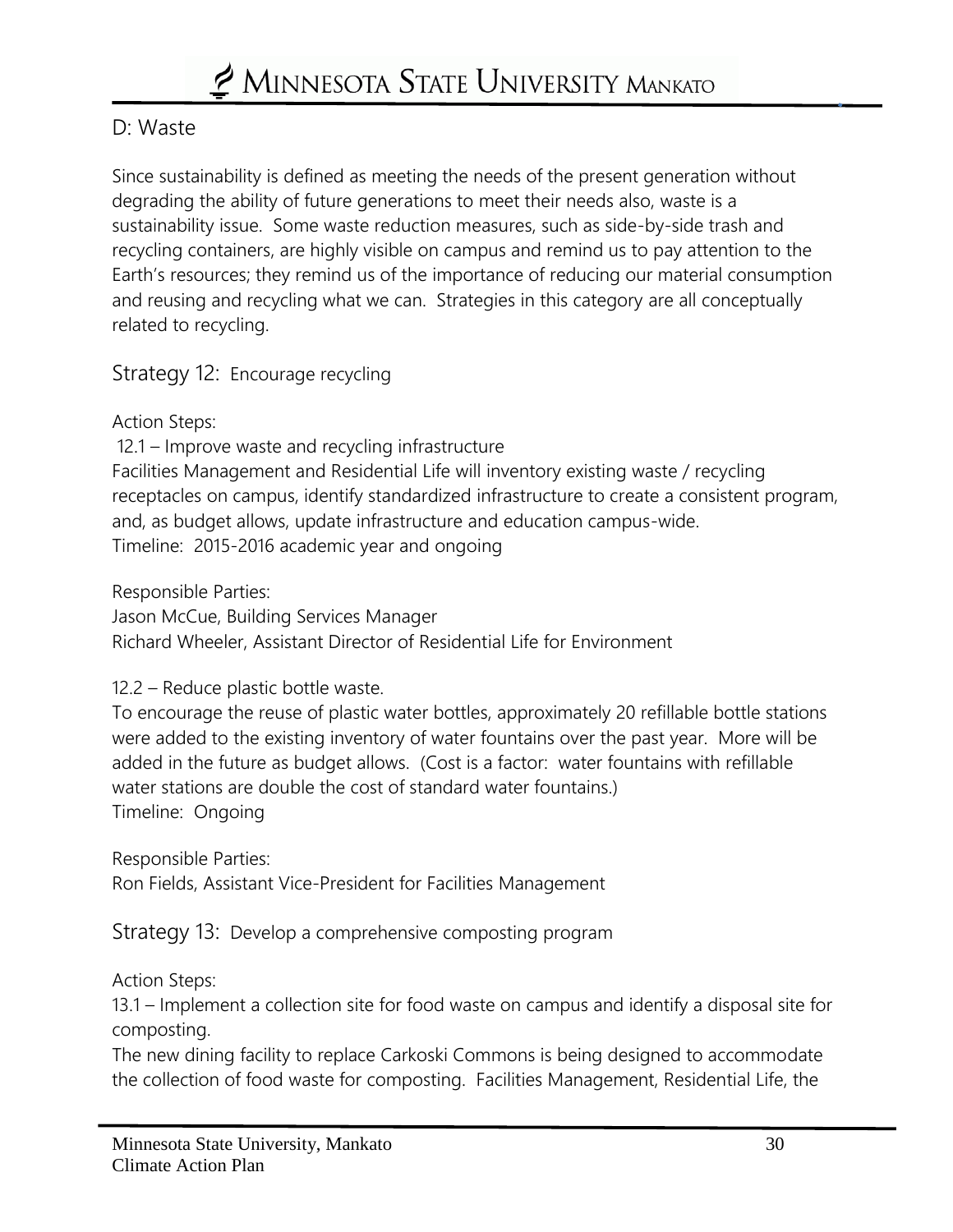Centennial Student Union, and Sodexo are working with LJP, the MSU waste/recycling hauler and processor, and Full Circle Organics to explore a plan for disposal. The new facility will open in January 2017.

Timeline: Fall 2015 through Fall 2016

Responsible Parties: Ron Fields, Assistant Vice-President for Facilities Management Richard Wheeler, Assistant Director of Residential Life for Environment

#### Strategy 14: Recycle electronic waste

Action Steps:

14.1 – Continue the current electronic waste recycling program The Office of Environmental Health Safety and Risk Management oversees the recycling of electronic equipment on campus. All computers are recycled through a contract with Green Tech, and money from the metals reclaimed from the recycled computers is paid back to the University. The electronics recycling program will be evaluated periodically. Timeline: Ongoing

#### Responsible Parties:

Chandler Holland, Director of Environmental Health, Safety and Risk Management Richard Wheeler, Assistant Director of Residential Life for Environment

#### E: Purchasing

University purchasing functions in a relatively complex, department-based system where decisions are made by independent authorities that may have limited crossover to other departments. This creates a dynamic where purchasing priorities can be distinctly different based on the goals and needs of various departments. Further, in many circumstances, the University operates under MnSCU superstructure and policy in regards to purchasing. These system-wide purchasing agreements have the potential to limit institutional control over some purchasing decisions and conditions that may affect MSU-CAP goals and future sustainability plans. With that in mind, there still appear to be potential opportunities, and interest, in codifying purchasing policies where applicable. Also, although the term remains undefined, the goal of purchasing local goods is favored by many university purchasers.

Though not directly a product of purchasing, community gardens fall into this category for the purposes of this plan because they have the potential to impact purchasing decisions on campus related to food systems and general sustainability.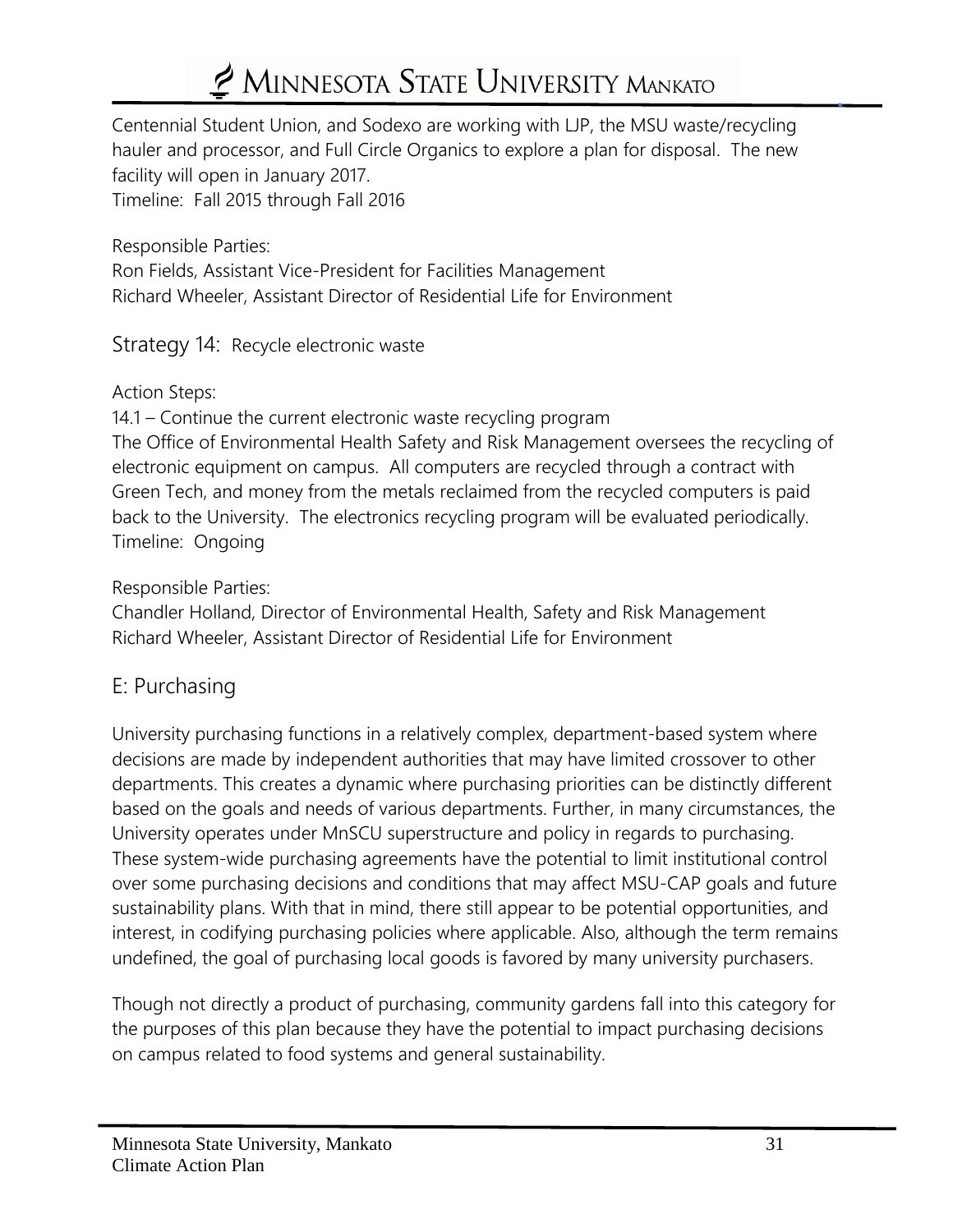Strategy 15: Choose environmentally friendly products; use minimal packaging

Facilities Management, and specifically Building Services under the direction of Jason McCue, has already taken significant steps towards creating more environmentally friendly and emissions conscious operations on campus. Some examples of current activities are include frequent polishing of terrazzo surfaces to defer waxing; testing less caustic wax and floor covering products; machine-washing and reusing mop heads, using 3M Cleaned Green products and their associated chemical mixing/dispensation systems; measuring, monitoring, and properly coding paper towel dispenser systems to limit waste. Ongoing initiatives such as these indicate department-wide engagement with sustainability concepts that will be crucial for implementing the MSU-CAP.

#### Action Steps:

15.1 – Continue demonstrating and testing new environmentally friendly products for efficacy when and where applicable. Timeline: Ongoing

15.2 – Whenever possible, consider purchasing and utilizing products that offer reduced packaging, ease of recycling, and/or shorter shipping distance. Timeline: Fiscal Year 2016 and beyond

15.3 – Review existing University and MnSCU contracts to quantify availability of green/environmentally friendly products. Timeline: Fall 2015

15.4 – Continue using 3M Cleaned Green Program products. When purchasing new or alternative products, utilize Green Seal Certified products when cost effective. Timeline: Fiscal Year 2016 and beyond; ongoing

15.5 – Continue phasing out the use of aerosol cans in routine general maintenance and custodial use.

Timeline: Fiscal Year 2016 and beyond; ongoing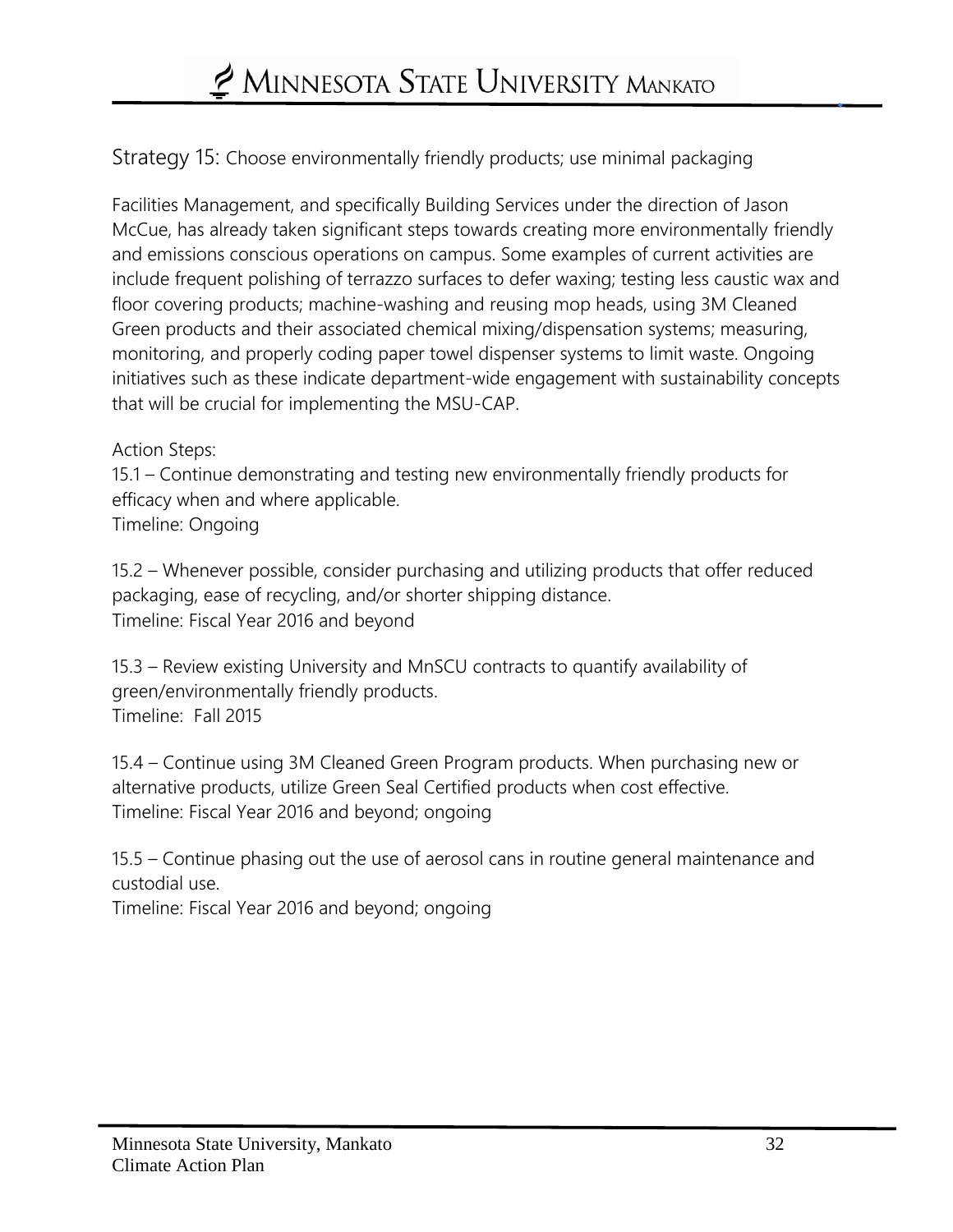15.6 – Consider the possibility of coordinating with Printing Services to establish a paper inventory on campus. Such an inventory would require defining paper sources, the minimum amount of recycled content in purchased products, total campus paper use, per capita use, and if possible estimate amount of paper recycled post use. Timeline: Fiscal Year 2016

Responsible Parties: Jason McCue – Building Services Manager, Facilities Management Mark Parsley – Building Services Foreman, Residential Life

Strategy 16: Buy local products and services

The University currently purchases an estimated \$5 million dollars in local goods and services, which equals just over 12% of total purchases.

Action Steps: 16.1 – Establish a definitional standard of what constitutes "local purchases" for practical purposes. Timeline: Fall 2015

16.2 – Continue demonstrating and testing new local products when and where applicable. Timeline: Ongoing

16.3 – Establish a baseline of current local purchasing in the 2015 fiscal year. This will involve reviewing purchasing histories and communicating with vendors/suppliers about orders to quantify the amount of local/regional products and services utilized with current practices in various departments. This effort must also include determining the most effective metric (total dollar amount or percentage of goods) for this task. Timeline: Fall 2015

16.4 – Review existing University and MnSCU contracts to define and delineate manufacturers that fit local definition. This would allow for subsequent expansion of purchasing through these manufacturers when and where cost effective. Timeline: Fall 2015

16.5 – Consider the costs and benefits of developing a University-wide purchasing policy. Timeline: 2016 Fiscal Year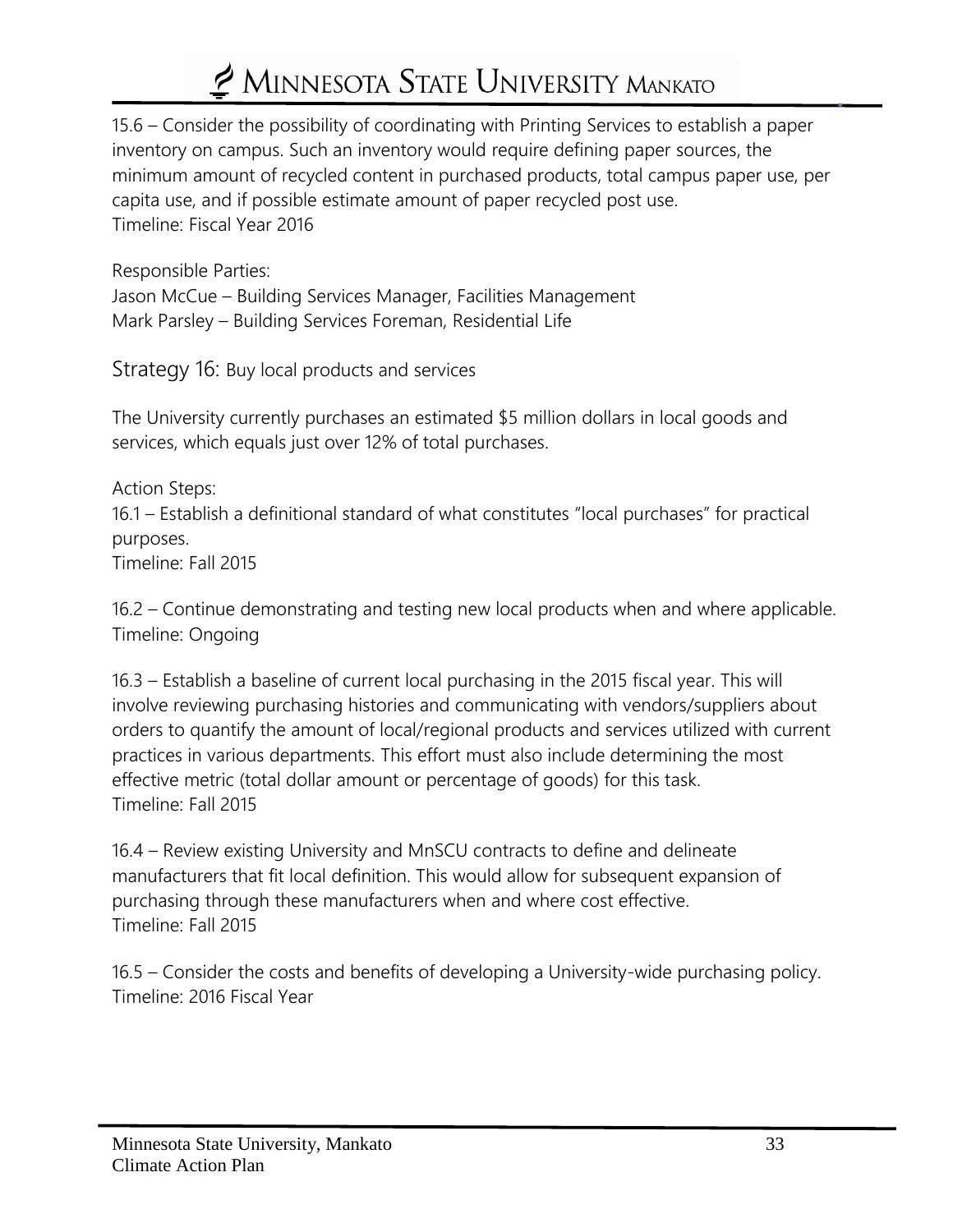16.6 – Explore opportunities to work in conjunction with other state universities to reexamine MnSCU purchasing agreements. Timeline: Open-ended

Responsible Parties:

Jason McCue – Building Services Manager, Facilities Management Mark Parsley – Building Services Foreman, Residential Life Rick Straka – Vice President for Finance and Administration

Strategy 17: Work with local farmers to purchase food

On-campus dining is facilitated through Sodexo Dining Services. Through their contract with the University, Sodexo provides for student dining needs not only at Carkoski Commons and other institutional venues (Chet's Place, etc.) but also through nationally branded dining options (Taco Bell, Chic-fil-A, Einstein Bros. Bagels) in both the Centennial Student Union and Highland Center. Purchasing rules and standards differ between the Sodexo and nationally branded eateries, creating problems in terms of uniform purchasing goals and policies. However, Sodexo Dining Services is already working towards consequential environmental/sustainability goals through current practices.

At Carkoski Commons (the main student dining hall) Sodexo has already made significant changes to their dining protocol to reduce food and packaging waste. In this regard, two initiatives are most noteworthy. The first action has been to eliminate trays in the dining hall, which reduced the amount of food waste generated by students utilizing the Carkoski dining area. Given that over 600,000 meals are served at Carkoski during the academic year alone reducing waste in this setting is exceedingly valuable. Sodexo has also partnered with Residence Life on another crucial waste reduction measure, the implementation of a rent and return system for Ecotainer, which are reusable plastic containers used for take-out meals. While current metrics of waste reduction are not available, anecdotal evidence suggests it is significant.

Aside from these waste reduction initiatives, Sodexo currently works within its existing contracts to purchase limited amounts of local goods. Bix Produce Company, LLC based in St. Paul is a regional vendor that works to incorporate local growers and suppliers into their distribution network.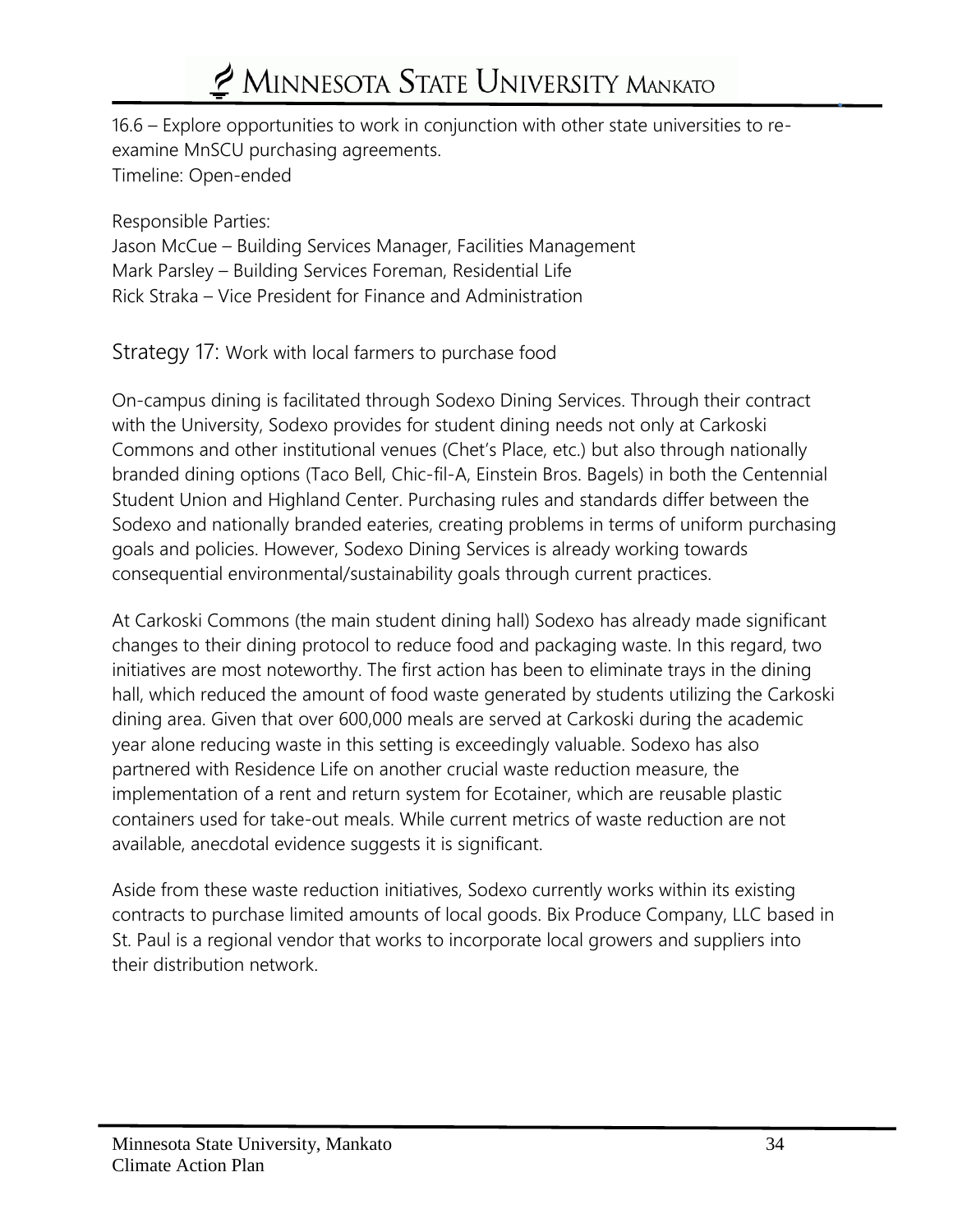Action Steps:

17.1 – Establish a definitional standard of what constitutes "local purchases" for practical purposes.

Timeline: Fall 2015

17.2 – Establish a baseline of current local purchasing in the 2014 fiscal year. This will involve reviewing purchasing histories and communicating with vendors about orders to quantify the amount of local/regional produce being utilized with current practices Timeline: Fall 2015

17.3 – Review producer/farmer sources that exist within current vendor networks to explore viability of expanding local purchasing. Timeline: Fall 2015

17.4 - Consider the possibilities of expanded local purchasing when cost effective. Start of fall term coincides well with regional growing seasons, potentially allowing for seasonal fluctuation in purchasing local produce. Timeline: Fall 2015

17.5 – Explore the option of partnering with Minnesota Valley Action Council (MVAC) Food Hub. This will involve better defining MVAC's goals for the program and how they might fit with Sodexo/University needs and realities. Timeline: Fall 2015

17.6 – Explore the opportunity of creating periodic "Local Nights" in Carkoski Commons. Local Nights would offer meals, or significant components of meals (like salad bars, etc.) comprised of local goods. With success, Local Nights could be replicated when seasonally viable. If marketed accurately and properly, this offers an excellent educational and promotional opportunity for both Sodexo and the CAP rollout process. Timeline: Fall 2015

17.7 – Continue the progression of expanding Ecotainer product use in Sodexo branded convenience stores (C-Stores) on campus. Timeline: Ongoing

Responsible Parties: Karilynn Doffing, General Manager, University Dining Services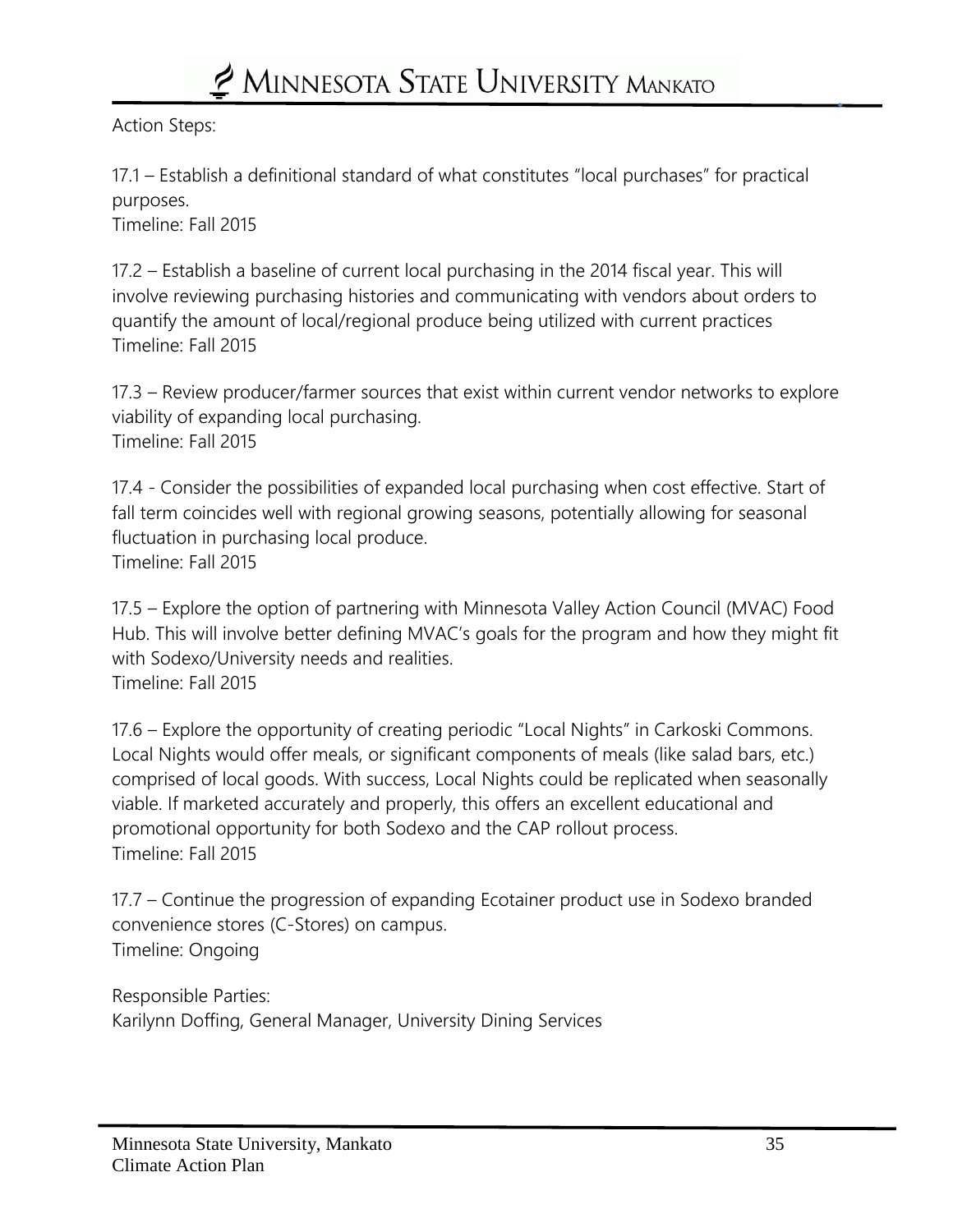Strategy 18: Create community gardens on campus with ties to curriculum as well as the campus food system

Given their visual presence, community gardens can be useful in promoting campus-wide sustainability while also serving as an environmental consciousness-raising tool for the campus community. Further, if food from a community garden can be incorporated into meals at special events, or used in conjunction with community outreach programs like Campus Kitchen, it will elevate the profile of the garden project. A community garden also reinforces notions of locality that support sustainability, particularly in regards to local economies and food systems

Action Steps:

18.1 – Establish Campus Kitchen community garden

Construct the Campus Kitchen garden across from campus at the Crossroads Campus Lutheran Ministry on the corner of Maywood and Dillon. Use the garden protocol developed for the Campus Kitchen community garden by CO-Bank Rural Hunger Fellow, Mara Soupir, as a model for future community gardens on campus. Timeline: Ongoing

18.2 – Create a community garden group

Find and cultivate like-minded individuals across campus departments who would be interested in the implementation of community gardens. Timeline: Fall 2015 semester

18.3 – Identify potential site(s) for campus community garden

The community garden group, along with Facilities Management, will review and approve a site for a community garden. The group will fence the area, or at least till the ground, and provide some signage indicating a future garden. Timeline: Fall 2015 semester

18.4 – Plant community garden

Try to have garden plot ready for 2016 growing season Timeline: Spring 2016

18.5 – Examine the possibility of reinvigorating the currently defunct Campus Kitchen curriculum

Previously, Campus Kitchen had an associated curriculum and classroom/kitchen space in the former Gage Towers. Finding a departmental home and reintroducing the Campus Kitchen curriculum poses an opportunity to expand future garden projects on campus.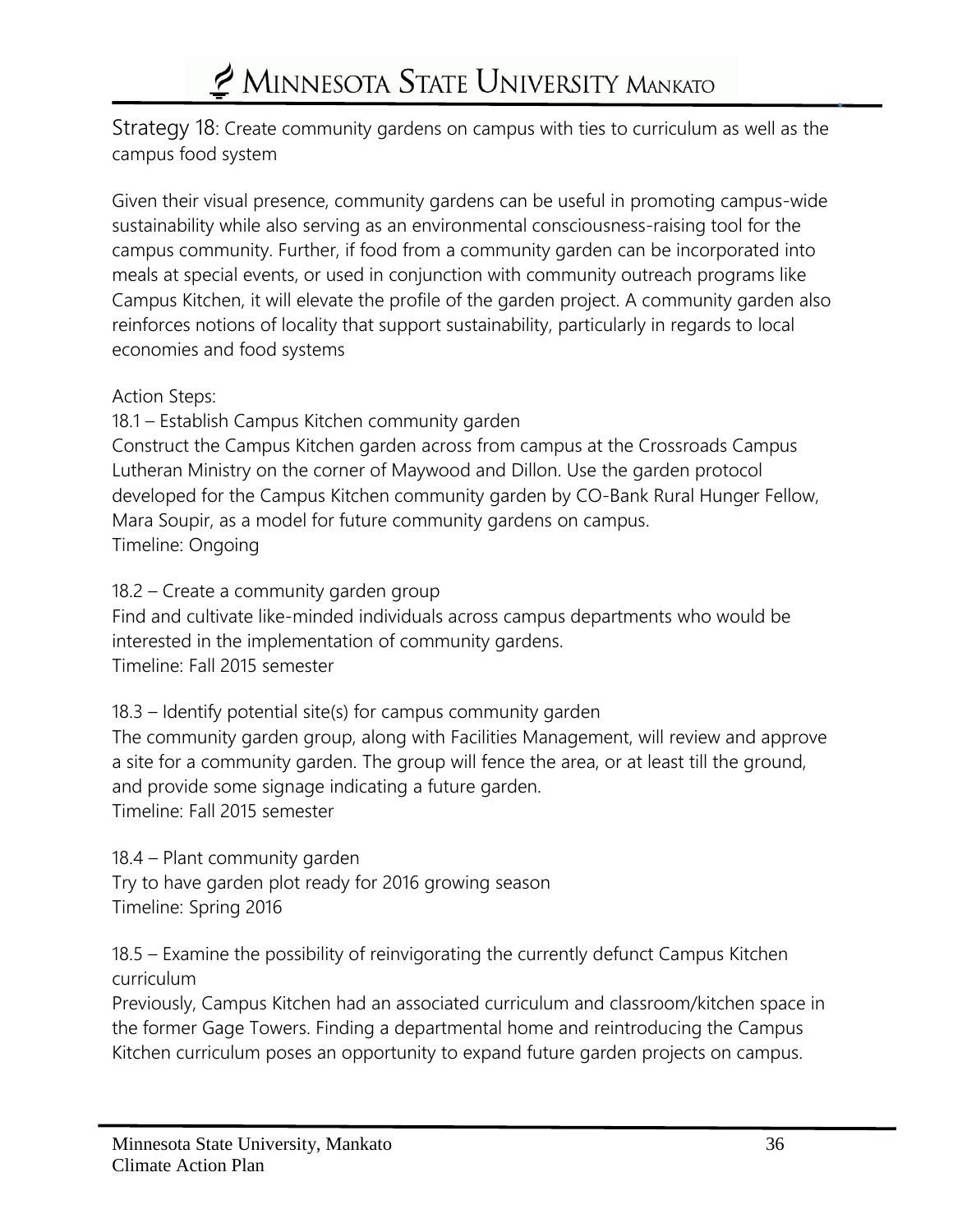Timeline: 2015-16 Academic Year

Responsible Parties:

Karen Anderson, Interim Assistant Director of Community Engagement, and members of forthcoming community garden group in conjunction with Facilities Management.

#### F: Education and Communication

While the direct goal of the MSU-CAP is to reduce GHG emissions, there are activities associated with the plan that have little tangible impact on emissions. At first read, many of these activities may seem conceptually out of place, but they are crucial to the acceptance and implementation of the plan across the campus. For change to arise, the campus community needs to be thoroughly educated on and aware of the potential of a climate action plan. Implementation of the following strategies and action steps will help foster campus-wide engagement with the plan and realization of the desired outcomes.

Strategy 19: Initiate student competitions around sustainability issues (waste, water, energy, etc.)

Action Steps:

19.1 – Organize the parties necessary (likely Facilities Management, Residence Life, and the Environmental Committee) to sponsor student sustainability competitions. Timeline: Fall 2015

19.2 – Determine which categories of sustainability would be most effective for a competition. Further, determine if this category would be easily quantifiable for contest comparisons Timeline: Fall 2015

19.3 – Create a test competition to be implemented after the MSU-CAP is adopted. Dependent on success, the approach could be replicated for subsequent competitions. Timeline: Spring 2015

19.4 – Continue, and maximize, participation in RecycleMania, a national competition among colleges and universities based on different measures of recycling efficacy. Timeline: Spring 2015 and beyond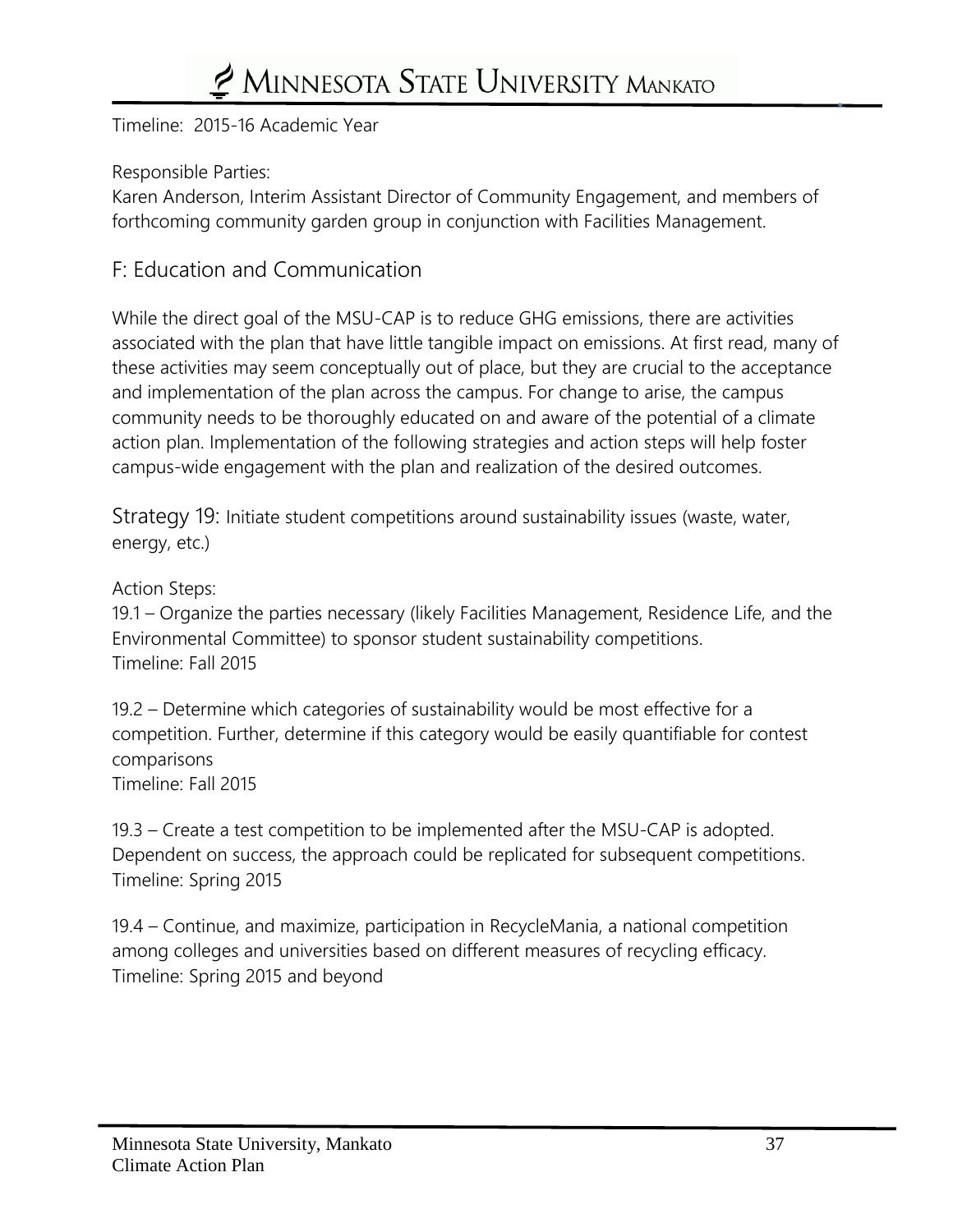19.5 – Consider how sustainability competitions could be tied to the concept of "Themed Years" as elaborated on in Strategy 22. Timeline: Fall 2015

Responsible Party: Environmental Committee

Strategy 20: Support student-led sustainability initiatives including clubs, projects, etc.

Action Steps:

20.1 – Help facilitate a campus culture that fosters, establishes, and helps sustainabilitycentered groups and organizations. Timeline: Ongoing

Responsible Party: Environmental Committee

Strategy 21: Integrate sustainability into the curriculum (create a sustainability degree, required coursework in sustainability to graduate, experiential learning, research projects.)

Action Steps:

21.1 – Compile and publish a comprehensive listing of courses related to sustainability and the environment within current MSU course catalog. Timeline: Ongoing

21.2 – Consider potential ties to educational components of community garden project. Specifically, determine if there is a need or desire for re-invigorating the defunct Campus Kitchen curriculum.

Timeline: 2015-16 Academic Year

21.3 – Consider the plausibility of re-defining the course offerings that fall under the General Education (GE) category of People and Environment. In doing so, the GE category could be more effectively utilized as a way of incorporating sustainability into required curriculum. However, it is important to note this would require near monumental effort from the curriculum committee and other parties. Timeline: 2015-16 Academic Year and Beyond

21.4 – Explore the opportunity of creating a sustainability sub-category in the Undergraduate Research Conference. This would create opportunities for cross-disciplinary study and allow the University to showcase successful student campaigns. Timeline: 2015-16 Academic Year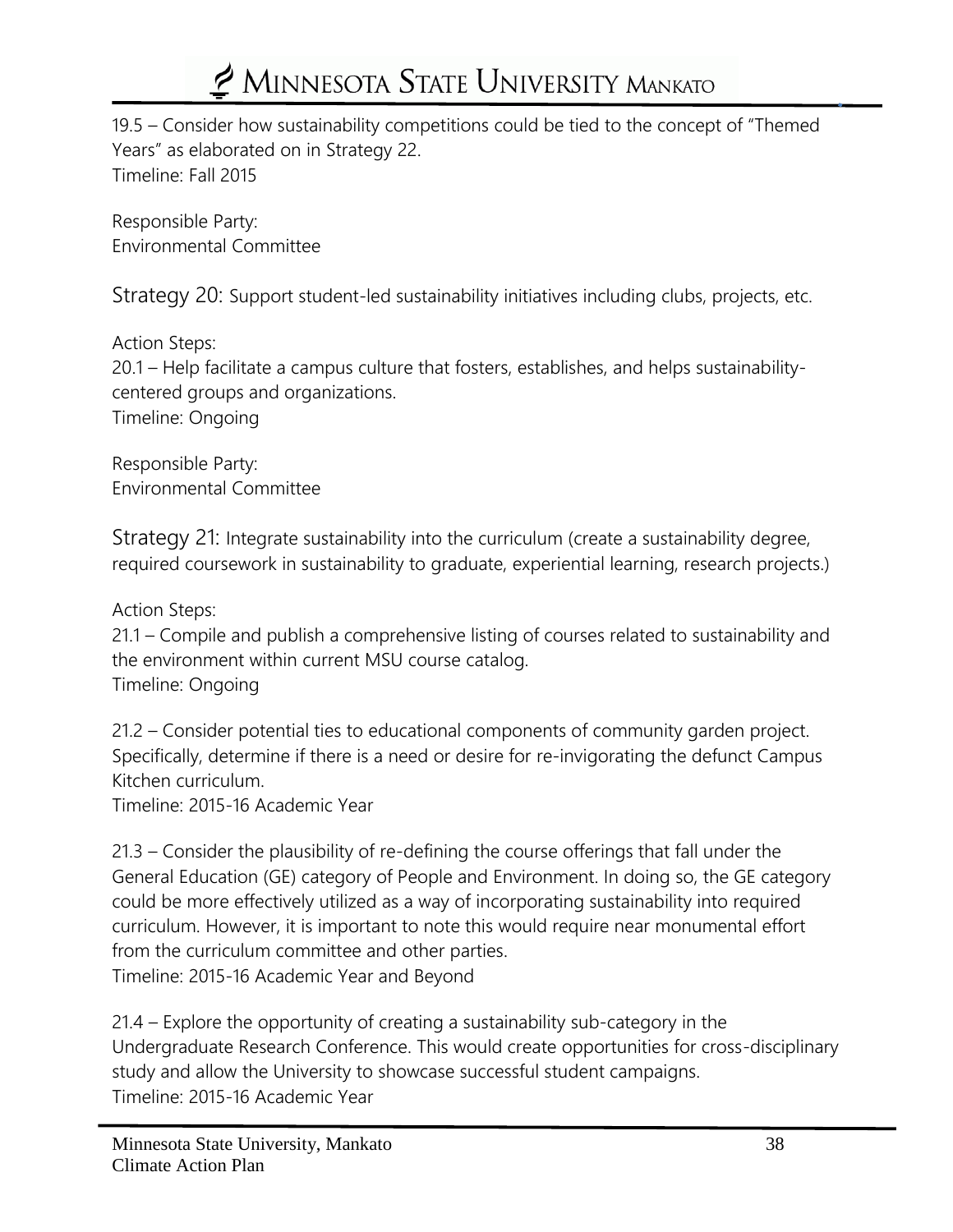21.5 – Examine the possibility of creating a graduation requirement that includes an environmental or sustainability awareness event. Timeline: 2016-17 Academic Year

21.6 – If Action Step 21.5 is deemed untenable, consider the alternative of requiring a Service Learning project as part of graduation requirements. Doing this effectively might require developing an incentive structure for professors to use and develop Experiential/Service Learning. Timeline: 2016-17 Academic Year

Responsible Parties: Environmental Committee Paul Prew – Associate Professor of Sociology and Corrections

Strategy 22: Create a "Themed Year" around a sustainability topic (water, energy, etc.) and the associated extra-curricular activities to support the theme.

Action Steps:

22.1 – Create a subcommittee of the Environmental Committee charged with developing and defining the concept of environmental/sustainability "Themed Years" Timeline: Fall 2015

22.2 – Foster connections across campus with programs like Common Read (CR) to promote "Themed Year" concept. Particularly in 2015, as the CR will be The Good Food Revolution. CR is undergoing a sponsorship transition and will subsequently be an outgrowth of Library Services, led by the Chair of the Library Outreach Committee, Monika Antonelli.

Timeline: Fall 2015 and beyond

22.3 – Develop an effective rollout campaign for the MSU-CAP featuring speakers, campus activities, and opportunities for campus community engagement with the document. Timeline: 2015-16 Academic Year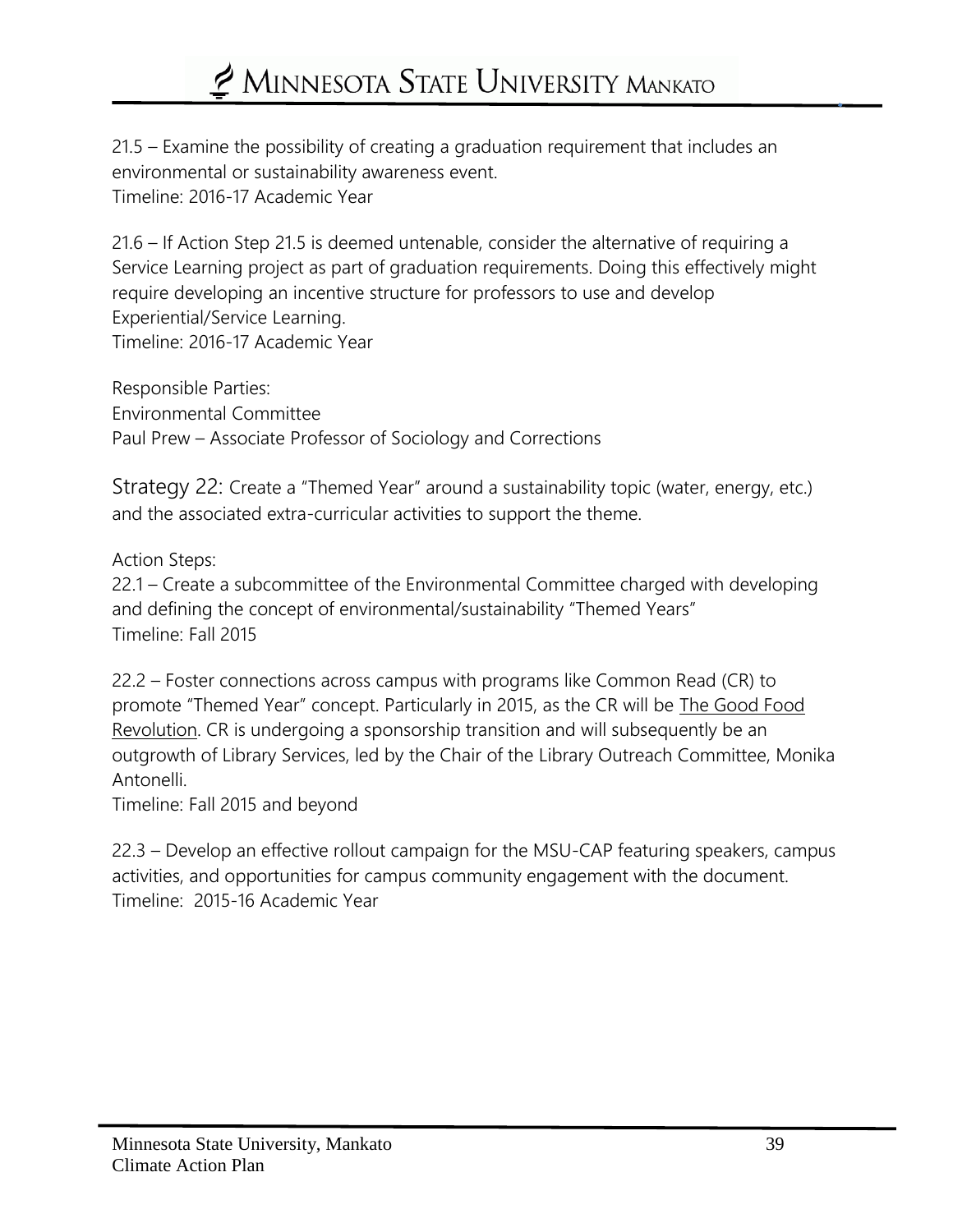22.4 – Create a "Themed Year" cycle that allows for sub-themes and subsequent years of more subtle emphasis before re-invigorating the Themed Year in conjunction with the MSU-CAP re-evaluation. Timeline: 2015-16 Academic Year

Responsible Party: Environmental Committee

Strategy 23: Increase sustainability-related communication

Action Steps: 23.1 – Work to better utilize and publicize the University's Green Campus website. Timeline: Fall 2015

23.2 – Establish how the campus community receives and synthesizes information. With a better understanding of these delivery modes, partnerships with existing promotional outlets like the Campus Newsletter will be more effective. Timeline: Fall 2015

23.3 – Consider the implementation of a separate, sustainability E-Newsletter. This is contingent upon finding that the campus community interfaces well with digital communication. Timeline: Fall 2015

23.4 – Create Environmental Tip Sheets derived from best practices on other campuses. These Tip Sheets could then be distributed digitally and in hardcopy for use amongst the campus community. Timeline: Fall 2015

Responsible Parties: Environmental Committee Paul Prew – Associate Professor of Sociology and Corrections

Strategy 24: Create an Environment/Sustainability Living Learning Community

Traditionally at the University, Living Learning Communities (LLC) have provided an opportunity for students of a similar major, or group of majors, to extend their learning opportunities outside of the classroom. Concentrating academically like-minded students into a housing community creates opportunities for extended academic dialogue, additional informal research, and interpersonal networking within an academic peer group. Living Learning Communities are usually organized around major, but on going dialogue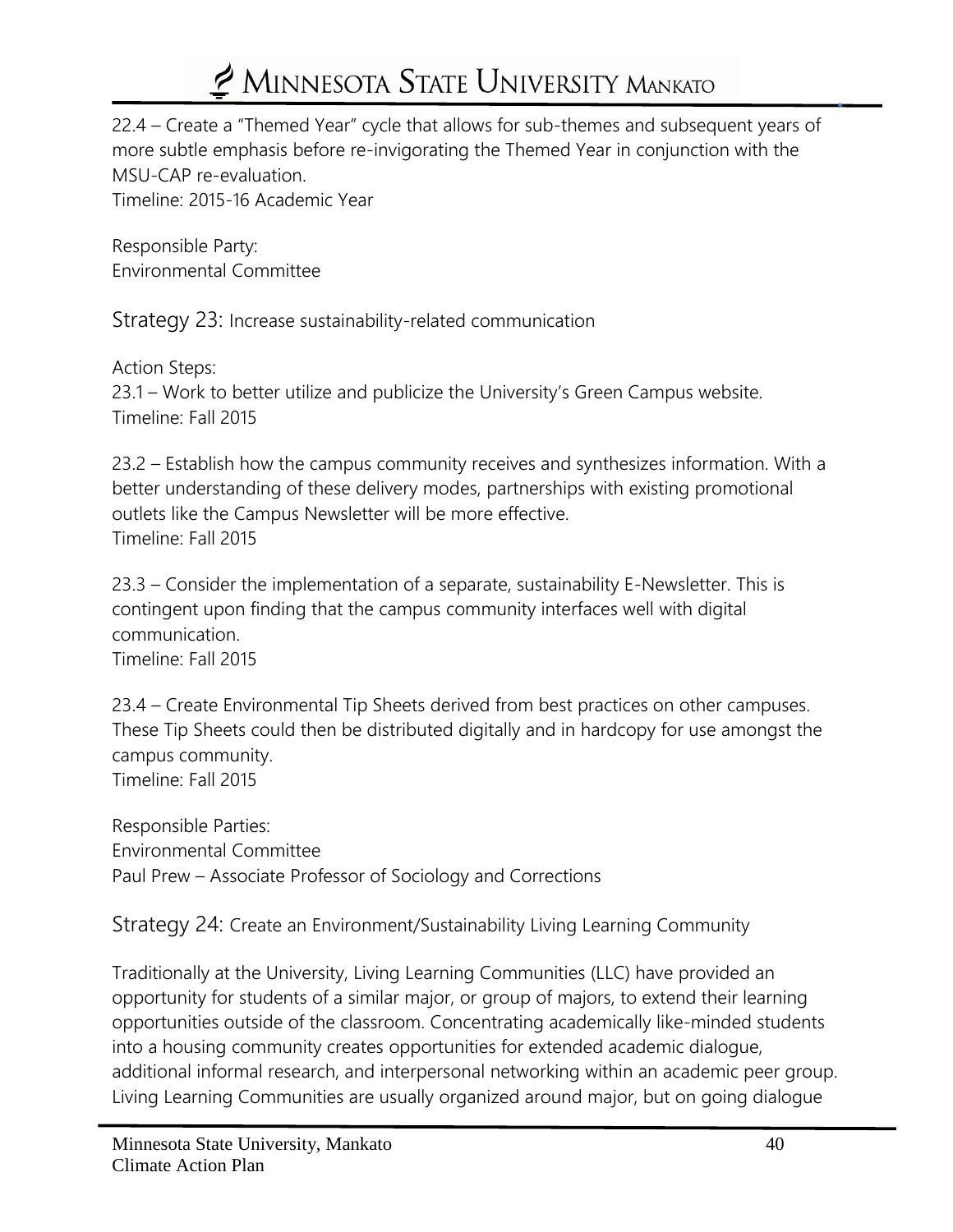within Academic Affairs indicates the possibility of rethinking the conceptual foundation to better include "themed" communities, that is, communities that may blend specific majors and programs. An example of such a community would be a sustainability community.

While Living Learning will have a new director as of July 1, 2015, Dr. Ginger Zierdt has suggested that an ongoing partnership with the office of Undergraduate Education would be a practical step during this transitional period.

Action Steps:

24.1 – Find and solidify potential interested parties in sponsoring a Sustainability Living Learning Community. This entails networking connections within Environmental Science, Biology, and other related academic programs as well as non-academic entities like the Environmental Committee.

Timeline: 2015-16 Academic Year

24.2 – Help said individual(s) establish a viable Academic Core for the LLC. This would involve defining and delineating course offerings from the list being developed by the Environmental Committee and Paul Prew.

Timeline: 2015-16 Academic Year

24.3 – When possible, fulfill the annual call for the creation of a new LLC. Generally this is a process that occurs in October of each academic year. Timeline: As possible.

Responsible Parties: Environmental Committee Ginger Zierdt – Interim Assistant Vice President for Undergraduate Education

Strategy 25: Create a First Year Experience seminar course in sustainability.

Given that there is a seemingly growing environmental awareness/sustainability demographic within college-bound students, the opportunity presented by a First Year Experience course targeting such students would be valuable to the university. With First Year Experience serving as a tool in the recruitment and retention of students this poses an opportunity to further engage more students in an intellectually stimulating collegiate setting.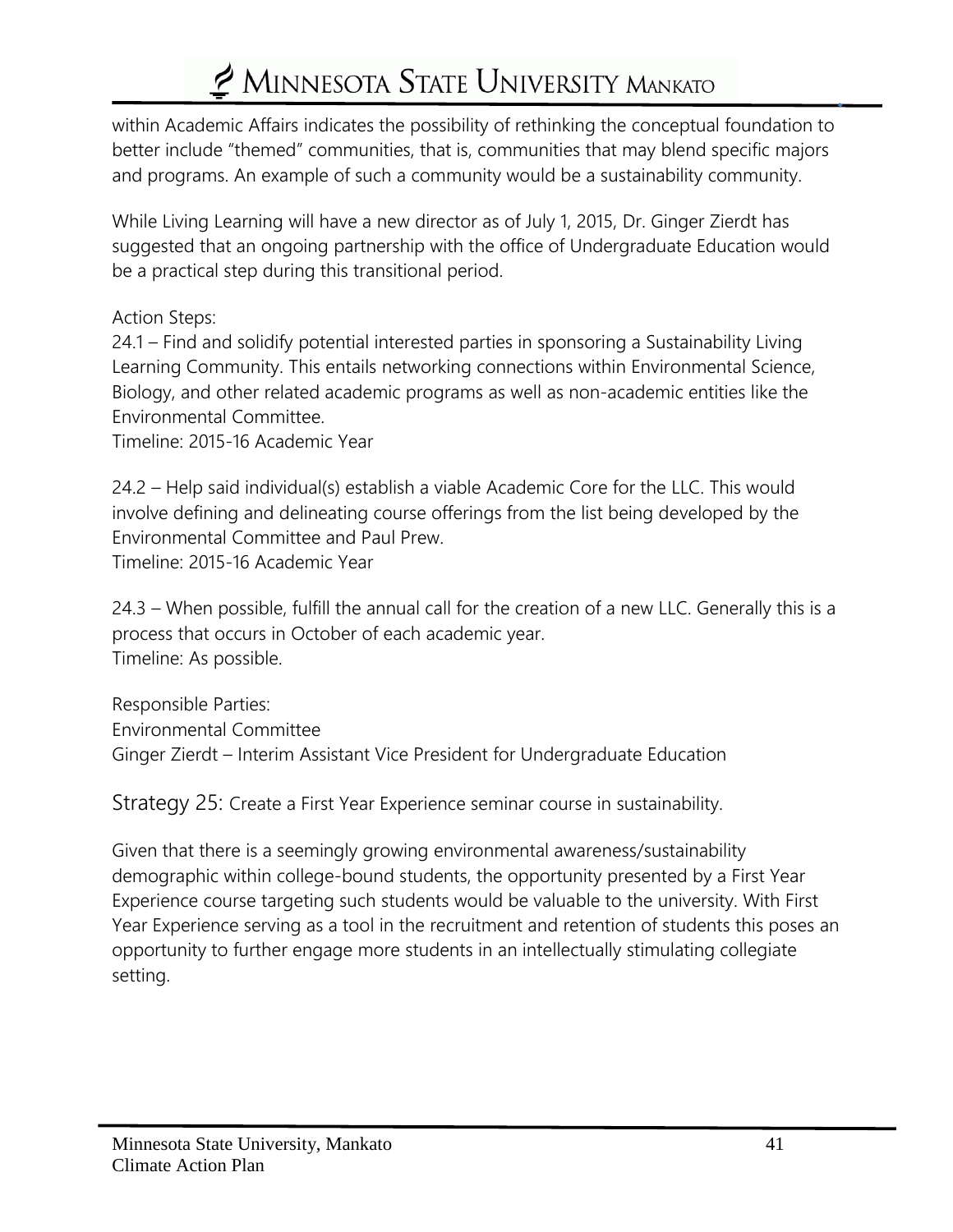25.1 – Work in conjunction with Director of New Student and Family Programs, on the possibility of cultivating the necessary faculty/staff to teach a sustainability-related First Year Experience course.

Timeline: 2015-16 Academic Year

Responsible Parties:

Environmental Committee

Ginger Zierdt – Interim Assistant Vice President for Undergraduate Education

Director of New Student and Family Programs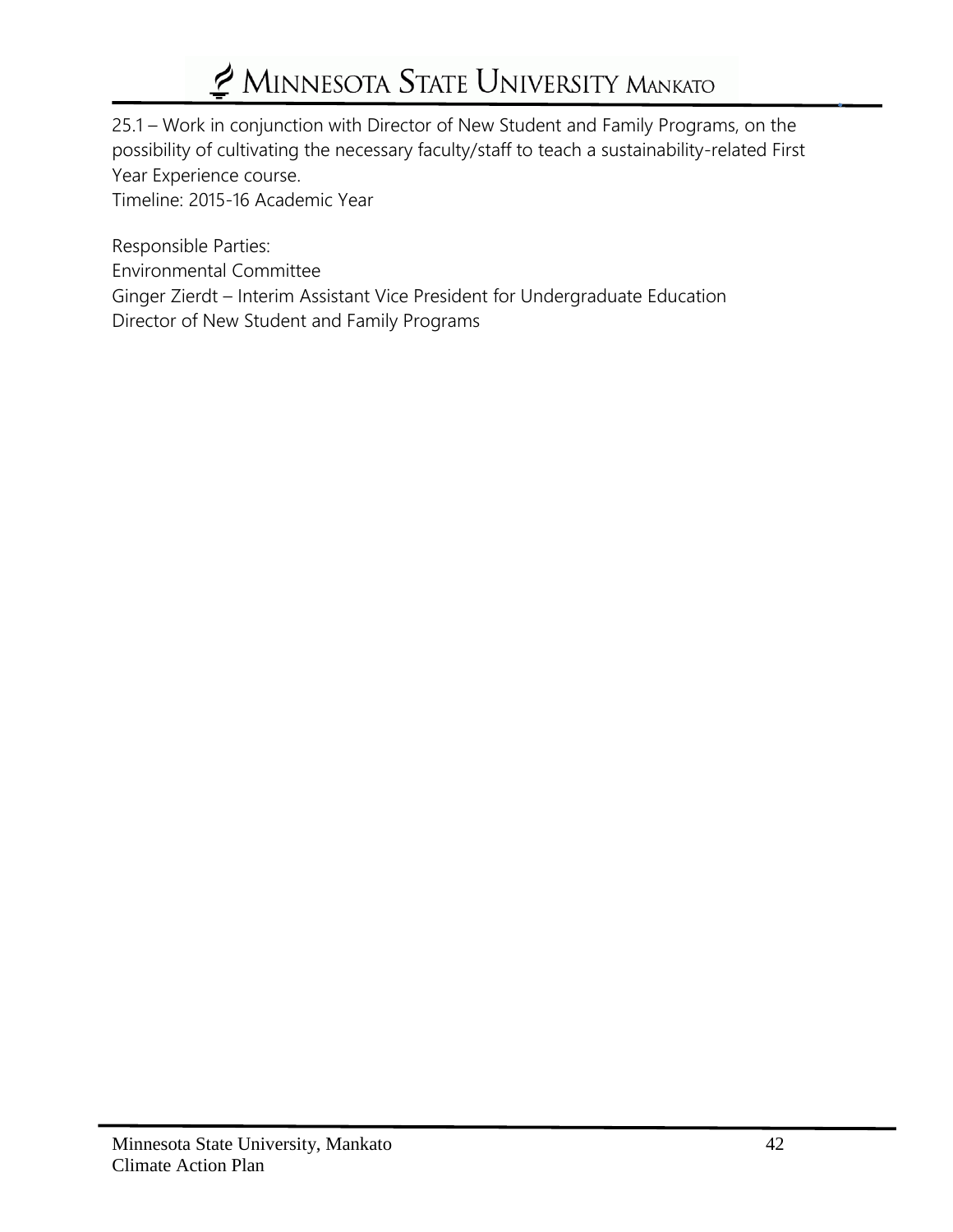### VI: Implementing and Updating the Plan

#### A: Stakeholder Engagement

Facilitating stakeholder engagement with the MSU-CAP is essential to the full and proper implementation of the plan. Without acceptance, buy-in, and advocacy for the plan from responsible parties and offices, advancing the plan across campus will be difficult. In light of this, the following individuals are recognized as active participants and advocates for the plan to ensure a successful rollout process as well as the long-term viability of the plan.

#### Essential Stakeholders:

Environmental Committee Karen Anderson – Interim Assistant Director of Community Engagement Kent Clark – Vice President for University Advancement Paul Corcoran – Director MSU Planning & Construction David Cowan – Director of Facilities Services Richard Davenport – Minnesota State University, Mankato President Karilynn Doffing – General Manager, University Dining Services MSSA (President or designee) Doug Fenske – Director of Printing Services Ron Fields – Assistant Vice President for Facilities Management Chandler Holland – Environmental Health and Safety & Risk Management Director Cindy Janney – Director for Residence Life Bruce Leivermann – Grounds Supervisor, Physical Plant Jason McCue – Director of Building Services Mark Parsley – Building Services Foreman, Residential Life Paul Prew – Associate Professor of Sociology and Corrections President's Cabinet Nicole Stock - Director of New Student and Family Programs Richard Straka – Vice President for Finance & Administration Richard Wheeler – Assistant Director of Residential Life for Environment Carlos Zaleski – Plumber Supervisor, Physical Plant Ginger Zierdt – Interim Assistant Vice President for Undergraduate Education

Throughout the 2015-2016 academic year, the Environmental Committee will be sponsoring an aggressive rollout campaign to emphasize the MSU-CAP and its implementation on campus. The previously mentioned offices and individuals will be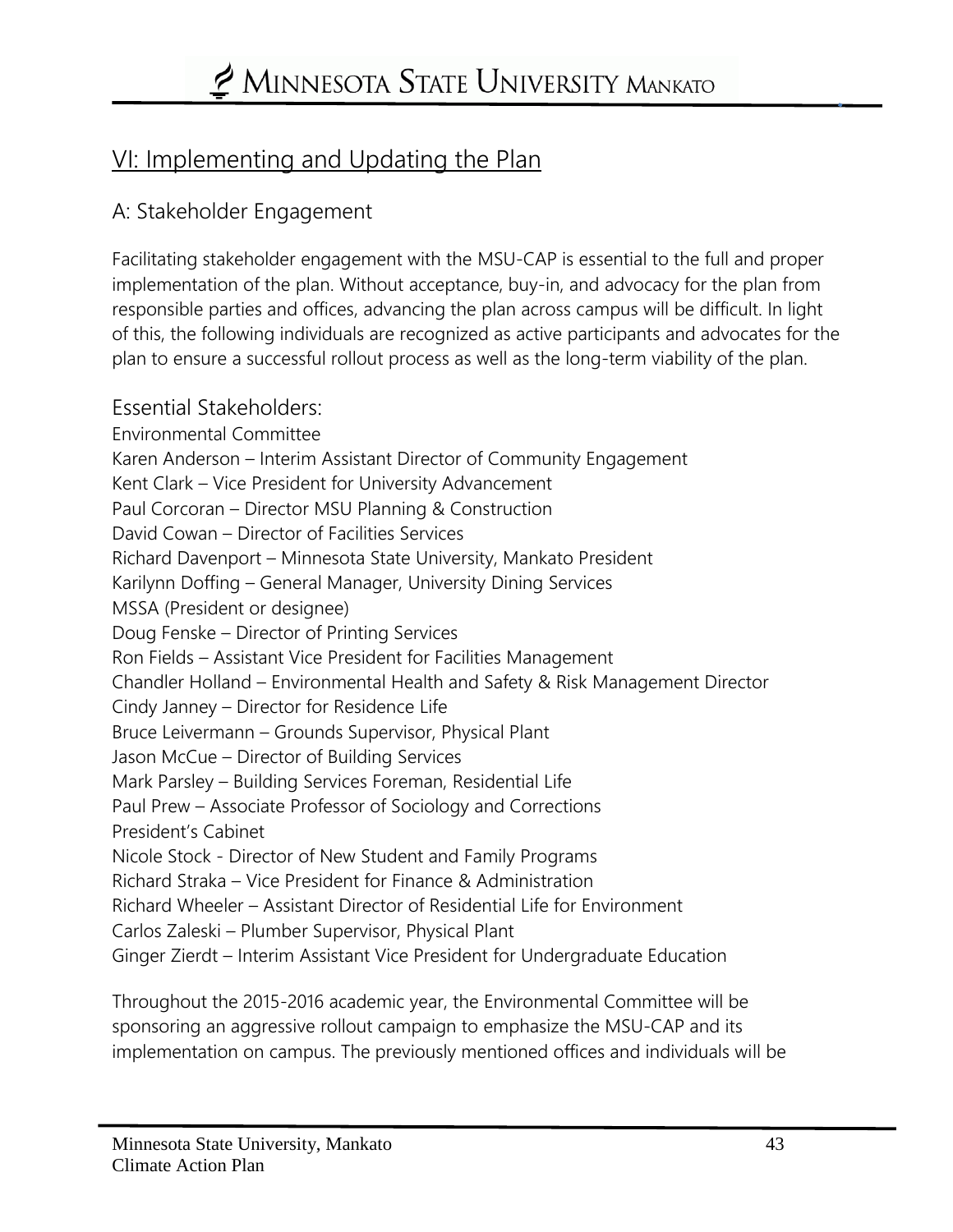involved in this rollout to varying degrees, and their general support and engagement with the MSU-CAP will profoundly impact plan efficacy throughout implementation.

#### B: Funding Strategies

The MSU-CAP will not have any upfront capital costs. The Plan, however, is a living document and as it develops projects furthering the goal of sustainability on campus which require funding may suggest themselves. At present there is no direct funding mechanism to implement sustainability projects on campus. By developing a consistent funding source, future sustainability projects and Environmental Committee initiatives stand a better chance of gaining the footing needed for institutionalization and continuation.

The first step in creating an institutionalized funding source would be establishing an account with the Minnesota State University Foundation. This account could be named so as to be easily associated with campus sustainability, creating another opportunity to market the MSU-CAP and future campus initiatives. The Foundation has expressed preliminary willingness in being an active partner in establishing such an account.

Another potential source of funding is a Green Fee. Popular on many campuses, Green Fees are often generated to fund sustainability measures. These fees are assessed in a variety of fashions, but common constructions include: student fees charged by the credit hour, parking fees, building rental fees, and percentages of annual utility savings generated by emissions projects. Creating a Green Rental Fee for outside organizations utilizing campus facilities could be a lucrative opportunity for the University. Finally, there may be opportunities to pursue grant funding through the State of Minnesota or other regional sources.

#### C. Updating the Plan

The MSU-CAP is intended to be a living document. Action steps may be completed or may prove to be ineffective; members of the campus community may suggest new action steps or strategies; or the availability of new technologies or opportunities for funding may make new action steps or strategies viable. The Environmental Committee will periodically review and revise the Plan, to bring it into line with new developments. The Carbon Footprint will be updated annually, and the Environmental Committee will use the updates